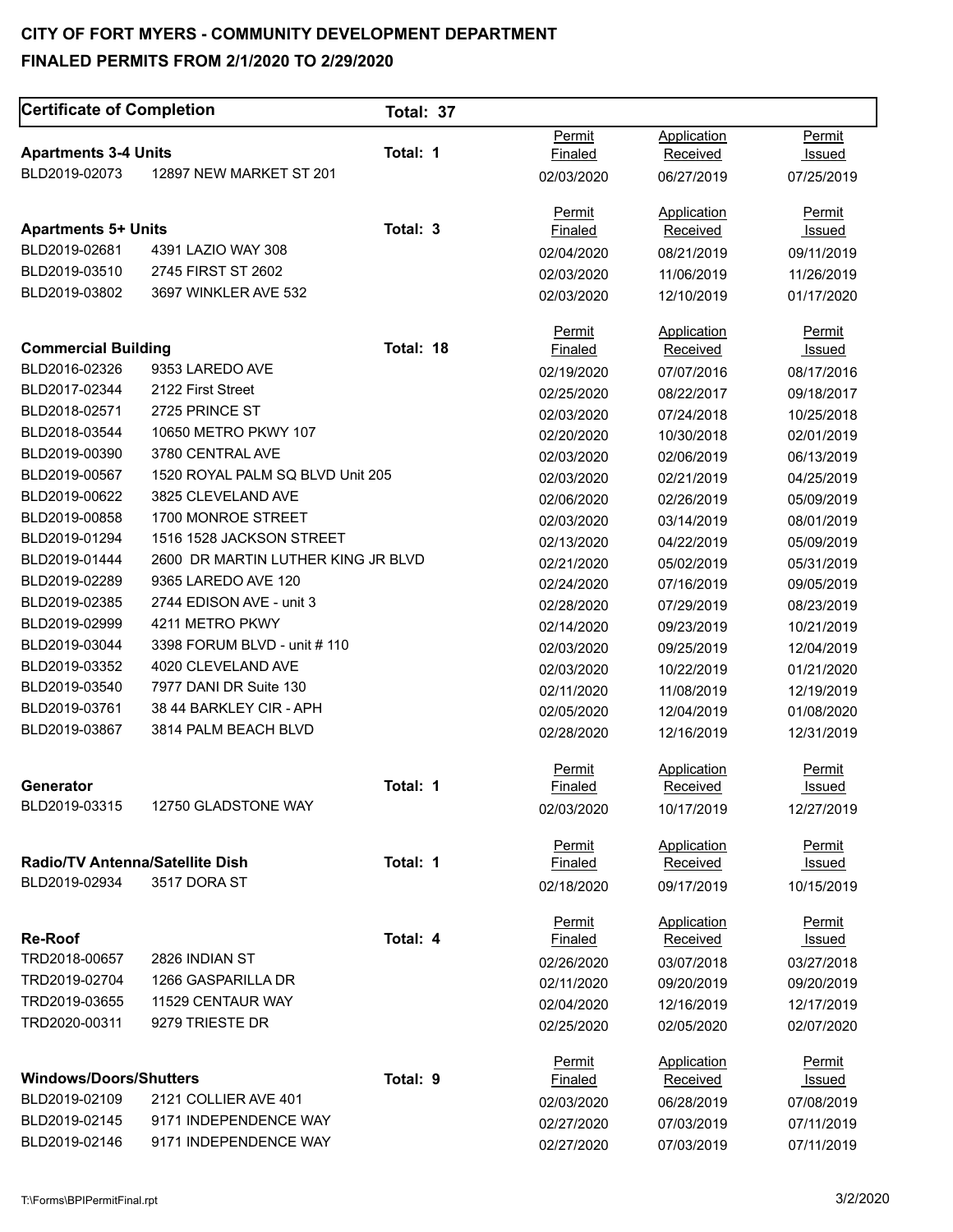| Certificate of Completion     |                            | Total: 37 |                   |                         |                  |
|-------------------------------|----------------------------|-----------|-------------------|-------------------------|------------------|
| <b>Windows/Doors/Shutters</b> |                            | Total: 9  | Permit<br>Finaled | Application<br>Received | Permit<br>Issued |
| BLD2019-02343                 | 11300 SR 82                |           | 02/07/2020        | 07/23/2019              | 08/06/2019       |
| BLD2019-02758                 | 2047 W FIRST ST            |           | 02/27/2020        | 08/28/2019              | 02/03/2020       |
| BLD2019-03731                 | 2885 PAI M BEACH BI VD 307 |           | 02/28/2020        | 12/02/2019              | 12/09/2019       |
| BLD2020-00029                 | 1900 CLIFFORD ST 505       |           | 02/12/2020        | 01/06/2020              | 01/10/2020       |
| BLD2020-00192                 | 2121 COLLIER AVE 307       |           | 02/26/2020        | 01/22/2020              | 01/31/2020       |
| BLD2020-00323                 | 3848 COLONIAL BLVD         |           | 02/19/2020        | 02/05/2020              | 02/13/2020       |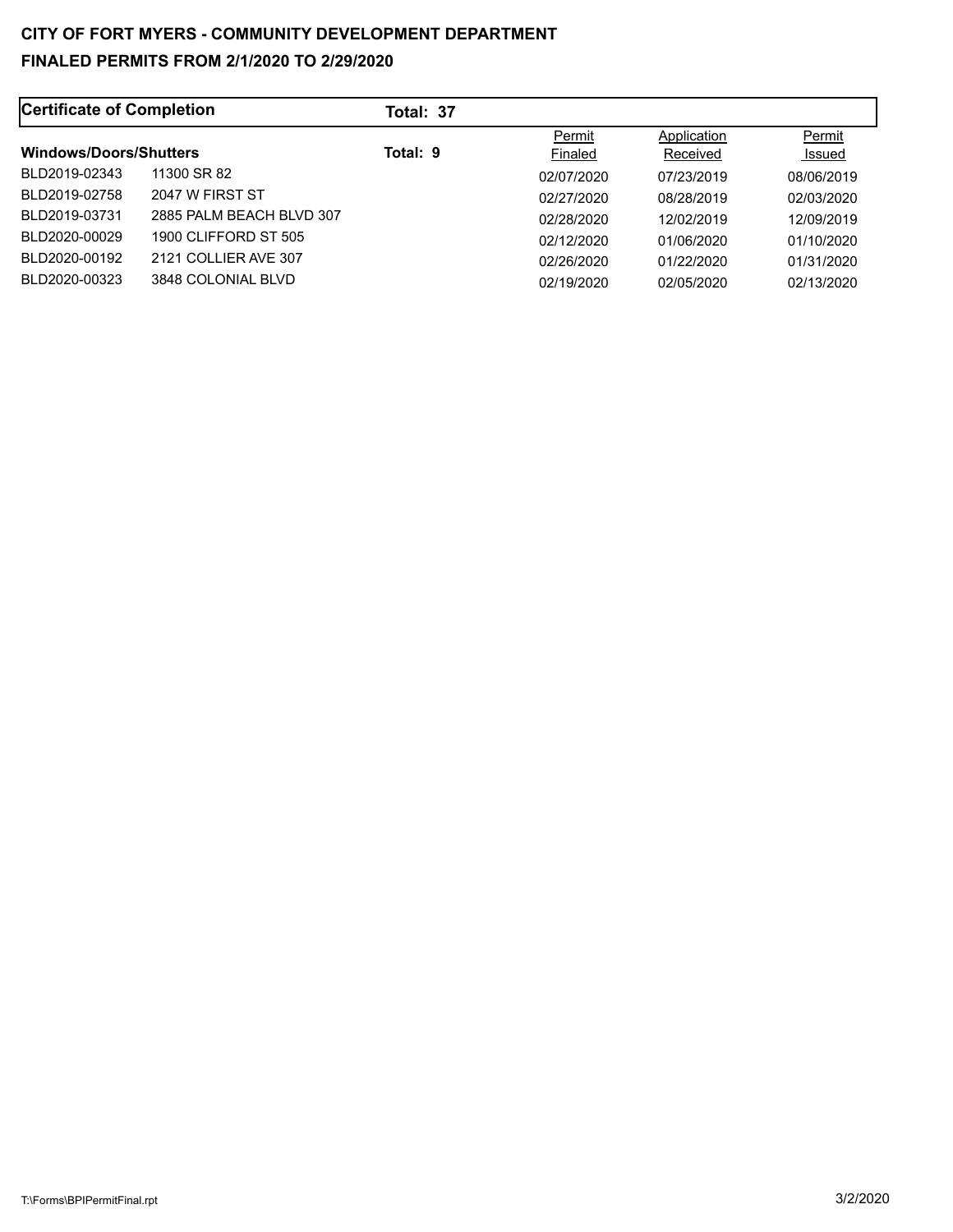| Permit<br>Application<br>Permit<br>Total: 2<br><b>Apartments 3-4 Units</b><br>Finaled<br>Received<br><u>Issued</u><br>5069 MINA CIR - BUILDING 9<br>BLD2018-00707<br>02/26/2020<br>03/12/2018<br>08/24/2018<br>BLD2019-01409<br>10517 CASELLA WAY Building 23<br>02/21/2020<br>04/29/2019<br>06/10/2019<br><b>Permit</b><br><b>Application</b><br><b>Permit</b><br>Total: 1<br><b>Apartments 5+ Units</b><br><b>Finaled</b><br>Received<br><u>Issued</u><br>BLD2019-01581<br>11784 GRAND BELVEDERE WAY<br>02/26/2020<br>05/13/2019<br>07/11/2019<br>Application<br>Permit<br>Permit<br>Total: 5<br><b>Commercial Building</b><br><b>Finaled</b><br>Received<br>Issued<br>BLD2018-02384<br>2670 COLONIAL BLVD<br>02/14/2020<br>07/09/2018<br>02/19/2019<br>BLD2019-00575<br>4795 CYPRESS GARDENS LOOP - CLUBHOUSE<br>02/21/2020<br>02/21/2019<br>06/03/2019<br>BLD2019-00948<br>7949 DANI DR 100<br>02/11/2020<br>03/21/2019<br>07/12/2019<br>BLD2019-01328<br>7977 DANI DR Suite 130<br>02/21/2020<br>04/24/2019<br>05/31/2019<br>BLD2019-01736<br>9365 LAREDO AVE 140<br>02/13/2020<br>05/30/2019<br>07/24/2019<br>Application<br>Permit<br><b>Permit</b><br>Total: 58<br><b>Single Family</b><br>Finaled<br>Received<br>Issued<br>BLD2018-01801<br>1252 BILTMORE DR<br>05/31/2018<br>06/29/2018<br>02/28/2020<br>BLD2018-02448<br>1419 CARLETON PALM CT<br>02/05/2020<br>07/13/2018<br>08/29/2018<br>BLD2018-02807<br>10301 CREPE JASMINE LN<br>02/20/2020<br>08/15/2018<br>01/07/2019<br>2215 DUPREE ST<br>BLD2018-03953<br>02/14/2020<br>12/11/2018<br>01/23/2019<br>10356 PRATO DR<br>BLD2019-00438<br>02/12/2020<br>02/08/2019<br>03/13/2019<br>BLD2019-00642<br>3145 BIRCHIN LN<br>02/14/2020<br>02/27/2019<br>03/08/2019<br>3141 BIRCHIN LN<br>BLD2019-01023<br>02/11/2020<br>03/27/2019<br>04/17/2019<br>10474 PRATO DR<br>BLD2019-01178<br>02/18/2020<br>04/10/2019<br>08/27/2019<br>BLD2019-01398<br>10087 CHESAPEAKE BAY DR<br>02/27/2020<br>04/29/2019<br>09/06/2019<br>BLD2019-01594<br>2225 CARVER AVE<br>02/27/2020<br>05/14/2019<br>07/10/2019<br>BLD2019-01637<br>11712 OAKWOOD PRESERVE PL<br>02/11/2020<br>05/17/2019<br>07/25/2019<br>1822 MAPLE AVE<br>BLD2019-01703<br>07/18/2019<br>02/11/2020<br>05/28/2019<br>BLD2019-02014<br>11961 BAY OAK DR<br>02/28/2020<br>06/24/2019<br>08/05/2019<br>11949 BAY OAK DR<br>BLD2019-02017<br>02/20/2020<br>06/24/2019<br>08/15/2019<br>11711 KATI FALLS LN<br>BLD2019-02031<br>02/18/2020<br>06/25/2019<br>10/11/2019<br>BLD2019-02032<br>11587 LAKEWOOD PRESERVE PL<br>02/10/2020<br>08/19/2019<br>06/25/2019<br>10289 LIVORNO DR<br>BLD2019-02058<br>02/13/2020<br>06/27/2019<br>08/27/2019<br>BLD2019-02103<br>3133 BIRCHIN LN<br>02/24/2020<br>06/28/2019<br>07/25/2019<br>3137 BIRCHIN LN<br>BLD2019-02105<br>07/25/2019<br>02/11/2020<br>06/28/2019<br>BLD2019-02143<br>4923 MAJORCA PALMS DR<br>02/20/2020<br>07/03/2019<br>07/24/2019<br>BLD2019-02148<br>3142 BIRCHIN LN<br>07/25/2019<br>02/07/2020<br>07/03/2019<br>BLD2019-02166<br>3721 BELL ST<br>02/18/2020<br>07/05/2019<br>07/31/2019<br>822 CAYCE LN<br>BLD2019-02168<br>02/12/2020<br>07/05/2019<br>07/31/2019<br>BLD2019-02171<br>10281 LIVORNO DR<br>02/19/2020<br>07/05/2019<br>08/29/2019<br>BLD2019-02243<br>11856 ARBOR TRACE DR<br>08/28/2019<br>02/12/2020<br>07/12/2019<br>11852 ARBOR TRACE DR<br>BLD2019-02246<br>02/25/2020<br>07/12/2019<br>08/28/2019<br>BLD2019-02247<br>11841 ARBOR TRACE DR<br>02/28/2020<br>07/12/2019<br>08/06/2019<br>BLD2019-02297<br>11292 THURSTON CHASE<br>02/07/2020<br>07/17/2019<br>08/09/2019<br>BLD2019-02364<br>3976 BELL ST<br>02/20/2020<br>07/25/2019<br>08/02/2019<br>3968 BELL ST<br>BLD2019-02365<br>02/20/2020<br>08/02/2019<br>07/25/2019 | Certificate of Occupancy(P) |                 | Total: 83 |            |            |            |
|-----------------------------------------------------------------------------------------------------------------------------------------------------------------------------------------------------------------------------------------------------------------------------------------------------------------------------------------------------------------------------------------------------------------------------------------------------------------------------------------------------------------------------------------------------------------------------------------------------------------------------------------------------------------------------------------------------------------------------------------------------------------------------------------------------------------------------------------------------------------------------------------------------------------------------------------------------------------------------------------------------------------------------------------------------------------------------------------------------------------------------------------------------------------------------------------------------------------------------------------------------------------------------------------------------------------------------------------------------------------------------------------------------------------------------------------------------------------------------------------------------------------------------------------------------------------------------------------------------------------------------------------------------------------------------------------------------------------------------------------------------------------------------------------------------------------------------------------------------------------------------------------------------------------------------------------------------------------------------------------------------------------------------------------------------------------------------------------------------------------------------------------------------------------------------------------------------------------------------------------------------------------------------------------------------------------------------------------------------------------------------------------------------------------------------------------------------------------------------------------------------------------------------------------------------------------------------------------------------------------------------------------------------------------------------------------------------------------------------------------------------------------------------------------------------------------------------------------------------------------------------------------------------------------------------------------------------------------------------------------------------------------------------------------------------------------------------------------------------------------------------------------------------------------------------------------------------------------------------------------------------------------------------------------------------------------------------------------------------------------------------------------------------------------------------------------------------------------------------------------------------------------------------------------------------------------------------------------------------------------------------------------------------------------------------------------------------------------------------------|-----------------------------|-----------------|-----------|------------|------------|------------|
|                                                                                                                                                                                                                                                                                                                                                                                                                                                                                                                                                                                                                                                                                                                                                                                                                                                                                                                                                                                                                                                                                                                                                                                                                                                                                                                                                                                                                                                                                                                                                                                                                                                                                                                                                                                                                                                                                                                                                                                                                                                                                                                                                                                                                                                                                                                                                                                                                                                                                                                                                                                                                                                                                                                                                                                                                                                                                                                                                                                                                                                                                                                                                                                                                                                                                                                                                                                                                                                                                                                                                                                                                                                                                                                                   |                             |                 |           |            |            |            |
|                                                                                                                                                                                                                                                                                                                                                                                                                                                                                                                                                                                                                                                                                                                                                                                                                                                                                                                                                                                                                                                                                                                                                                                                                                                                                                                                                                                                                                                                                                                                                                                                                                                                                                                                                                                                                                                                                                                                                                                                                                                                                                                                                                                                                                                                                                                                                                                                                                                                                                                                                                                                                                                                                                                                                                                                                                                                                                                                                                                                                                                                                                                                                                                                                                                                                                                                                                                                                                                                                                                                                                                                                                                                                                                                   |                             |                 |           |            |            |            |
|                                                                                                                                                                                                                                                                                                                                                                                                                                                                                                                                                                                                                                                                                                                                                                                                                                                                                                                                                                                                                                                                                                                                                                                                                                                                                                                                                                                                                                                                                                                                                                                                                                                                                                                                                                                                                                                                                                                                                                                                                                                                                                                                                                                                                                                                                                                                                                                                                                                                                                                                                                                                                                                                                                                                                                                                                                                                                                                                                                                                                                                                                                                                                                                                                                                                                                                                                                                                                                                                                                                                                                                                                                                                                                                                   |                             |                 |           |            |            |            |
|                                                                                                                                                                                                                                                                                                                                                                                                                                                                                                                                                                                                                                                                                                                                                                                                                                                                                                                                                                                                                                                                                                                                                                                                                                                                                                                                                                                                                                                                                                                                                                                                                                                                                                                                                                                                                                                                                                                                                                                                                                                                                                                                                                                                                                                                                                                                                                                                                                                                                                                                                                                                                                                                                                                                                                                                                                                                                                                                                                                                                                                                                                                                                                                                                                                                                                                                                                                                                                                                                                                                                                                                                                                                                                                                   |                             |                 |           |            |            |            |
|                                                                                                                                                                                                                                                                                                                                                                                                                                                                                                                                                                                                                                                                                                                                                                                                                                                                                                                                                                                                                                                                                                                                                                                                                                                                                                                                                                                                                                                                                                                                                                                                                                                                                                                                                                                                                                                                                                                                                                                                                                                                                                                                                                                                                                                                                                                                                                                                                                                                                                                                                                                                                                                                                                                                                                                                                                                                                                                                                                                                                                                                                                                                                                                                                                                                                                                                                                                                                                                                                                                                                                                                                                                                                                                                   |                             |                 |           |            |            |            |
|                                                                                                                                                                                                                                                                                                                                                                                                                                                                                                                                                                                                                                                                                                                                                                                                                                                                                                                                                                                                                                                                                                                                                                                                                                                                                                                                                                                                                                                                                                                                                                                                                                                                                                                                                                                                                                                                                                                                                                                                                                                                                                                                                                                                                                                                                                                                                                                                                                                                                                                                                                                                                                                                                                                                                                                                                                                                                                                                                                                                                                                                                                                                                                                                                                                                                                                                                                                                                                                                                                                                                                                                                                                                                                                                   |                             |                 |           |            |            |            |
|                                                                                                                                                                                                                                                                                                                                                                                                                                                                                                                                                                                                                                                                                                                                                                                                                                                                                                                                                                                                                                                                                                                                                                                                                                                                                                                                                                                                                                                                                                                                                                                                                                                                                                                                                                                                                                                                                                                                                                                                                                                                                                                                                                                                                                                                                                                                                                                                                                                                                                                                                                                                                                                                                                                                                                                                                                                                                                                                                                                                                                                                                                                                                                                                                                                                                                                                                                                                                                                                                                                                                                                                                                                                                                                                   |                             |                 |           |            |            |            |
|                                                                                                                                                                                                                                                                                                                                                                                                                                                                                                                                                                                                                                                                                                                                                                                                                                                                                                                                                                                                                                                                                                                                                                                                                                                                                                                                                                                                                                                                                                                                                                                                                                                                                                                                                                                                                                                                                                                                                                                                                                                                                                                                                                                                                                                                                                                                                                                                                                                                                                                                                                                                                                                                                                                                                                                                                                                                                                                                                                                                                                                                                                                                                                                                                                                                                                                                                                                                                                                                                                                                                                                                                                                                                                                                   |                             |                 |           |            |            |            |
|                                                                                                                                                                                                                                                                                                                                                                                                                                                                                                                                                                                                                                                                                                                                                                                                                                                                                                                                                                                                                                                                                                                                                                                                                                                                                                                                                                                                                                                                                                                                                                                                                                                                                                                                                                                                                                                                                                                                                                                                                                                                                                                                                                                                                                                                                                                                                                                                                                                                                                                                                                                                                                                                                                                                                                                                                                                                                                                                                                                                                                                                                                                                                                                                                                                                                                                                                                                                                                                                                                                                                                                                                                                                                                                                   |                             |                 |           |            |            |            |
|                                                                                                                                                                                                                                                                                                                                                                                                                                                                                                                                                                                                                                                                                                                                                                                                                                                                                                                                                                                                                                                                                                                                                                                                                                                                                                                                                                                                                                                                                                                                                                                                                                                                                                                                                                                                                                                                                                                                                                                                                                                                                                                                                                                                                                                                                                                                                                                                                                                                                                                                                                                                                                                                                                                                                                                                                                                                                                                                                                                                                                                                                                                                                                                                                                                                                                                                                                                                                                                                                                                                                                                                                                                                                                                                   |                             |                 |           |            |            |            |
|                                                                                                                                                                                                                                                                                                                                                                                                                                                                                                                                                                                                                                                                                                                                                                                                                                                                                                                                                                                                                                                                                                                                                                                                                                                                                                                                                                                                                                                                                                                                                                                                                                                                                                                                                                                                                                                                                                                                                                                                                                                                                                                                                                                                                                                                                                                                                                                                                                                                                                                                                                                                                                                                                                                                                                                                                                                                                                                                                                                                                                                                                                                                                                                                                                                                                                                                                                                                                                                                                                                                                                                                                                                                                                                                   |                             |                 |           |            |            |            |
|                                                                                                                                                                                                                                                                                                                                                                                                                                                                                                                                                                                                                                                                                                                                                                                                                                                                                                                                                                                                                                                                                                                                                                                                                                                                                                                                                                                                                                                                                                                                                                                                                                                                                                                                                                                                                                                                                                                                                                                                                                                                                                                                                                                                                                                                                                                                                                                                                                                                                                                                                                                                                                                                                                                                                                                                                                                                                                                                                                                                                                                                                                                                                                                                                                                                                                                                                                                                                                                                                                                                                                                                                                                                                                                                   |                             |                 |           |            |            |            |
|                                                                                                                                                                                                                                                                                                                                                                                                                                                                                                                                                                                                                                                                                                                                                                                                                                                                                                                                                                                                                                                                                                                                                                                                                                                                                                                                                                                                                                                                                                                                                                                                                                                                                                                                                                                                                                                                                                                                                                                                                                                                                                                                                                                                                                                                                                                                                                                                                                                                                                                                                                                                                                                                                                                                                                                                                                                                                                                                                                                                                                                                                                                                                                                                                                                                                                                                                                                                                                                                                                                                                                                                                                                                                                                                   |                             |                 |           |            |            |            |
|                                                                                                                                                                                                                                                                                                                                                                                                                                                                                                                                                                                                                                                                                                                                                                                                                                                                                                                                                                                                                                                                                                                                                                                                                                                                                                                                                                                                                                                                                                                                                                                                                                                                                                                                                                                                                                                                                                                                                                                                                                                                                                                                                                                                                                                                                                                                                                                                                                                                                                                                                                                                                                                                                                                                                                                                                                                                                                                                                                                                                                                                                                                                                                                                                                                                                                                                                                                                                                                                                                                                                                                                                                                                                                                                   |                             |                 |           |            |            |            |
|                                                                                                                                                                                                                                                                                                                                                                                                                                                                                                                                                                                                                                                                                                                                                                                                                                                                                                                                                                                                                                                                                                                                                                                                                                                                                                                                                                                                                                                                                                                                                                                                                                                                                                                                                                                                                                                                                                                                                                                                                                                                                                                                                                                                                                                                                                                                                                                                                                                                                                                                                                                                                                                                                                                                                                                                                                                                                                                                                                                                                                                                                                                                                                                                                                                                                                                                                                                                                                                                                                                                                                                                                                                                                                                                   |                             |                 |           |            |            |            |
|                                                                                                                                                                                                                                                                                                                                                                                                                                                                                                                                                                                                                                                                                                                                                                                                                                                                                                                                                                                                                                                                                                                                                                                                                                                                                                                                                                                                                                                                                                                                                                                                                                                                                                                                                                                                                                                                                                                                                                                                                                                                                                                                                                                                                                                                                                                                                                                                                                                                                                                                                                                                                                                                                                                                                                                                                                                                                                                                                                                                                                                                                                                                                                                                                                                                                                                                                                                                                                                                                                                                                                                                                                                                                                                                   |                             |                 |           |            |            |            |
|                                                                                                                                                                                                                                                                                                                                                                                                                                                                                                                                                                                                                                                                                                                                                                                                                                                                                                                                                                                                                                                                                                                                                                                                                                                                                                                                                                                                                                                                                                                                                                                                                                                                                                                                                                                                                                                                                                                                                                                                                                                                                                                                                                                                                                                                                                                                                                                                                                                                                                                                                                                                                                                                                                                                                                                                                                                                                                                                                                                                                                                                                                                                                                                                                                                                                                                                                                                                                                                                                                                                                                                                                                                                                                                                   |                             |                 |           |            |            |            |
|                                                                                                                                                                                                                                                                                                                                                                                                                                                                                                                                                                                                                                                                                                                                                                                                                                                                                                                                                                                                                                                                                                                                                                                                                                                                                                                                                                                                                                                                                                                                                                                                                                                                                                                                                                                                                                                                                                                                                                                                                                                                                                                                                                                                                                                                                                                                                                                                                                                                                                                                                                                                                                                                                                                                                                                                                                                                                                                                                                                                                                                                                                                                                                                                                                                                                                                                                                                                                                                                                                                                                                                                                                                                                                                                   |                             |                 |           |            |            |            |
|                                                                                                                                                                                                                                                                                                                                                                                                                                                                                                                                                                                                                                                                                                                                                                                                                                                                                                                                                                                                                                                                                                                                                                                                                                                                                                                                                                                                                                                                                                                                                                                                                                                                                                                                                                                                                                                                                                                                                                                                                                                                                                                                                                                                                                                                                                                                                                                                                                                                                                                                                                                                                                                                                                                                                                                                                                                                                                                                                                                                                                                                                                                                                                                                                                                                                                                                                                                                                                                                                                                                                                                                                                                                                                                                   |                             |                 |           |            |            |            |
|                                                                                                                                                                                                                                                                                                                                                                                                                                                                                                                                                                                                                                                                                                                                                                                                                                                                                                                                                                                                                                                                                                                                                                                                                                                                                                                                                                                                                                                                                                                                                                                                                                                                                                                                                                                                                                                                                                                                                                                                                                                                                                                                                                                                                                                                                                                                                                                                                                                                                                                                                                                                                                                                                                                                                                                                                                                                                                                                                                                                                                                                                                                                                                                                                                                                                                                                                                                                                                                                                                                                                                                                                                                                                                                                   |                             |                 |           |            |            |            |
|                                                                                                                                                                                                                                                                                                                                                                                                                                                                                                                                                                                                                                                                                                                                                                                                                                                                                                                                                                                                                                                                                                                                                                                                                                                                                                                                                                                                                                                                                                                                                                                                                                                                                                                                                                                                                                                                                                                                                                                                                                                                                                                                                                                                                                                                                                                                                                                                                                                                                                                                                                                                                                                                                                                                                                                                                                                                                                                                                                                                                                                                                                                                                                                                                                                                                                                                                                                                                                                                                                                                                                                                                                                                                                                                   |                             |                 |           |            |            |            |
|                                                                                                                                                                                                                                                                                                                                                                                                                                                                                                                                                                                                                                                                                                                                                                                                                                                                                                                                                                                                                                                                                                                                                                                                                                                                                                                                                                                                                                                                                                                                                                                                                                                                                                                                                                                                                                                                                                                                                                                                                                                                                                                                                                                                                                                                                                                                                                                                                                                                                                                                                                                                                                                                                                                                                                                                                                                                                                                                                                                                                                                                                                                                                                                                                                                                                                                                                                                                                                                                                                                                                                                                                                                                                                                                   |                             |                 |           |            |            |            |
|                                                                                                                                                                                                                                                                                                                                                                                                                                                                                                                                                                                                                                                                                                                                                                                                                                                                                                                                                                                                                                                                                                                                                                                                                                                                                                                                                                                                                                                                                                                                                                                                                                                                                                                                                                                                                                                                                                                                                                                                                                                                                                                                                                                                                                                                                                                                                                                                                                                                                                                                                                                                                                                                                                                                                                                                                                                                                                                                                                                                                                                                                                                                                                                                                                                                                                                                                                                                                                                                                                                                                                                                                                                                                                                                   |                             |                 |           |            |            |            |
|                                                                                                                                                                                                                                                                                                                                                                                                                                                                                                                                                                                                                                                                                                                                                                                                                                                                                                                                                                                                                                                                                                                                                                                                                                                                                                                                                                                                                                                                                                                                                                                                                                                                                                                                                                                                                                                                                                                                                                                                                                                                                                                                                                                                                                                                                                                                                                                                                                                                                                                                                                                                                                                                                                                                                                                                                                                                                                                                                                                                                                                                                                                                                                                                                                                                                                                                                                                                                                                                                                                                                                                                                                                                                                                                   |                             |                 |           |            |            |            |
|                                                                                                                                                                                                                                                                                                                                                                                                                                                                                                                                                                                                                                                                                                                                                                                                                                                                                                                                                                                                                                                                                                                                                                                                                                                                                                                                                                                                                                                                                                                                                                                                                                                                                                                                                                                                                                                                                                                                                                                                                                                                                                                                                                                                                                                                                                                                                                                                                                                                                                                                                                                                                                                                                                                                                                                                                                                                                                                                                                                                                                                                                                                                                                                                                                                                                                                                                                                                                                                                                                                                                                                                                                                                                                                                   |                             |                 |           |            |            |            |
|                                                                                                                                                                                                                                                                                                                                                                                                                                                                                                                                                                                                                                                                                                                                                                                                                                                                                                                                                                                                                                                                                                                                                                                                                                                                                                                                                                                                                                                                                                                                                                                                                                                                                                                                                                                                                                                                                                                                                                                                                                                                                                                                                                                                                                                                                                                                                                                                                                                                                                                                                                                                                                                                                                                                                                                                                                                                                                                                                                                                                                                                                                                                                                                                                                                                                                                                                                                                                                                                                                                                                                                                                                                                                                                                   |                             |                 |           |            |            |            |
|                                                                                                                                                                                                                                                                                                                                                                                                                                                                                                                                                                                                                                                                                                                                                                                                                                                                                                                                                                                                                                                                                                                                                                                                                                                                                                                                                                                                                                                                                                                                                                                                                                                                                                                                                                                                                                                                                                                                                                                                                                                                                                                                                                                                                                                                                                                                                                                                                                                                                                                                                                                                                                                                                                                                                                                                                                                                                                                                                                                                                                                                                                                                                                                                                                                                                                                                                                                                                                                                                                                                                                                                                                                                                                                                   |                             |                 |           |            |            |            |
|                                                                                                                                                                                                                                                                                                                                                                                                                                                                                                                                                                                                                                                                                                                                                                                                                                                                                                                                                                                                                                                                                                                                                                                                                                                                                                                                                                                                                                                                                                                                                                                                                                                                                                                                                                                                                                                                                                                                                                                                                                                                                                                                                                                                                                                                                                                                                                                                                                                                                                                                                                                                                                                                                                                                                                                                                                                                                                                                                                                                                                                                                                                                                                                                                                                                                                                                                                                                                                                                                                                                                                                                                                                                                                                                   |                             |                 |           |            |            |            |
|                                                                                                                                                                                                                                                                                                                                                                                                                                                                                                                                                                                                                                                                                                                                                                                                                                                                                                                                                                                                                                                                                                                                                                                                                                                                                                                                                                                                                                                                                                                                                                                                                                                                                                                                                                                                                                                                                                                                                                                                                                                                                                                                                                                                                                                                                                                                                                                                                                                                                                                                                                                                                                                                                                                                                                                                                                                                                                                                                                                                                                                                                                                                                                                                                                                                                                                                                                                                                                                                                                                                                                                                                                                                                                                                   |                             |                 |           |            |            |            |
|                                                                                                                                                                                                                                                                                                                                                                                                                                                                                                                                                                                                                                                                                                                                                                                                                                                                                                                                                                                                                                                                                                                                                                                                                                                                                                                                                                                                                                                                                                                                                                                                                                                                                                                                                                                                                                                                                                                                                                                                                                                                                                                                                                                                                                                                                                                                                                                                                                                                                                                                                                                                                                                                                                                                                                                                                                                                                                                                                                                                                                                                                                                                                                                                                                                                                                                                                                                                                                                                                                                                                                                                                                                                                                                                   |                             |                 |           |            |            |            |
|                                                                                                                                                                                                                                                                                                                                                                                                                                                                                                                                                                                                                                                                                                                                                                                                                                                                                                                                                                                                                                                                                                                                                                                                                                                                                                                                                                                                                                                                                                                                                                                                                                                                                                                                                                                                                                                                                                                                                                                                                                                                                                                                                                                                                                                                                                                                                                                                                                                                                                                                                                                                                                                                                                                                                                                                                                                                                                                                                                                                                                                                                                                                                                                                                                                                                                                                                                                                                                                                                                                                                                                                                                                                                                                                   |                             |                 |           |            |            |            |
|                                                                                                                                                                                                                                                                                                                                                                                                                                                                                                                                                                                                                                                                                                                                                                                                                                                                                                                                                                                                                                                                                                                                                                                                                                                                                                                                                                                                                                                                                                                                                                                                                                                                                                                                                                                                                                                                                                                                                                                                                                                                                                                                                                                                                                                                                                                                                                                                                                                                                                                                                                                                                                                                                                                                                                                                                                                                                                                                                                                                                                                                                                                                                                                                                                                                                                                                                                                                                                                                                                                                                                                                                                                                                                                                   |                             |                 |           |            |            |            |
|                                                                                                                                                                                                                                                                                                                                                                                                                                                                                                                                                                                                                                                                                                                                                                                                                                                                                                                                                                                                                                                                                                                                                                                                                                                                                                                                                                                                                                                                                                                                                                                                                                                                                                                                                                                                                                                                                                                                                                                                                                                                                                                                                                                                                                                                                                                                                                                                                                                                                                                                                                                                                                                                                                                                                                                                                                                                                                                                                                                                                                                                                                                                                                                                                                                                                                                                                                                                                                                                                                                                                                                                                                                                                                                                   |                             |                 |           |            |            |            |
|                                                                                                                                                                                                                                                                                                                                                                                                                                                                                                                                                                                                                                                                                                                                                                                                                                                                                                                                                                                                                                                                                                                                                                                                                                                                                                                                                                                                                                                                                                                                                                                                                                                                                                                                                                                                                                                                                                                                                                                                                                                                                                                                                                                                                                                                                                                                                                                                                                                                                                                                                                                                                                                                                                                                                                                                                                                                                                                                                                                                                                                                                                                                                                                                                                                                                                                                                                                                                                                                                                                                                                                                                                                                                                                                   |                             |                 |           |            |            |            |
|                                                                                                                                                                                                                                                                                                                                                                                                                                                                                                                                                                                                                                                                                                                                                                                                                                                                                                                                                                                                                                                                                                                                                                                                                                                                                                                                                                                                                                                                                                                                                                                                                                                                                                                                                                                                                                                                                                                                                                                                                                                                                                                                                                                                                                                                                                                                                                                                                                                                                                                                                                                                                                                                                                                                                                                                                                                                                                                                                                                                                                                                                                                                                                                                                                                                                                                                                                                                                                                                                                                                                                                                                                                                                                                                   |                             |                 |           |            |            |            |
|                                                                                                                                                                                                                                                                                                                                                                                                                                                                                                                                                                                                                                                                                                                                                                                                                                                                                                                                                                                                                                                                                                                                                                                                                                                                                                                                                                                                                                                                                                                                                                                                                                                                                                                                                                                                                                                                                                                                                                                                                                                                                                                                                                                                                                                                                                                                                                                                                                                                                                                                                                                                                                                                                                                                                                                                                                                                                                                                                                                                                                                                                                                                                                                                                                                                                                                                                                                                                                                                                                                                                                                                                                                                                                                                   |                             |                 |           |            |            |            |
|                                                                                                                                                                                                                                                                                                                                                                                                                                                                                                                                                                                                                                                                                                                                                                                                                                                                                                                                                                                                                                                                                                                                                                                                                                                                                                                                                                                                                                                                                                                                                                                                                                                                                                                                                                                                                                                                                                                                                                                                                                                                                                                                                                                                                                                                                                                                                                                                                                                                                                                                                                                                                                                                                                                                                                                                                                                                                                                                                                                                                                                                                                                                                                                                                                                                                                                                                                                                                                                                                                                                                                                                                                                                                                                                   |                             |                 |           |            |            |            |
|                                                                                                                                                                                                                                                                                                                                                                                                                                                                                                                                                                                                                                                                                                                                                                                                                                                                                                                                                                                                                                                                                                                                                                                                                                                                                                                                                                                                                                                                                                                                                                                                                                                                                                                                                                                                                                                                                                                                                                                                                                                                                                                                                                                                                                                                                                                                                                                                                                                                                                                                                                                                                                                                                                                                                                                                                                                                                                                                                                                                                                                                                                                                                                                                                                                                                                                                                                                                                                                                                                                                                                                                                                                                                                                                   |                             |                 |           |            |            |            |
|                                                                                                                                                                                                                                                                                                                                                                                                                                                                                                                                                                                                                                                                                                                                                                                                                                                                                                                                                                                                                                                                                                                                                                                                                                                                                                                                                                                                                                                                                                                                                                                                                                                                                                                                                                                                                                                                                                                                                                                                                                                                                                                                                                                                                                                                                                                                                                                                                                                                                                                                                                                                                                                                                                                                                                                                                                                                                                                                                                                                                                                                                                                                                                                                                                                                                                                                                                                                                                                                                                                                                                                                                                                                                                                                   |                             |                 |           |            |            |            |
|                                                                                                                                                                                                                                                                                                                                                                                                                                                                                                                                                                                                                                                                                                                                                                                                                                                                                                                                                                                                                                                                                                                                                                                                                                                                                                                                                                                                                                                                                                                                                                                                                                                                                                                                                                                                                                                                                                                                                                                                                                                                                                                                                                                                                                                                                                                                                                                                                                                                                                                                                                                                                                                                                                                                                                                                                                                                                                                                                                                                                                                                                                                                                                                                                                                                                                                                                                                                                                                                                                                                                                                                                                                                                                                                   |                             |                 |           |            |            |            |
|                                                                                                                                                                                                                                                                                                                                                                                                                                                                                                                                                                                                                                                                                                                                                                                                                                                                                                                                                                                                                                                                                                                                                                                                                                                                                                                                                                                                                                                                                                                                                                                                                                                                                                                                                                                                                                                                                                                                                                                                                                                                                                                                                                                                                                                                                                                                                                                                                                                                                                                                                                                                                                                                                                                                                                                                                                                                                                                                                                                                                                                                                                                                                                                                                                                                                                                                                                                                                                                                                                                                                                                                                                                                                                                                   |                             |                 |           |            |            |            |
|                                                                                                                                                                                                                                                                                                                                                                                                                                                                                                                                                                                                                                                                                                                                                                                                                                                                                                                                                                                                                                                                                                                                                                                                                                                                                                                                                                                                                                                                                                                                                                                                                                                                                                                                                                                                                                                                                                                                                                                                                                                                                                                                                                                                                                                                                                                                                                                                                                                                                                                                                                                                                                                                                                                                                                                                                                                                                                                                                                                                                                                                                                                                                                                                                                                                                                                                                                                                                                                                                                                                                                                                                                                                                                                                   |                             |                 |           |            |            |            |
|                                                                                                                                                                                                                                                                                                                                                                                                                                                                                                                                                                                                                                                                                                                                                                                                                                                                                                                                                                                                                                                                                                                                                                                                                                                                                                                                                                                                                                                                                                                                                                                                                                                                                                                                                                                                                                                                                                                                                                                                                                                                                                                                                                                                                                                                                                                                                                                                                                                                                                                                                                                                                                                                                                                                                                                                                                                                                                                                                                                                                                                                                                                                                                                                                                                                                                                                                                                                                                                                                                                                                                                                                                                                                                                                   |                             |                 |           |            |            |            |
|                                                                                                                                                                                                                                                                                                                                                                                                                                                                                                                                                                                                                                                                                                                                                                                                                                                                                                                                                                                                                                                                                                                                                                                                                                                                                                                                                                                                                                                                                                                                                                                                                                                                                                                                                                                                                                                                                                                                                                                                                                                                                                                                                                                                                                                                                                                                                                                                                                                                                                                                                                                                                                                                                                                                                                                                                                                                                                                                                                                                                                                                                                                                                                                                                                                                                                                                                                                                                                                                                                                                                                                                                                                                                                                                   |                             |                 |           |            |            |            |
|                                                                                                                                                                                                                                                                                                                                                                                                                                                                                                                                                                                                                                                                                                                                                                                                                                                                                                                                                                                                                                                                                                                                                                                                                                                                                                                                                                                                                                                                                                                                                                                                                                                                                                                                                                                                                                                                                                                                                                                                                                                                                                                                                                                                                                                                                                                                                                                                                                                                                                                                                                                                                                                                                                                                                                                                                                                                                                                                                                                                                                                                                                                                                                                                                                                                                                                                                                                                                                                                                                                                                                                                                                                                                                                                   |                             |                 |           |            |            |            |
|                                                                                                                                                                                                                                                                                                                                                                                                                                                                                                                                                                                                                                                                                                                                                                                                                                                                                                                                                                                                                                                                                                                                                                                                                                                                                                                                                                                                                                                                                                                                                                                                                                                                                                                                                                                                                                                                                                                                                                                                                                                                                                                                                                                                                                                                                                                                                                                                                                                                                                                                                                                                                                                                                                                                                                                                                                                                                                                                                                                                                                                                                                                                                                                                                                                                                                                                                                                                                                                                                                                                                                                                                                                                                                                                   |                             |                 |           |            |            |            |
|                                                                                                                                                                                                                                                                                                                                                                                                                                                                                                                                                                                                                                                                                                                                                                                                                                                                                                                                                                                                                                                                                                                                                                                                                                                                                                                                                                                                                                                                                                                                                                                                                                                                                                                                                                                                                                                                                                                                                                                                                                                                                                                                                                                                                                                                                                                                                                                                                                                                                                                                                                                                                                                                                                                                                                                                                                                                                                                                                                                                                                                                                                                                                                                                                                                                                                                                                                                                                                                                                                                                                                                                                                                                                                                                   | BLD2019-02415               | 3129 BIRCHIN LN |           | 02/24/2020 | 07/31/2019 | 08/09/2019 |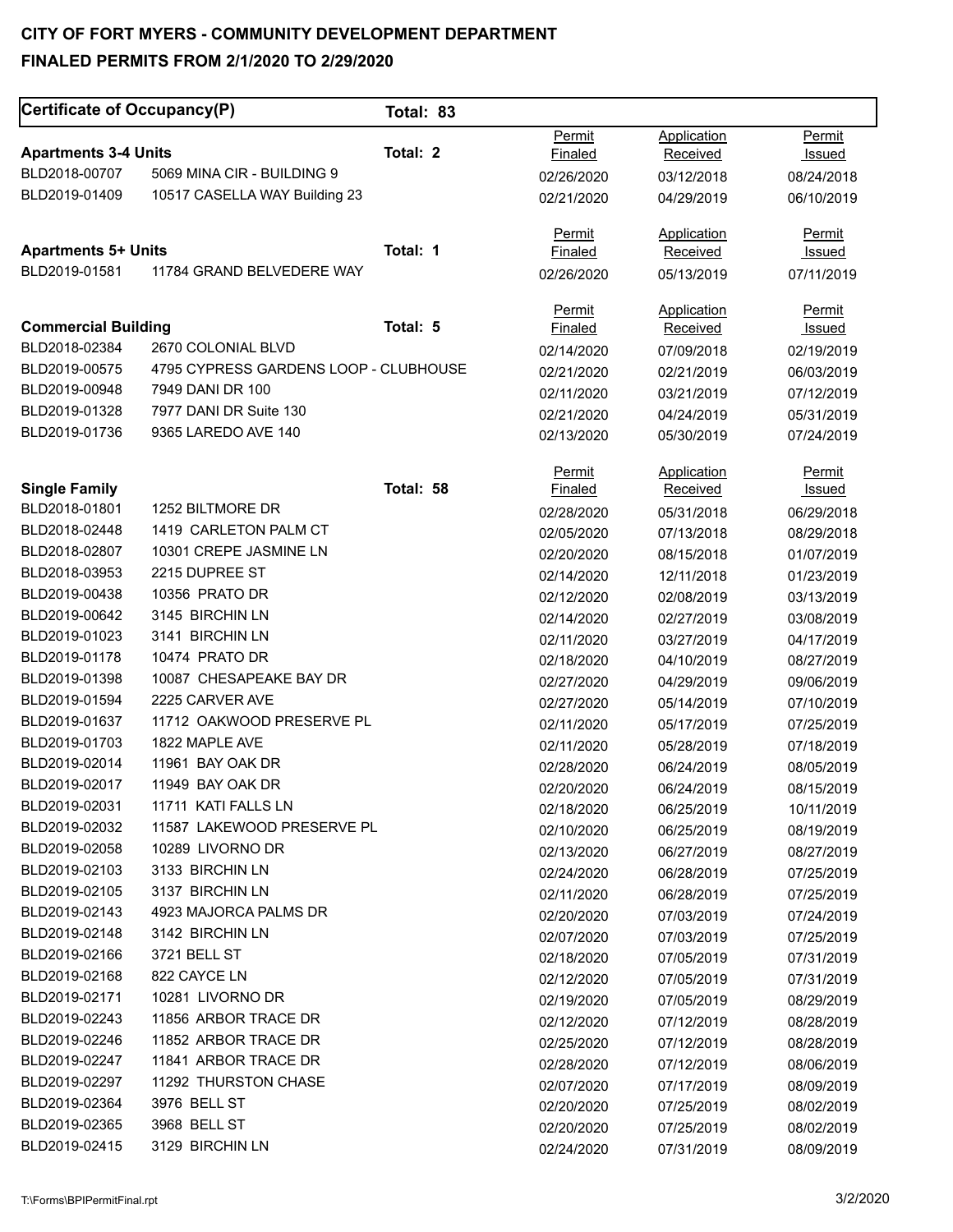| Certificate of Occupancy(P)   |                            | Total: 83 |                |             |               |
|-------------------------------|----------------------------|-----------|----------------|-------------|---------------|
|                               |                            |           | Permit         | Application | Permit        |
| <b>Single Family</b>          |                            | Total: 58 | <b>Finaled</b> | Received    | <u>Issued</u> |
| BLD2019-02441                 | 3663 CRIMSON LN            |           | 02/11/2020     | 08/02/2019  | 08/15/2019    |
| BLD2019-02442                 | 4149 LEMONGRASS DR         |           | 02/18/2020     | 08/02/2019  | 08/15/2019    |
| BLD2019-02465                 | 4324 TEABERRY LN           |           | 02/27/2020     | 08/06/2019  | 08/15/2019    |
| BLD2019-02466                 | 10598 PRATO DR             |           | 02/21/2020     | 08/06/2019  | 08/29/2019    |
| BLD2019-02559                 | 10310 FONTANELLA DR        |           | 02/19/2020     | 08/13/2019  | 08/28/2019    |
| BLD2019-02562                 | 11860 CANTANZARO CT        |           | 02/25/2020     | 08/13/2019  | 08/28/2019    |
| BLD2019-02660                 | 3117 BIRCHIN LN            |           | 02/26/2020     | 08/20/2019  | 09/04/2019    |
| BLD2019-02674                 | 11873 ARBOR TRACE DR       |           | 02/27/2020     | 08/20/2019  | 09/04/2019    |
| BLD2019-02675                 | 11825 ARBOR TRACE DR       |           | 02/25/2020     | 08/20/2019  | 09/04/2019    |
| BLD2019-02683                 | 1938 LILLIE ST             |           | 02/27/2020     | 08/21/2019  | 10/02/2019    |
| BLD2019-02688                 | 3130 BIRCHIN LN            |           | 02/11/2020     | 08/21/2019  | 09/05/2019    |
| BLD2019-02755                 | 3921 SPOTTED EAGLE WAY     |           | 02/04/2020     | 08/27/2019  | 10/02/2019    |
| BLD2019-02786                 | 11260 CARLINGFORD RD       |           | 02/03/2020     | 09/03/2019  | 09/26/2019    |
| BLD2019-02793                 | 11820 CLIFTON TER          |           | 02/11/2020     | 09/03/2019  | 09/26/2019    |
| BLD2019-02798                 | 11419 BATTERSEA PL         |           | 02/04/2020     | 09/03/2019  | 09/26/2019    |
| BLD2019-02826                 | 10115 CHESAPEAKE BAY DR    |           | 02/11/2020     | 09/05/2019  | 10/02/2019    |
| BLD2019-02836                 | 11834 CLIFTON TER          |           | 02/18/2020     | 09/05/2019  | 10/15/2019    |
| BLD2019-02848                 | 12055 WESTMORELAND WAY     |           | 02/06/2020     | 09/06/2019  | 10/15/2019    |
| BLD2019-02900                 | 11887 ARBOR TRACE DR       |           | 02/28/2020     | 09/12/2019  | 09/24/2019    |
| BLD2019-02925                 | 4722 CRESTED EAGLE LN      |           | 02/26/2020     | 09/16/2019  | 10/15/2019    |
| BLD2019-02926                 | 3958 SPOTTED EAGLE WAY     |           | 02/05/2020     | 09/16/2019  | 10/02/2019    |
| BLD2019-02928                 | 10859 MAITLAND WAY         |           | 02/28/2020     | 09/16/2019  | 10/02/2019    |
| BLD2019-02931                 | 11319 TIVERTON TRCE        |           | 02/12/2020     | 09/16/2019  | 10/02/2019    |
| BLD2019-02967                 | 11236 CARLINGFORD RD       |           | 02/28/2020     | 09/20/2019  | 10/02/2019    |
| BLD2019-03005                 | 11439 TIVERTON TRCE        |           | 02/28/2020     | 09/24/2019  | 10/15/2019    |
| BLD2019-03016                 | 11456 REMINGTON CHASE      |           | 02/27/2020     | 09/24/2019  | 10/15/2019    |
| BLD2019-03258                 | 11841 CLIFTON TER          |           | 02/28/2020     | 10/14/2019  | 10/31/2019    |
|                               |                            |           | Permit         | Application | <b>Permit</b> |
| <b>Single Family Attached</b> |                            | Total: 17 | Finaled        | Received    | <u>Issued</u> |
| BLD2018-03597                 | 4411 DUTCHESS PARK RD      |           | 02/28/2020     | 11/06/2018  | 11/15/2018    |
| BLD2018-03598                 | 4415 DUTCHESS PARK RD      |           | 02/07/2020     | 11/06/2018  | 11/16/2018    |
| BLD2019-00436                 | 10352 PRATO DR             |           | 02/12/2020     | 02/08/2019  | 03/13/2019    |
| BLD2019-01605                 | 3772 CROFTON CT            |           | 02/05/2020     | 05/15/2019  | 05/28/2019    |
| BLD2019-01607                 | 3770 CROFTON CT            |           | 02/05/2020     | 05/15/2019  | 05/28/2019    |
| BLD2019-01608                 | 3768 CROFTON CT            |           | 02/05/2020     | 05/15/2019  | 05/28/2019    |
| BLD2019-01609                 | 3766 CROFTON CT            |           | 02/05/2020     | 05/15/2019  | 05/28/2019    |
| BLD2019-01610                 | 3764 CROFTON CT            |           | 02/05/2020     | 05/15/2019  | 05/28/2019    |
| BLD2019-01611                 | 3762 CROFTON CT            |           | 02/05/2020     | 05/15/2019  | 05/28/2019    |
| BLD2019-01820                 | 11840 LAKEWOOD PRESERVE PL |           | 02/11/2020     | 06/05/2019  | 08/19/2019    |
| BLD2019-01824                 | 11846 LAKEWOOD PRESERVE PL |           | 02/11/2020     | 06/06/2019  | 08/19/2019    |
| BLD2019-02029                 | 11815 LAKEWOOD PRESERVE PL |           | 02/11/2020     | 06/25/2019  | 08/07/2019    |
| BLD2019-02030                 | 11821 LAKEWOOD PRESERVE PL |           | 02/11/2020     | 06/25/2019  | 08/07/2019    |
| BLD2019-02439                 | 4180 BISQUE LN             |           | 02/18/2020     | 08/02/2019  | 08/15/2019    |
| BLD2019-02440                 | 4176 BISQUE LN             |           | 02/14/2020     | 08/02/2019  | 08/15/2019    |
| BLD2019-02637                 | 4227 LEMONGRASS DR         |           | 02/18/2020     | 08/19/2019  | 09/06/2019    |
| BLD2019-02638                 | 4223 LEMONGRASS DR         |           | 02/19/2020     | 08/19/2019  | 09/06/2019    |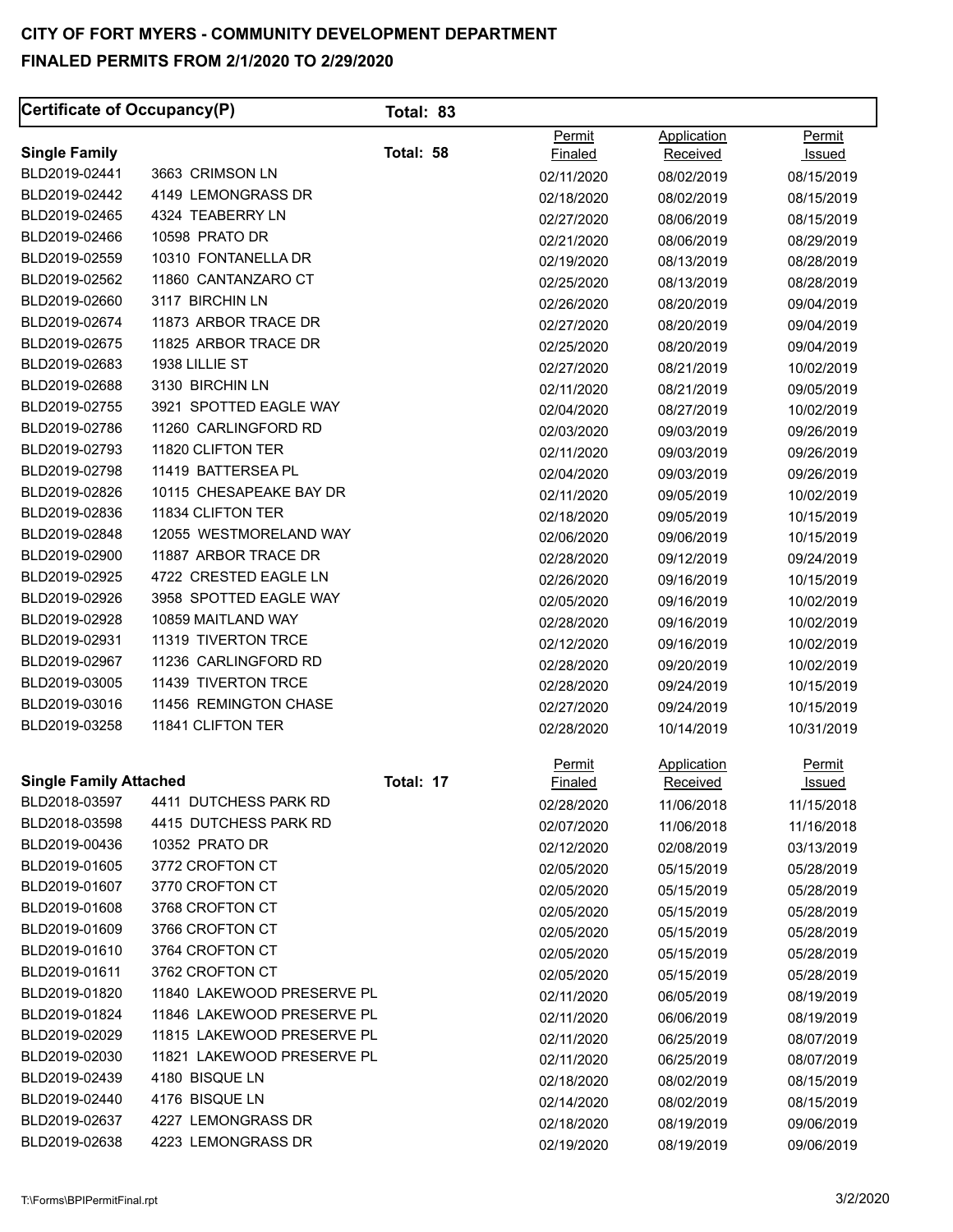Certificate of Occupancy(P) Total: 83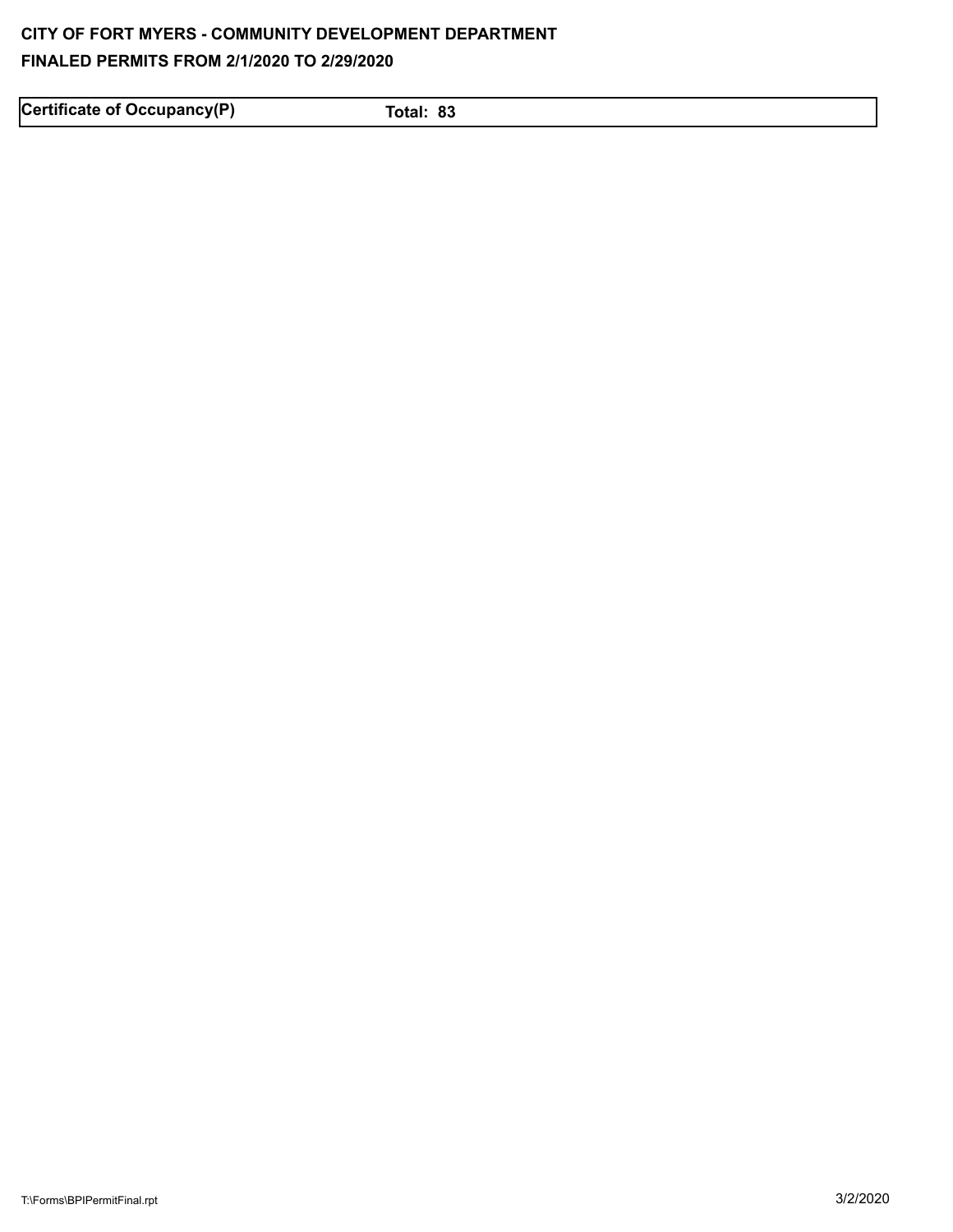| Finaled (No CO or CC)      |                            | <b>Total: 561</b> |                          |                          |                          |
|----------------------------|----------------------------|-------------------|--------------------------|--------------------------|--------------------------|
| <b>Aluminum Structure</b>  |                            | Total: 16         | Permit<br><b>Finaled</b> | Application<br>Received  | Permit<br>Issued         |
| BLD2017-03507              | 10527 BELLA VISTA DR       |                   | 02/13/2020               | 12/29/2017               | 05/28/2019               |
| BLD2018-03618              | 2828 JACKSON ST BLDG - H   |                   | 02/06/2020               | 11/07/2018               | 12/05/2018               |
| BLD2018-04100              | 8376 SILVER BIRCH WAY      |                   | 02/25/2020               | 12/31/2018               | 11/05/2019               |
| BLD2019-02861              | 11588 GOLDEN OAK TER       |                   | 02/24/2020               | 09/09/2019               | 09/25/2019               |
| BLD2019-02936              | 11985 BAY OAK DR           |                   | 02/05/2020               | 09/17/2019               | 09/27/2019               |
| BLD2019-03298              | 11623 GIULIA DR            |                   | 02/05/2020               | 10/17/2019               | 10/30/2019               |
| BLD2019-03359              | 1260 VESPER DR             |                   | 02/13/2020               | 10/23/2019               | 10/31/2019               |
| BLD2019-03373              | 11310 HIDALGO CT           |                   | 02/07/2020               | 10/25/2019               | 11/15/2019               |
| BLD2019-03550              | 10064 CHESAPEAKE BAY DR    |                   | 02/03/2020               | 11/12/2019               | 11/20/2019               |
| BLD2019-03551              | 11881 LAKEWOOD PRESERVE PL |                   | 02/04/2020               | 11/12/2019               | 11/20/2019               |
| BLD2019-03578              | 11844 CLIFTON TER          |                   | 02/20/2020               | 11/14/2019               | 11/22/2019               |
| BLD2019-03596              | 11875 LAKEWOOD PRESERVE PL |                   | 02/03/2020               | 11/15/2019               | 11/27/2019               |
| BLD2019-03670              | 10528 PISTOIA DR           |                   | 02/13/2020               | 11/20/2019               | 12/06/2019               |
| BLD2019-03683              | 10296 PRATO DR             |                   | 02/03/2020               | 11/22/2019               | 12/09/2019               |
| BLD2019-03737              | 10312 PRATO DR             |                   | 02/13/2020               | 12/03/2019               | 12/18/2019               |
| BLD2019-03795              | 10427 MIGLIERA WAY         |                   | 02/28/2020               | 12/09/2019               | 12/30/2019               |
| <b>Aluminum Structures</b> |                            | Total: 28         | Permit                   | Application              | Permit                   |
| BLD2018-03475              | 10940 CLARENDON ST         |                   | Finaled                  | Received                 | Issued                   |
| BLD2019-02806              | 4324 AVIAN AVE             |                   | 02/03/2020               | 10/23/2018               | 12/07/2018               |
| BLD2019-03090              | 12832 NEW MARKET ST        |                   | 02/05/2020               | 09/04/2019               | 09/13/2019               |
| BLD2019-03283              | 10824 GLENHURST ST         |                   | 02/11/2020               | 10/01/2019               | 10/08/2019               |
| BLD2019-03324              | 10577 PISTOIA DR           |                   | 02/07/2020               | 10/15/2019               | 10/25/2019               |
| BLD2019-03505              | 10401 MATERITA DR          |                   | 02/19/2020               | 10/18/2019               | 10/31/2019               |
| BLD2019-03788              | 11854 BOURKE PL            |                   | 02/11/2020               | 11/06/2019               | 12/04/2019               |
| BLD2019-03816              | 11961 BAY OAK DR           |                   | 02/24/2020               | 12/06/2019               | 01/10/2020               |
| BLD2019-03820              | 11841 ARBOR TRACE DR       |                   | 02/06/2020               | 12/10/2019               | 12/20/2019               |
| BLD2019-03859              | 10289 LIVORNO DR           |                   | 02/10/2020               | 12/10/2019               | 12/20/2019               |
| BLD2019-03860              | 10598 PRATO DR             |                   | 02/11/2020<br>02/12/2020 | 12/13/2019<br>12/13/2019 | 12/23/2019<br>12/23/2019 |
| BLD2019-03947              | 3235 BIRCHIN LN            |                   | 02/26/2020               | 12/23/2019               | 01/06/2020               |
| BLD2019-03950              | 12863 EPPING WAY           |                   | 02/11/2020               | 12/23/2019               | 01/07/2020               |
| BLD2019-03955              | 11860 CANTANZARO CT        |                   | 02/10/2020               | 12/24/2019               | 01/02/2020               |
| BLD2019-03956              | 11910 BAY OAK DR           |                   | 02/28/2020               | 12/24/2019               | 01/02/2020               |
| BLD2019-03957              | 11825 ARBOR TRACE DR       |                   | 02/18/2020               | 12/24/2019               | 01/02/2020               |
| BLD2019-03958              | 10281 LIVORNO DR           |                   | 02/13/2020               | 12/24/2019               | 01/02/2020               |
| BLD2019-03959              | 11887 ARBOR TRACE DR       |                   | 02/06/2020               | 12/24/2019               | 01/02/2020               |
| BLD2019-03960              | 11856 ARBOR TRACE DR       |                   | 02/11/2020               | 12/24/2019               | 01/02/2020               |
| BLD2019-03963              | 11945 BAY OAK DR           |                   | 02/20/2020               | 12/24/2019               | 01/02/2020               |
| BLD2020-00047              | 12304 LITCHFIELD LN        |                   | 02/25/2020               | 01/07/2020               | 01/24/2020               |
| BLD2020-00072              | 11540 RIVERSTONE LN        |                   | 02/12/2020               | 01/09/2020               | 01/24/2020               |
| BLD2020-00121              | 11001 CASTLEREAGH ST       |                   | 02/12/2020               | 01/15/2020               | 02/04/2020               |
| BLD2020-00150              | 11534 GOLDEN OAK TER       |                   | 02/11/2020               | 01/21/2020               | 02/04/2020               |
| BLD2020-00198              | 11275 THURSTON CHASE       |                   | 02/20/2020               | 01/23/2020               | 02/14/2020               |
| BLD2020-00201              | 11914 BAY OAK DR           |                   | 02/26/2020               | 01/23/2020               | 02/04/2020               |
| BLD2020-00220              | 11439 TIVERTON TRCE        |                   | 02/20/2020               | 01/24/2020               | 02/07/2020               |
| BLD2020-00271              | 10859 MAITLAND WAY         |                   | 02/20/2020               | 01/30/2020               | 02/11/2020               |
|                            |                            |                   |                          |                          |                          |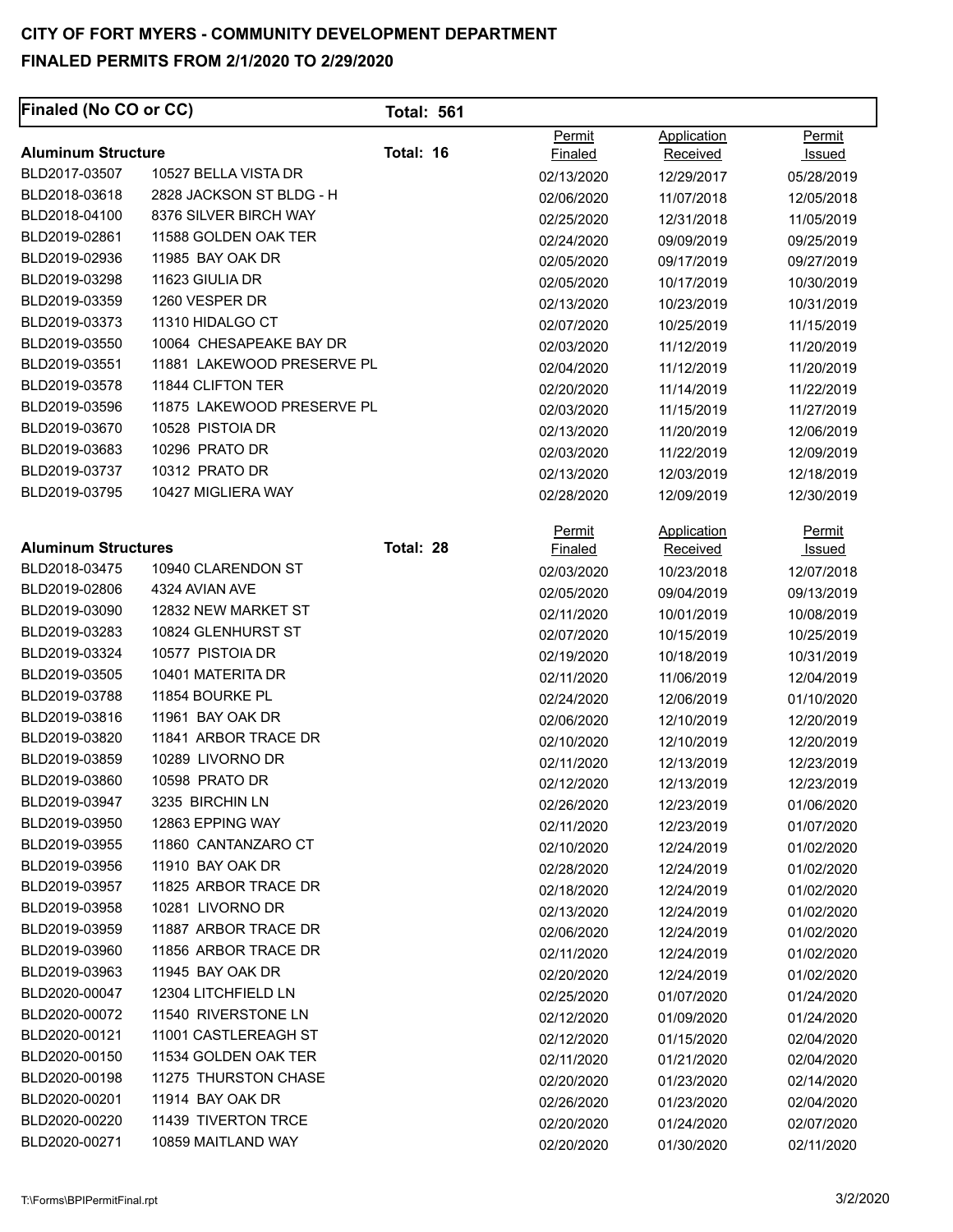| Finaled (No CO or CC)           |                                  | <b>Total: 561</b> |                |                    |               |
|---------------------------------|----------------------------------|-------------------|----------------|--------------------|---------------|
|                                 |                                  |                   |                |                    |               |
|                                 |                                  | Total: 1          | Permit         | <b>Application</b> | <b>Permit</b> |
| Awning<br>BLD2020-00156         | 1527 HENDRY ST                   |                   | Finaled        | Received           | Issued        |
|                                 |                                  |                   | 02/18/2020     | 01/21/2020         | 02/10/2020    |
|                                 |                                  |                   | Permit         | <b>Application</b> | Permit        |
| <b>Commercial Building</b>      |                                  | Total: 1          | Finaled        | Received           | <u>Issued</u> |
| BLD2019-03201                   | 4056 PRINCETON ST                |                   | 02/06/2020     | 10/10/2019         | 11/21/2019    |
|                                 |                                  |                   | Permit         | <b>Application</b> | <b>Permit</b> |
| <b>Concrete Slab</b>            |                                  | Total: 6          | Finaled        | Received           | <u>Issued</u> |
| BLD2015-04072                   | 9549 RIVER OTTER DR              |                   | 02/06/2020     | 12/08/2015         | 01/12/2016    |
| BLD2019-01474                   | 10144 CHESAPEAKE BAY DR          |                   | 02/03/2020     | 05/07/2019         | 06/04/2019    |
| BLD2019-02018                   | 2723 SECOND ST                   |                   | 02/04/2020     | 06/24/2019         | 07/16/2019    |
| BLD2019-02379                   | 367 FAIRVIEW AVE                 |                   | 02/03/2020     | 07/26/2019         | 12/16/2019    |
| BLD2019-02988                   | 10655 PRATO DR                   |                   | 02/06/2020     | 09/23/2019         | 10/21/2019    |
| BLD2019-03693                   | 3266 BIRCHIN LN                  |                   | 02/03/2020     | 11/25/2019         | 12/13/2019    |
|                                 |                                  |                   | Permit         | Application        | Permit        |
| <b>Construction Trailer</b>     |                                  | Total: 1          | Finaled        | Received           | Issued        |
| BLD2019-02829                   | 3151 WINKLER AVE                 |                   | 02/20/2020     | 09/05/2019         | 10/08/2019    |
|                                 |                                  |                   | Permit         | <b>Application</b> | Permit        |
| Driveway/Sidewalk (on Property) |                                  | Total: 2          | Finaled        | Received           | <u>Issued</u> |
| SIT2019-00118                   | 3049 MCGREGOR BLVD               |                   | 02/24/2020     | 04/17/2019         | 05/17/2019    |
| SIT2020-00013                   | 1944 SUNSET PL                   |                   | 02/10/2020     | 01/15/2020         | 01/23/2020    |
|                                 |                                  |                   | <b>Permit</b>  | Application        | <b>Permit</b> |
| <b>Electrical</b>               |                                  | Total: 21         | <b>Finaled</b> | Received           | <u>Issued</u> |
| TRD2006-01886                   | 4688 ELEVATION WAY               |                   | 02/26/2020     | 06/23/2006         | 06/23/2006    |
| TRD2019-02633                   | 1616 HILL AVE                    |                   | 02/24/2020     | 09/16/2019         | 09/16/2019    |
| TRD2019-02735                   | 2451 WINKLER AVE POLE            |                   | 02/10/2020     | 09/24/2019         | 10/25/2019    |
| TRD2019-02740                   | 2225 VICTORIA AVE POLE           |                   | 02/26/2020     | 09/24/2019         | 09/30/2019    |
| TRD2019-03070                   | 4901 EASTWOOD GREENS ST - BLDG 1 |                   | 02/26/2020     | 10/24/2019         | 10/30/2019    |
| TRD2019-03318                   | 2980 EDISON AVE                  |                   | 02/20/2020     | 11/13/2019         | 11/20/2019    |
| TRD2019-03517                   | 4901 4985 EASTWOOD GREENS ST     |                   | 02/14/2020     | 11/27/2019         | 12/05/2019    |
| TRD2020-00003                   | 5252 CEDARBEND DR 4              |                   | 02/07/2020     | 01/02/2020         | 01/02/2020    |
| TRD2020-00014                   | 3614 CLERMONT ST                 |                   | 02/06/2020     | 01/03/2020         | 01/03/2020    |
| TRD2020-00033                   | 1825 LINHART AVE                 |                   | 02/18/2020     | 01/06/2020         | 01/06/2020    |
| TRD2020-00049                   | 10658 PRATO DR                   |                   | 02/06/2020     | 01/07/2020         | 01/10/2020    |
| TRD2020-00071                   | 1849 MARAVILLA AVE A9            |                   | 02/18/2020     | 01/09/2020         | 01/13/2020    |
| TRD2020-00106                   | 2988 SAINT CHARLES ST            |                   | 02/24/2020     | 01/14/2020         | 01/14/2020    |
| TRD2020-00156                   | 3104 ROYAL GARDENS AVE           |                   | 02/18/2020     | 01/17/2020         | 02/04/2020    |
| TRD2020-00210                   | 12042 ARBOR TRACE DR             |                   | 02/28/2020     | 01/23/2020         | 02/10/2020    |
| TRD2020-00224                   | 164 LUCILLE AVE                  |                   | 02/12/2020     | 01/24/2020         | 01/24/2020    |
| TRD2020-00225                   | 2140 SIMON CT                    |                   | 02/04/2020     | 01/24/2020         | 01/27/2020    |
| TRD2020-00283                   | 1416 PARK SHORE CIR 1            |                   | 02/26/2020     | 02/03/2020         | 02/04/2020    |
| TRD2020-00363                   | 10050 SAN PABLO                  |                   | 02/24/2020     | 02/10/2020         | 02/11/2020    |
| TRD2020-00466                   | 12832 NEW MARKET ST              |                   | 02/26/2020     | 02/19/2020         | 02/21/2020    |
| TRD2020-00481                   | 2325 CRAWFORD ST Apt 3           |                   | 02/21/2020     | 02/19/2020         | 02/19/2020    |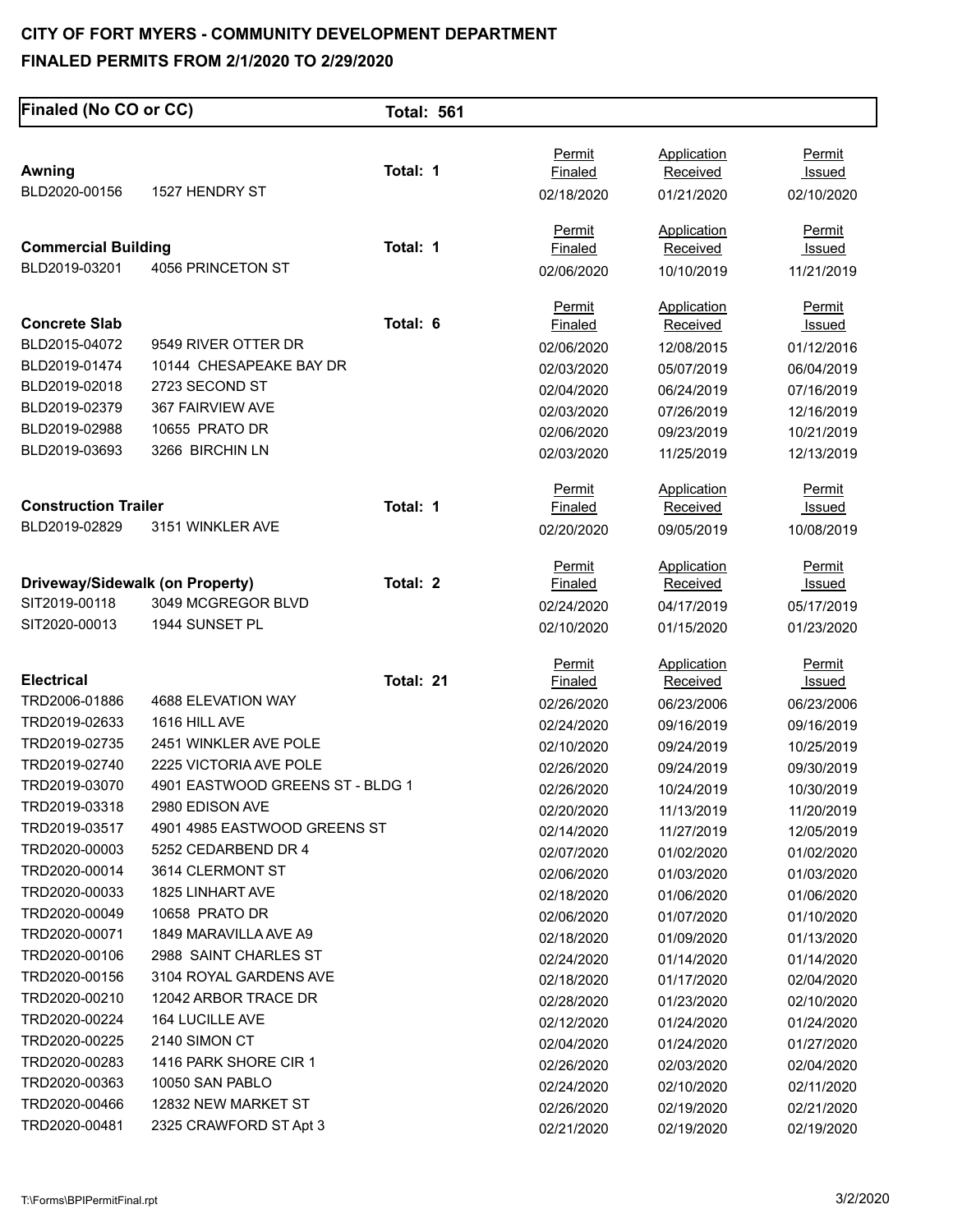### **Finaled (No CO or CC)** Total: 561 Permit Application Permit **Fence/Wall/Dump Encl Note 20 Contained Received Issued Received Issued Received Issued Issued Issued Received Issued Issued Issued Issued Issued Issued Issued Issued Issued Issued Issued Issued Issued Issued Issued Issued** BLD2017-02985 3171 ECONOMY ST 02/19/2020 11/03/2017 12/04/2017 BLD2019-01535 4795 CYPRESS GARDENS LOOP 02/18/2020 05/10/2019 10/21/2019 BLD2019-01642 1652 NORTH DR 02/05/2020 05/17/2019 05/31/2019 BLD2019-01930 1540 PASSAIC AVE 202/12/2020 06/14/2019 08/09/2019 BLD2019-01970 3929 MAXINE ST 02/18/2020 06/18/2019 07/30/2019 BLD2019-02138 2144 ARCADIA ST 02/21/2020 07/02/2019 01/14/2020 BLD2019-02407 3038 CLEVELAND AVE 02/06/2020 07/30/2019 08/27/2019 BLD2019-02467 3105 MCGREGOR BLVD 02/13/2020 08/06/2019 08/20/2019 BLD2019-02877 3429 3433 DR MARTIN LUTHER KING JR BLVD 02/18/2020 09/10/2019 09/25/2019 BLD2019-03045 1700 CORONADO RD 02/13/2020 09/25/2019 10/30/2019 BLD2019-03531 4642 WEST DR 02/24/2020 11/08/2019 01/22/2020 BLD2019-03667 1252 BILTMORE DR 02/28/2020 11/20/2019 12/03/2019 BLD2019-03771 11712 OAKWOOD PRESERVE PL 02/04/2020 12/05/2019 12/13/2019 BLD2019-03772 11587 LAKEWOOD PRESERVE PL 02/05/2020 12/05/2019 12/13/2019 BLD2019-03868 2360 W FIRST ST 02/07/2020 12/16/2019 12/30/2019 BLD2019-03907 3429 DR MARTIN LUTHER KING JR BLVD 02/11/2020 12/18/2019 01/07/2020 BLD2020-00145 11215 YELLOW POPLAR DR 02/11/2020 01/17/2020 02/07/2020 BLD2020-00153 3830 LUZON ST 02/14/2020 01/21/2020 01/29/2020 BLD2020-00254 10087 CHESAPEAKE BAY DR 02/24/2020 01/28/2020 01/28/2020 02/20/2020 BLD2020-00373 1842 HANSON ST 02/18/2020 02/11/2020 02/11/2020 Permit Application Permit **Fountain Total: 1** Finaled Received Issued Issued Received PSP2019-00236 5015 MINA CIR 02/12/2020 10/10/2019 11/13/2019 Permit Application Permit **FPL Total: 3** Finaled Received Issued TRD2020-00318 2137 JOHNSON ST 02/13/2020 02/06/2020 02/07/2020 TRD2020-00467 1227 WALDEN DR 02/21/2020 02/19/2020 02/19/2020 Permit Application Permit **Garage/Carport Total: 1** Finaled Received Issued BLD2019-03405 3028 GUAVA ST 300 02/11/2020 10/30/2019 11/15/2019 Permit Application Permit **Gas** Total: 3 **Finaled** Received Issued TRD2019-02751 4985 EASTWOOD GREENS ST - AMENITY CENTER 02/20/2020 09/25/2019 09/25/2019 TRD2019-02941 3793 IRONBRIDGE BLVD 02/24/2020 10/11/2019 10/17/2019 TRD2020-00244 9321 BEN C PRATT SIX MILE CYPRESS PKWY 160 02/28/2020 01/28/2020 02/18/2020 Permit Application Permit **Generator Total: 6 Community Community Community Community Community Community Community Community Community Community Community Community Community Community Community Community Community Community Community Community Co** BLD2018-01089 4315 METRO PARKWAY 02/10/2020 04/12/2018 06/29/2018 BLD2019-00665 2826 CLEVELAND AVE 02/26/2020 02/26/2020 02/28/2019 06/25/2019 BLD2019-00736 4320 COLONIAL BLVD 02/12/2020 03/05/2019 06/19/2019 BLD2019-01658 1427 CARLETON PALM CT 02/28/2020 05/20/2019 05/30/2019 BLD2019-01972 3834 EDGEWOOD AVE 02/10/2020 06/18/2019 06/18/2019 06/26/2019 BLD2019-03315 12750 GLADSTONE WAY 02/03/2020 10/17/2019 12/27/2019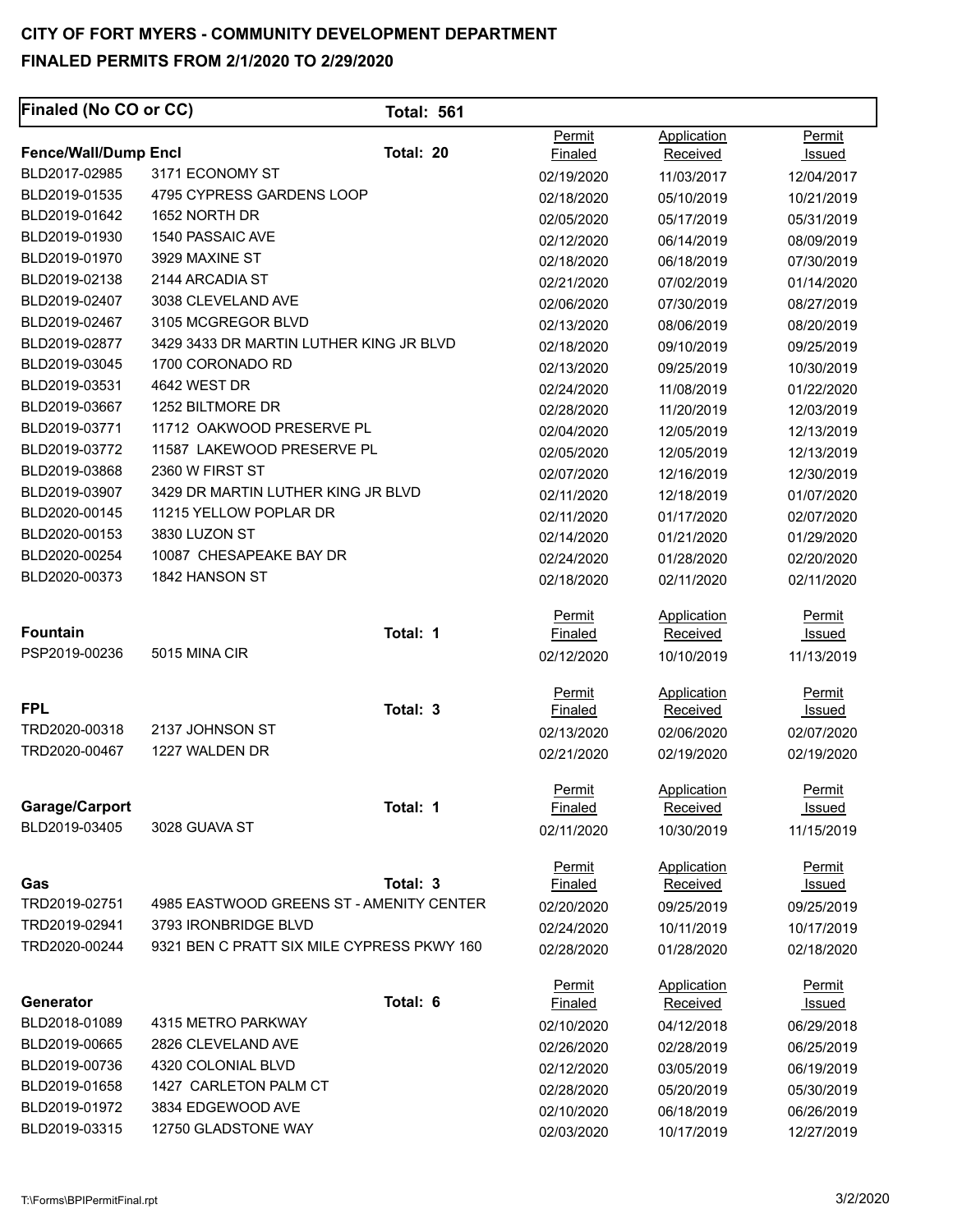| Permit<br>Application<br>Permit<br>Total: 9<br><b>Ground Sign</b><br>Received<br>Finaled<br>Issued<br>SIG2018-00234<br>10301 PLANTATION RD<br>02/11/2020<br>10/02/2018<br>11/08/2018<br>SIG2018-00235<br>10301 PLANTATION RD<br>02/06/2020<br>10/02/2018<br>11/08/2018<br>SIG2018-00275<br>4418 CLEVELAND AVE<br>02/13/2020<br>12/10/2018<br>08/14/2019<br>SIG2019-00104<br>4461 CAMINO REAL WAY<br>02/11/2020<br>05/17/2019<br>06/28/2019<br>SIG2019-00183<br>1300 LEE ST<br>02/13/2020<br>09/10/2019<br>08/16/2019<br>SIG2019-00209<br>4028 CLEVELAND AVE<br>02/04/2020<br>09/23/2019<br>10/23/2019<br>SIG2019-00216<br>4230 COLONIAL BLVD<br>02/20/2020<br>10/03/2019<br>10/23/2019<br>SIG2019-00271<br>3287 Cleveland Avenue<br>02/27/2020<br>12/09/2019<br>01/28/2020<br>SIG2020-00014<br>1910 COURTNEY DR<br>02/28/2020<br>01/27/2020<br>02/20/2020<br>Application<br>Permit<br>Permit<br><b>Irrigation Sprinklers</b><br>Total: 4<br>Finaled<br><b>Received</b><br>Issued<br>TRD2019-03103<br>4715 4820 CYPRESS GARDENS LOOP<br>02/05/2020<br>10/28/2019<br>10/28/2019<br>TRD2019-03405<br>10517 CASELLA WAY Building 23<br>02/12/2020<br>11/18/2019<br>12/04/2019<br>3517 DORA ST<br>TRD2019-03691<br>02/20/2020<br>12/20/2019<br>01/03/2020<br>11884 ARBORETUM RUN DR<br>TRD2020-00190<br>02/24/2020<br>01/22/2020<br>01/22/2020<br>Application<br>Permit<br>Permit<br>Total: 1<br><b>Marine Related</b><br><b>Finaled</b><br><b>Received</b><br><u>Issued</u><br>BLD2019-02016<br>4005 E RIVER DR<br>02/06/2020<br>06/24/2019<br>07/19/2019<br>Permit<br>Application<br><b>Permit</b><br><b>Mechanical</b><br><b>Total: 140</b><br><b>Finaled</b><br>Received<br><u>Issued</u><br>TRD2018-00309<br>4315 METRO PKWY<br>02/05/2020<br>02/06/2018<br>04/09/2018<br>1725 RED CEDAR DR 13<br>TRD2018-02674<br>02/12/2020<br>09/07/2018<br>03/27/2019<br>1741 RED CEDAR DR 21<br>TRD2018-02680<br>02/12/2020<br>04/16/2019<br>09/07/2018<br>1765 RED CEDAR DR 17<br>TRD2018-02682<br>02/12/2020<br>09/07/2018<br>03/27/2019<br>1735 RED CEDAR DR<br>TRD2018-02688<br>02/12/2020<br>09/10/2018<br>03/27/2019<br>1725 RED CEDAR DR<br>TRD2018-02689<br>02/12/2020<br>09/10/2018<br>03/27/2019<br>TRD2018-02690<br>1779 RED CEDAR DR<br>02/12/2020<br>09/10/2018<br>03/27/2019<br>TRD2018-02692<br>1761 RED CEDAR DR<br>02/12/2020<br>09/10/2018<br>03/27/2019<br>1721 RED CEDAR DR<br>TRD2018-02693<br>02/12/2020<br>09/10/2018<br>03/27/2019<br>TRD2018-02694<br>1755 RED CEDAR DR<br>02/12/2020<br>09/10/2018<br>03/27/2019<br>TRD2018-02695<br>1731 RED CEDAR DR<br>02/12/2020<br>03/27/2019<br>09/10/2018<br>TRD2018-03482<br>10370 WASHINGTONIA PALM WAY 4338<br>02/20/2020<br>11/27/2018<br>11/27/2018<br>TRD2019-00063<br>2135 VIRGINIA AVE 2<br>02/27/2020<br>01/09/2019<br>02/13/2019<br>TRD2019-01815<br>4336 AVIAN AVE<br>02/05/2020<br>06/28/2019<br>08/16/2019<br>TRD2019-02058<br>11024 YELLOW POPLAR DR<br>02/07/2020<br>07/23/2019<br>07/24/2019<br>TRD2019-02159<br>9350 INDEPENDENCE WAY<br>02/28/2020<br>08/01/2019<br>08/02/2019<br>10371 BUTTERFLY PALM DR 834<br>TRD2019-02213<br>02/03/2020<br>08/09/2019<br>08/12/2019<br>TRD2019-02290<br>8389 DANI DR<br>02/06/2020<br>08/15/2019<br>08/14/2019<br>TRD2019-02299<br>9321 BEN C PRATT SIX MILE CYPRESS PKWY 160<br>02/05/2020<br>08/15/2019<br>12/04/2019<br>TRD2019-02337<br>10371 BUTTERFLY PALM DR 833<br>02/20/2020<br>08/20/2019<br>08/20/2019<br>TRD2019-02364<br>11146 RIVER TRENT CT<br>02/18/2020<br>08/22/2019<br>08/21/2019<br>2701 CLEVELAND AVE 100<br>TRD2019-02370<br>02/06/2020<br>08/22/2019<br>08/22/2019<br>TRD2019-02371<br>4110 CENTER POINTE DR #217<br>02/06/2020<br>08/22/2019<br>08/22/2019<br>TRD2019-02440<br>1400 COLONIAL BLVD #58<br>02/05/2020<br>08/28/2019<br>08/28/2019<br>TRD2019-02472<br>3014 VIA RIALTO ST<br>02/18/2020<br>08/30/2019<br>08/30/2019 | Finaled (No CO or CC) | <b>Total: 561</b> |  |  |
|-----------------------------------------------------------------------------------------------------------------------------------------------------------------------------------------------------------------------------------------------------------------------------------------------------------------------------------------------------------------------------------------------------------------------------------------------------------------------------------------------------------------------------------------------------------------------------------------------------------------------------------------------------------------------------------------------------------------------------------------------------------------------------------------------------------------------------------------------------------------------------------------------------------------------------------------------------------------------------------------------------------------------------------------------------------------------------------------------------------------------------------------------------------------------------------------------------------------------------------------------------------------------------------------------------------------------------------------------------------------------------------------------------------------------------------------------------------------------------------------------------------------------------------------------------------------------------------------------------------------------------------------------------------------------------------------------------------------------------------------------------------------------------------------------------------------------------------------------------------------------------------------------------------------------------------------------------------------------------------------------------------------------------------------------------------------------------------------------------------------------------------------------------------------------------------------------------------------------------------------------------------------------------------------------------------------------------------------------------------------------------------------------------------------------------------------------------------------------------------------------------------------------------------------------------------------------------------------------------------------------------------------------------------------------------------------------------------------------------------------------------------------------------------------------------------------------------------------------------------------------------------------------------------------------------------------------------------------------------------------------------------------------------------------------------------------------------------------------------------------------------------------------------------------------------------------------------------------------------------------------------------------------------------------------------------------------------------------------------------------------------------------------------------------------------------------------------------------------------------------------------------------------------------------------------------------------------------------------------------------------------------------------------------------------------------------------------------------------------------------------------------------------------------------------------------------------------------------------------------------------|-----------------------|-------------------|--|--|
|                                                                                                                                                                                                                                                                                                                                                                                                                                                                                                                                                                                                                                                                                                                                                                                                                                                                                                                                                                                                                                                                                                                                                                                                                                                                                                                                                                                                                                                                                                                                                                                                                                                                                                                                                                                                                                                                                                                                                                                                                                                                                                                                                                                                                                                                                                                                                                                                                                                                                                                                                                                                                                                                                                                                                                                                                                                                                                                                                                                                                                                                                                                                                                                                                                                                                                                                                                                                                                                                                                                                                                                                                                                                                                                                                                                                                                                                       |                       |                   |  |  |
|                                                                                                                                                                                                                                                                                                                                                                                                                                                                                                                                                                                                                                                                                                                                                                                                                                                                                                                                                                                                                                                                                                                                                                                                                                                                                                                                                                                                                                                                                                                                                                                                                                                                                                                                                                                                                                                                                                                                                                                                                                                                                                                                                                                                                                                                                                                                                                                                                                                                                                                                                                                                                                                                                                                                                                                                                                                                                                                                                                                                                                                                                                                                                                                                                                                                                                                                                                                                                                                                                                                                                                                                                                                                                                                                                                                                                                                                       |                       |                   |  |  |
|                                                                                                                                                                                                                                                                                                                                                                                                                                                                                                                                                                                                                                                                                                                                                                                                                                                                                                                                                                                                                                                                                                                                                                                                                                                                                                                                                                                                                                                                                                                                                                                                                                                                                                                                                                                                                                                                                                                                                                                                                                                                                                                                                                                                                                                                                                                                                                                                                                                                                                                                                                                                                                                                                                                                                                                                                                                                                                                                                                                                                                                                                                                                                                                                                                                                                                                                                                                                                                                                                                                                                                                                                                                                                                                                                                                                                                                                       |                       |                   |  |  |
|                                                                                                                                                                                                                                                                                                                                                                                                                                                                                                                                                                                                                                                                                                                                                                                                                                                                                                                                                                                                                                                                                                                                                                                                                                                                                                                                                                                                                                                                                                                                                                                                                                                                                                                                                                                                                                                                                                                                                                                                                                                                                                                                                                                                                                                                                                                                                                                                                                                                                                                                                                                                                                                                                                                                                                                                                                                                                                                                                                                                                                                                                                                                                                                                                                                                                                                                                                                                                                                                                                                                                                                                                                                                                                                                                                                                                                                                       |                       |                   |  |  |
|                                                                                                                                                                                                                                                                                                                                                                                                                                                                                                                                                                                                                                                                                                                                                                                                                                                                                                                                                                                                                                                                                                                                                                                                                                                                                                                                                                                                                                                                                                                                                                                                                                                                                                                                                                                                                                                                                                                                                                                                                                                                                                                                                                                                                                                                                                                                                                                                                                                                                                                                                                                                                                                                                                                                                                                                                                                                                                                                                                                                                                                                                                                                                                                                                                                                                                                                                                                                                                                                                                                                                                                                                                                                                                                                                                                                                                                                       |                       |                   |  |  |
|                                                                                                                                                                                                                                                                                                                                                                                                                                                                                                                                                                                                                                                                                                                                                                                                                                                                                                                                                                                                                                                                                                                                                                                                                                                                                                                                                                                                                                                                                                                                                                                                                                                                                                                                                                                                                                                                                                                                                                                                                                                                                                                                                                                                                                                                                                                                                                                                                                                                                                                                                                                                                                                                                                                                                                                                                                                                                                                                                                                                                                                                                                                                                                                                                                                                                                                                                                                                                                                                                                                                                                                                                                                                                                                                                                                                                                                                       |                       |                   |  |  |
|                                                                                                                                                                                                                                                                                                                                                                                                                                                                                                                                                                                                                                                                                                                                                                                                                                                                                                                                                                                                                                                                                                                                                                                                                                                                                                                                                                                                                                                                                                                                                                                                                                                                                                                                                                                                                                                                                                                                                                                                                                                                                                                                                                                                                                                                                                                                                                                                                                                                                                                                                                                                                                                                                                                                                                                                                                                                                                                                                                                                                                                                                                                                                                                                                                                                                                                                                                                                                                                                                                                                                                                                                                                                                                                                                                                                                                                                       |                       |                   |  |  |
|                                                                                                                                                                                                                                                                                                                                                                                                                                                                                                                                                                                                                                                                                                                                                                                                                                                                                                                                                                                                                                                                                                                                                                                                                                                                                                                                                                                                                                                                                                                                                                                                                                                                                                                                                                                                                                                                                                                                                                                                                                                                                                                                                                                                                                                                                                                                                                                                                                                                                                                                                                                                                                                                                                                                                                                                                                                                                                                                                                                                                                                                                                                                                                                                                                                                                                                                                                                                                                                                                                                                                                                                                                                                                                                                                                                                                                                                       |                       |                   |  |  |
|                                                                                                                                                                                                                                                                                                                                                                                                                                                                                                                                                                                                                                                                                                                                                                                                                                                                                                                                                                                                                                                                                                                                                                                                                                                                                                                                                                                                                                                                                                                                                                                                                                                                                                                                                                                                                                                                                                                                                                                                                                                                                                                                                                                                                                                                                                                                                                                                                                                                                                                                                                                                                                                                                                                                                                                                                                                                                                                                                                                                                                                                                                                                                                                                                                                                                                                                                                                                                                                                                                                                                                                                                                                                                                                                                                                                                                                                       |                       |                   |  |  |
|                                                                                                                                                                                                                                                                                                                                                                                                                                                                                                                                                                                                                                                                                                                                                                                                                                                                                                                                                                                                                                                                                                                                                                                                                                                                                                                                                                                                                                                                                                                                                                                                                                                                                                                                                                                                                                                                                                                                                                                                                                                                                                                                                                                                                                                                                                                                                                                                                                                                                                                                                                                                                                                                                                                                                                                                                                                                                                                                                                                                                                                                                                                                                                                                                                                                                                                                                                                                                                                                                                                                                                                                                                                                                                                                                                                                                                                                       |                       |                   |  |  |
|                                                                                                                                                                                                                                                                                                                                                                                                                                                                                                                                                                                                                                                                                                                                                                                                                                                                                                                                                                                                                                                                                                                                                                                                                                                                                                                                                                                                                                                                                                                                                                                                                                                                                                                                                                                                                                                                                                                                                                                                                                                                                                                                                                                                                                                                                                                                                                                                                                                                                                                                                                                                                                                                                                                                                                                                                                                                                                                                                                                                                                                                                                                                                                                                                                                                                                                                                                                                                                                                                                                                                                                                                                                                                                                                                                                                                                                                       |                       |                   |  |  |
|                                                                                                                                                                                                                                                                                                                                                                                                                                                                                                                                                                                                                                                                                                                                                                                                                                                                                                                                                                                                                                                                                                                                                                                                                                                                                                                                                                                                                                                                                                                                                                                                                                                                                                                                                                                                                                                                                                                                                                                                                                                                                                                                                                                                                                                                                                                                                                                                                                                                                                                                                                                                                                                                                                                                                                                                                                                                                                                                                                                                                                                                                                                                                                                                                                                                                                                                                                                                                                                                                                                                                                                                                                                                                                                                                                                                                                                                       |                       |                   |  |  |
|                                                                                                                                                                                                                                                                                                                                                                                                                                                                                                                                                                                                                                                                                                                                                                                                                                                                                                                                                                                                                                                                                                                                                                                                                                                                                                                                                                                                                                                                                                                                                                                                                                                                                                                                                                                                                                                                                                                                                                                                                                                                                                                                                                                                                                                                                                                                                                                                                                                                                                                                                                                                                                                                                                                                                                                                                                                                                                                                                                                                                                                                                                                                                                                                                                                                                                                                                                                                                                                                                                                                                                                                                                                                                                                                                                                                                                                                       |                       |                   |  |  |
|                                                                                                                                                                                                                                                                                                                                                                                                                                                                                                                                                                                                                                                                                                                                                                                                                                                                                                                                                                                                                                                                                                                                                                                                                                                                                                                                                                                                                                                                                                                                                                                                                                                                                                                                                                                                                                                                                                                                                                                                                                                                                                                                                                                                                                                                                                                                                                                                                                                                                                                                                                                                                                                                                                                                                                                                                                                                                                                                                                                                                                                                                                                                                                                                                                                                                                                                                                                                                                                                                                                                                                                                                                                                                                                                                                                                                                                                       |                       |                   |  |  |
|                                                                                                                                                                                                                                                                                                                                                                                                                                                                                                                                                                                                                                                                                                                                                                                                                                                                                                                                                                                                                                                                                                                                                                                                                                                                                                                                                                                                                                                                                                                                                                                                                                                                                                                                                                                                                                                                                                                                                                                                                                                                                                                                                                                                                                                                                                                                                                                                                                                                                                                                                                                                                                                                                                                                                                                                                                                                                                                                                                                                                                                                                                                                                                                                                                                                                                                                                                                                                                                                                                                                                                                                                                                                                                                                                                                                                                                                       |                       |                   |  |  |
|                                                                                                                                                                                                                                                                                                                                                                                                                                                                                                                                                                                                                                                                                                                                                                                                                                                                                                                                                                                                                                                                                                                                                                                                                                                                                                                                                                                                                                                                                                                                                                                                                                                                                                                                                                                                                                                                                                                                                                                                                                                                                                                                                                                                                                                                                                                                                                                                                                                                                                                                                                                                                                                                                                                                                                                                                                                                                                                                                                                                                                                                                                                                                                                                                                                                                                                                                                                                                                                                                                                                                                                                                                                                                                                                                                                                                                                                       |                       |                   |  |  |
|                                                                                                                                                                                                                                                                                                                                                                                                                                                                                                                                                                                                                                                                                                                                                                                                                                                                                                                                                                                                                                                                                                                                                                                                                                                                                                                                                                                                                                                                                                                                                                                                                                                                                                                                                                                                                                                                                                                                                                                                                                                                                                                                                                                                                                                                                                                                                                                                                                                                                                                                                                                                                                                                                                                                                                                                                                                                                                                                                                                                                                                                                                                                                                                                                                                                                                                                                                                                                                                                                                                                                                                                                                                                                                                                                                                                                                                                       |                       |                   |  |  |
|                                                                                                                                                                                                                                                                                                                                                                                                                                                                                                                                                                                                                                                                                                                                                                                                                                                                                                                                                                                                                                                                                                                                                                                                                                                                                                                                                                                                                                                                                                                                                                                                                                                                                                                                                                                                                                                                                                                                                                                                                                                                                                                                                                                                                                                                                                                                                                                                                                                                                                                                                                                                                                                                                                                                                                                                                                                                                                                                                                                                                                                                                                                                                                                                                                                                                                                                                                                                                                                                                                                                                                                                                                                                                                                                                                                                                                                                       |                       |                   |  |  |
|                                                                                                                                                                                                                                                                                                                                                                                                                                                                                                                                                                                                                                                                                                                                                                                                                                                                                                                                                                                                                                                                                                                                                                                                                                                                                                                                                                                                                                                                                                                                                                                                                                                                                                                                                                                                                                                                                                                                                                                                                                                                                                                                                                                                                                                                                                                                                                                                                                                                                                                                                                                                                                                                                                                                                                                                                                                                                                                                                                                                                                                                                                                                                                                                                                                                                                                                                                                                                                                                                                                                                                                                                                                                                                                                                                                                                                                                       |                       |                   |  |  |
|                                                                                                                                                                                                                                                                                                                                                                                                                                                                                                                                                                                                                                                                                                                                                                                                                                                                                                                                                                                                                                                                                                                                                                                                                                                                                                                                                                                                                                                                                                                                                                                                                                                                                                                                                                                                                                                                                                                                                                                                                                                                                                                                                                                                                                                                                                                                                                                                                                                                                                                                                                                                                                                                                                                                                                                                                                                                                                                                                                                                                                                                                                                                                                                                                                                                                                                                                                                                                                                                                                                                                                                                                                                                                                                                                                                                                                                                       |                       |                   |  |  |
|                                                                                                                                                                                                                                                                                                                                                                                                                                                                                                                                                                                                                                                                                                                                                                                                                                                                                                                                                                                                                                                                                                                                                                                                                                                                                                                                                                                                                                                                                                                                                                                                                                                                                                                                                                                                                                                                                                                                                                                                                                                                                                                                                                                                                                                                                                                                                                                                                                                                                                                                                                                                                                                                                                                                                                                                                                                                                                                                                                                                                                                                                                                                                                                                                                                                                                                                                                                                                                                                                                                                                                                                                                                                                                                                                                                                                                                                       |                       |                   |  |  |
|                                                                                                                                                                                                                                                                                                                                                                                                                                                                                                                                                                                                                                                                                                                                                                                                                                                                                                                                                                                                                                                                                                                                                                                                                                                                                                                                                                                                                                                                                                                                                                                                                                                                                                                                                                                                                                                                                                                                                                                                                                                                                                                                                                                                                                                                                                                                                                                                                                                                                                                                                                                                                                                                                                                                                                                                                                                                                                                                                                                                                                                                                                                                                                                                                                                                                                                                                                                                                                                                                                                                                                                                                                                                                                                                                                                                                                                                       |                       |                   |  |  |
|                                                                                                                                                                                                                                                                                                                                                                                                                                                                                                                                                                                                                                                                                                                                                                                                                                                                                                                                                                                                                                                                                                                                                                                                                                                                                                                                                                                                                                                                                                                                                                                                                                                                                                                                                                                                                                                                                                                                                                                                                                                                                                                                                                                                                                                                                                                                                                                                                                                                                                                                                                                                                                                                                                                                                                                                                                                                                                                                                                                                                                                                                                                                                                                                                                                                                                                                                                                                                                                                                                                                                                                                                                                                                                                                                                                                                                                                       |                       |                   |  |  |
|                                                                                                                                                                                                                                                                                                                                                                                                                                                                                                                                                                                                                                                                                                                                                                                                                                                                                                                                                                                                                                                                                                                                                                                                                                                                                                                                                                                                                                                                                                                                                                                                                                                                                                                                                                                                                                                                                                                                                                                                                                                                                                                                                                                                                                                                                                                                                                                                                                                                                                                                                                                                                                                                                                                                                                                                                                                                                                                                                                                                                                                                                                                                                                                                                                                                                                                                                                                                                                                                                                                                                                                                                                                                                                                                                                                                                                                                       |                       |                   |  |  |
|                                                                                                                                                                                                                                                                                                                                                                                                                                                                                                                                                                                                                                                                                                                                                                                                                                                                                                                                                                                                                                                                                                                                                                                                                                                                                                                                                                                                                                                                                                                                                                                                                                                                                                                                                                                                                                                                                                                                                                                                                                                                                                                                                                                                                                                                                                                                                                                                                                                                                                                                                                                                                                                                                                                                                                                                                                                                                                                                                                                                                                                                                                                                                                                                                                                                                                                                                                                                                                                                                                                                                                                                                                                                                                                                                                                                                                                                       |                       |                   |  |  |
|                                                                                                                                                                                                                                                                                                                                                                                                                                                                                                                                                                                                                                                                                                                                                                                                                                                                                                                                                                                                                                                                                                                                                                                                                                                                                                                                                                                                                                                                                                                                                                                                                                                                                                                                                                                                                                                                                                                                                                                                                                                                                                                                                                                                                                                                                                                                                                                                                                                                                                                                                                                                                                                                                                                                                                                                                                                                                                                                                                                                                                                                                                                                                                                                                                                                                                                                                                                                                                                                                                                                                                                                                                                                                                                                                                                                                                                                       |                       |                   |  |  |
|                                                                                                                                                                                                                                                                                                                                                                                                                                                                                                                                                                                                                                                                                                                                                                                                                                                                                                                                                                                                                                                                                                                                                                                                                                                                                                                                                                                                                                                                                                                                                                                                                                                                                                                                                                                                                                                                                                                                                                                                                                                                                                                                                                                                                                                                                                                                                                                                                                                                                                                                                                                                                                                                                                                                                                                                                                                                                                                                                                                                                                                                                                                                                                                                                                                                                                                                                                                                                                                                                                                                                                                                                                                                                                                                                                                                                                                                       |                       |                   |  |  |
|                                                                                                                                                                                                                                                                                                                                                                                                                                                                                                                                                                                                                                                                                                                                                                                                                                                                                                                                                                                                                                                                                                                                                                                                                                                                                                                                                                                                                                                                                                                                                                                                                                                                                                                                                                                                                                                                                                                                                                                                                                                                                                                                                                                                                                                                                                                                                                                                                                                                                                                                                                                                                                                                                                                                                                                                                                                                                                                                                                                                                                                                                                                                                                                                                                                                                                                                                                                                                                                                                                                                                                                                                                                                                                                                                                                                                                                                       |                       |                   |  |  |
|                                                                                                                                                                                                                                                                                                                                                                                                                                                                                                                                                                                                                                                                                                                                                                                                                                                                                                                                                                                                                                                                                                                                                                                                                                                                                                                                                                                                                                                                                                                                                                                                                                                                                                                                                                                                                                                                                                                                                                                                                                                                                                                                                                                                                                                                                                                                                                                                                                                                                                                                                                                                                                                                                                                                                                                                                                                                                                                                                                                                                                                                                                                                                                                                                                                                                                                                                                                                                                                                                                                                                                                                                                                                                                                                                                                                                                                                       |                       |                   |  |  |
|                                                                                                                                                                                                                                                                                                                                                                                                                                                                                                                                                                                                                                                                                                                                                                                                                                                                                                                                                                                                                                                                                                                                                                                                                                                                                                                                                                                                                                                                                                                                                                                                                                                                                                                                                                                                                                                                                                                                                                                                                                                                                                                                                                                                                                                                                                                                                                                                                                                                                                                                                                                                                                                                                                                                                                                                                                                                                                                                                                                                                                                                                                                                                                                                                                                                                                                                                                                                                                                                                                                                                                                                                                                                                                                                                                                                                                                                       |                       |                   |  |  |
|                                                                                                                                                                                                                                                                                                                                                                                                                                                                                                                                                                                                                                                                                                                                                                                                                                                                                                                                                                                                                                                                                                                                                                                                                                                                                                                                                                                                                                                                                                                                                                                                                                                                                                                                                                                                                                                                                                                                                                                                                                                                                                                                                                                                                                                                                                                                                                                                                                                                                                                                                                                                                                                                                                                                                                                                                                                                                                                                                                                                                                                                                                                                                                                                                                                                                                                                                                                                                                                                                                                                                                                                                                                                                                                                                                                                                                                                       |                       |                   |  |  |
|                                                                                                                                                                                                                                                                                                                                                                                                                                                                                                                                                                                                                                                                                                                                                                                                                                                                                                                                                                                                                                                                                                                                                                                                                                                                                                                                                                                                                                                                                                                                                                                                                                                                                                                                                                                                                                                                                                                                                                                                                                                                                                                                                                                                                                                                                                                                                                                                                                                                                                                                                                                                                                                                                                                                                                                                                                                                                                                                                                                                                                                                                                                                                                                                                                                                                                                                                                                                                                                                                                                                                                                                                                                                                                                                                                                                                                                                       |                       |                   |  |  |
|                                                                                                                                                                                                                                                                                                                                                                                                                                                                                                                                                                                                                                                                                                                                                                                                                                                                                                                                                                                                                                                                                                                                                                                                                                                                                                                                                                                                                                                                                                                                                                                                                                                                                                                                                                                                                                                                                                                                                                                                                                                                                                                                                                                                                                                                                                                                                                                                                                                                                                                                                                                                                                                                                                                                                                                                                                                                                                                                                                                                                                                                                                                                                                                                                                                                                                                                                                                                                                                                                                                                                                                                                                                                                                                                                                                                                                                                       |                       |                   |  |  |
|                                                                                                                                                                                                                                                                                                                                                                                                                                                                                                                                                                                                                                                                                                                                                                                                                                                                                                                                                                                                                                                                                                                                                                                                                                                                                                                                                                                                                                                                                                                                                                                                                                                                                                                                                                                                                                                                                                                                                                                                                                                                                                                                                                                                                                                                                                                                                                                                                                                                                                                                                                                                                                                                                                                                                                                                                                                                                                                                                                                                                                                                                                                                                                                                                                                                                                                                                                                                                                                                                                                                                                                                                                                                                                                                                                                                                                                                       |                       |                   |  |  |
|                                                                                                                                                                                                                                                                                                                                                                                                                                                                                                                                                                                                                                                                                                                                                                                                                                                                                                                                                                                                                                                                                                                                                                                                                                                                                                                                                                                                                                                                                                                                                                                                                                                                                                                                                                                                                                                                                                                                                                                                                                                                                                                                                                                                                                                                                                                                                                                                                                                                                                                                                                                                                                                                                                                                                                                                                                                                                                                                                                                                                                                                                                                                                                                                                                                                                                                                                                                                                                                                                                                                                                                                                                                                                                                                                                                                                                                                       |                       |                   |  |  |
|                                                                                                                                                                                                                                                                                                                                                                                                                                                                                                                                                                                                                                                                                                                                                                                                                                                                                                                                                                                                                                                                                                                                                                                                                                                                                                                                                                                                                                                                                                                                                                                                                                                                                                                                                                                                                                                                                                                                                                                                                                                                                                                                                                                                                                                                                                                                                                                                                                                                                                                                                                                                                                                                                                                                                                                                                                                                                                                                                                                                                                                                                                                                                                                                                                                                                                                                                                                                                                                                                                                                                                                                                                                                                                                                                                                                                                                                       |                       |                   |  |  |
|                                                                                                                                                                                                                                                                                                                                                                                                                                                                                                                                                                                                                                                                                                                                                                                                                                                                                                                                                                                                                                                                                                                                                                                                                                                                                                                                                                                                                                                                                                                                                                                                                                                                                                                                                                                                                                                                                                                                                                                                                                                                                                                                                                                                                                                                                                                                                                                                                                                                                                                                                                                                                                                                                                                                                                                                                                                                                                                                                                                                                                                                                                                                                                                                                                                                                                                                                                                                                                                                                                                                                                                                                                                                                                                                                                                                                                                                       |                       |                   |  |  |
|                                                                                                                                                                                                                                                                                                                                                                                                                                                                                                                                                                                                                                                                                                                                                                                                                                                                                                                                                                                                                                                                                                                                                                                                                                                                                                                                                                                                                                                                                                                                                                                                                                                                                                                                                                                                                                                                                                                                                                                                                                                                                                                                                                                                                                                                                                                                                                                                                                                                                                                                                                                                                                                                                                                                                                                                                                                                                                                                                                                                                                                                                                                                                                                                                                                                                                                                                                                                                                                                                                                                                                                                                                                                                                                                                                                                                                                                       |                       |                   |  |  |
|                                                                                                                                                                                                                                                                                                                                                                                                                                                                                                                                                                                                                                                                                                                                                                                                                                                                                                                                                                                                                                                                                                                                                                                                                                                                                                                                                                                                                                                                                                                                                                                                                                                                                                                                                                                                                                                                                                                                                                                                                                                                                                                                                                                                                                                                                                                                                                                                                                                                                                                                                                                                                                                                                                                                                                                                                                                                                                                                                                                                                                                                                                                                                                                                                                                                                                                                                                                                                                                                                                                                                                                                                                                                                                                                                                                                                                                                       |                       |                   |  |  |
|                                                                                                                                                                                                                                                                                                                                                                                                                                                                                                                                                                                                                                                                                                                                                                                                                                                                                                                                                                                                                                                                                                                                                                                                                                                                                                                                                                                                                                                                                                                                                                                                                                                                                                                                                                                                                                                                                                                                                                                                                                                                                                                                                                                                                                                                                                                                                                                                                                                                                                                                                                                                                                                                                                                                                                                                                                                                                                                                                                                                                                                                                                                                                                                                                                                                                                                                                                                                                                                                                                                                                                                                                                                                                                                                                                                                                                                                       |                       |                   |  |  |
|                                                                                                                                                                                                                                                                                                                                                                                                                                                                                                                                                                                                                                                                                                                                                                                                                                                                                                                                                                                                                                                                                                                                                                                                                                                                                                                                                                                                                                                                                                                                                                                                                                                                                                                                                                                                                                                                                                                                                                                                                                                                                                                                                                                                                                                                                                                                                                                                                                                                                                                                                                                                                                                                                                                                                                                                                                                                                                                                                                                                                                                                                                                                                                                                                                                                                                                                                                                                                                                                                                                                                                                                                                                                                                                                                                                                                                                                       |                       |                   |  |  |
|                                                                                                                                                                                                                                                                                                                                                                                                                                                                                                                                                                                                                                                                                                                                                                                                                                                                                                                                                                                                                                                                                                                                                                                                                                                                                                                                                                                                                                                                                                                                                                                                                                                                                                                                                                                                                                                                                                                                                                                                                                                                                                                                                                                                                                                                                                                                                                                                                                                                                                                                                                                                                                                                                                                                                                                                                                                                                                                                                                                                                                                                                                                                                                                                                                                                                                                                                                                                                                                                                                                                                                                                                                                                                                                                                                                                                                                                       |                       |                   |  |  |
|                                                                                                                                                                                                                                                                                                                                                                                                                                                                                                                                                                                                                                                                                                                                                                                                                                                                                                                                                                                                                                                                                                                                                                                                                                                                                                                                                                                                                                                                                                                                                                                                                                                                                                                                                                                                                                                                                                                                                                                                                                                                                                                                                                                                                                                                                                                                                                                                                                                                                                                                                                                                                                                                                                                                                                                                                                                                                                                                                                                                                                                                                                                                                                                                                                                                                                                                                                                                                                                                                                                                                                                                                                                                                                                                                                                                                                                                       |                       |                   |  |  |
|                                                                                                                                                                                                                                                                                                                                                                                                                                                                                                                                                                                                                                                                                                                                                                                                                                                                                                                                                                                                                                                                                                                                                                                                                                                                                                                                                                                                                                                                                                                                                                                                                                                                                                                                                                                                                                                                                                                                                                                                                                                                                                                                                                                                                                                                                                                                                                                                                                                                                                                                                                                                                                                                                                                                                                                                                                                                                                                                                                                                                                                                                                                                                                                                                                                                                                                                                                                                                                                                                                                                                                                                                                                                                                                                                                                                                                                                       |                       |                   |  |  |
|                                                                                                                                                                                                                                                                                                                                                                                                                                                                                                                                                                                                                                                                                                                                                                                                                                                                                                                                                                                                                                                                                                                                                                                                                                                                                                                                                                                                                                                                                                                                                                                                                                                                                                                                                                                                                                                                                                                                                                                                                                                                                                                                                                                                                                                                                                                                                                                                                                                                                                                                                                                                                                                                                                                                                                                                                                                                                                                                                                                                                                                                                                                                                                                                                                                                                                                                                                                                                                                                                                                                                                                                                                                                                                                                                                                                                                                                       |                       |                   |  |  |
|                                                                                                                                                                                                                                                                                                                                                                                                                                                                                                                                                                                                                                                                                                                                                                                                                                                                                                                                                                                                                                                                                                                                                                                                                                                                                                                                                                                                                                                                                                                                                                                                                                                                                                                                                                                                                                                                                                                                                                                                                                                                                                                                                                                                                                                                                                                                                                                                                                                                                                                                                                                                                                                                                                                                                                                                                                                                                                                                                                                                                                                                                                                                                                                                                                                                                                                                                                                                                                                                                                                                                                                                                                                                                                                                                                                                                                                                       |                       |                   |  |  |
|                                                                                                                                                                                                                                                                                                                                                                                                                                                                                                                                                                                                                                                                                                                                                                                                                                                                                                                                                                                                                                                                                                                                                                                                                                                                                                                                                                                                                                                                                                                                                                                                                                                                                                                                                                                                                                                                                                                                                                                                                                                                                                                                                                                                                                                                                                                                                                                                                                                                                                                                                                                                                                                                                                                                                                                                                                                                                                                                                                                                                                                                                                                                                                                                                                                                                                                                                                                                                                                                                                                                                                                                                                                                                                                                                                                                                                                                       |                       |                   |  |  |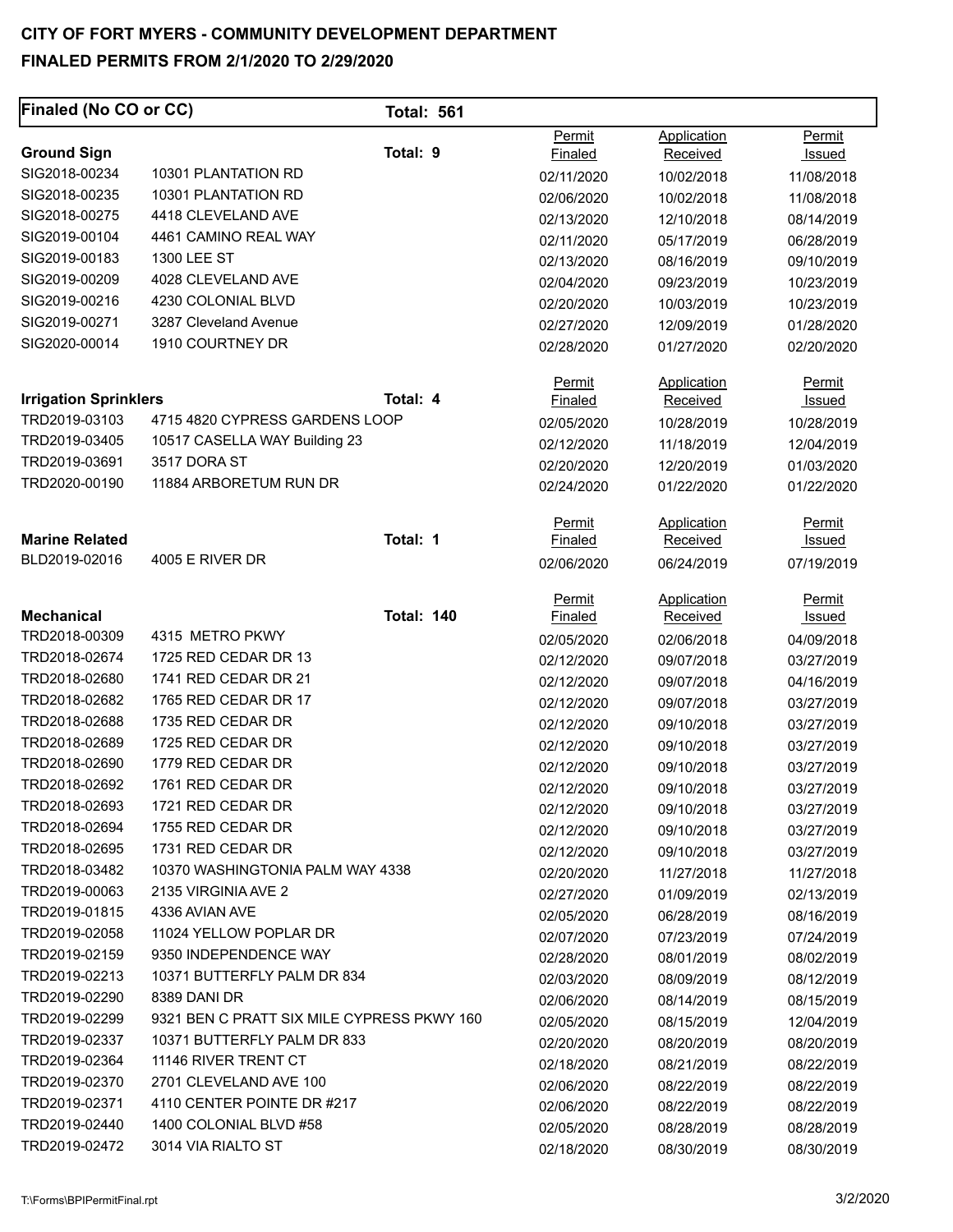| <b>Finaled (No CO or CC)</b> | <b>Total: 561</b>                     |            |             |            |
|------------------------------|---------------------------------------|------------|-------------|------------|
|                              |                                       | Permit     | Application | Permit     |
| <b>Mechanical</b>            | <b>Total: 140</b>                     | Finaled    | Received    | Issued     |
| TRD2019-02500                | 10020 SKY VIEW WAY 903                | 02/10/2020 | 09/03/2019  | 09/03/2019 |
| TRD2019-02508                | 3754 LAKE ST                          | 02/20/2020 | 09/04/2019  | 09/04/2019 |
| TRD2019-02645                | 2745 FIRST ST 1002                    | 02/18/2020 | 09/16/2019  | 09/16/2019 |
| TRD2019-02661                | 1675 MENLO RD                         | 02/24/2020 | 09/17/2019  | 09/17/2019 |
| TRD2019-02752                | 2751 PARK WINDSOR DR UNIT #A          | 02/28/2020 | 09/25/2019  | 09/25/2019 |
| TRD2019-02784                | 11028 MILL CREEK WAY 2902             | 02/24/2020 | 09/30/2019  | 10/02/2019 |
| TRD2019-02842                | 8349 DELICIA ST 1407                  | 02/25/2020 | 10/03/2019  | 02/04/2020 |
| TRD2019-02904                | 9009 PROSPERITY WAY                   | 02/18/2020 | 10/09/2019  | 10/09/2019 |
| TRD2019-02976                | 10135 COLONIAL COUNTRY CLUB BLVD 1203 | 02/20/2020 | 10/16/2019  | 10/16/2019 |
| TRD2019-02994                | 9575 HEMINGWAY LN 4409                | 02/07/2020 | 10/17/2019  | 01/29/2020 |
| TRD2019-03100                | 2776 CLEVELAND AVE                    | 02/07/2020 | 10/28/2019  | 11/27/2019 |
| TRD2019-03156                | 8142 SILVER BIRCH WAY                 | 02/27/2020 | 10/31/2019  | 11/05/2019 |
| TRD2019-03182                | 8142 SILVER BIRCH WAY                 | 02/27/2020 | 11/04/2019  | 12/13/2019 |
| TRD2019-03200                | 10658 PRATO DR                        | 02/06/2020 | 11/04/2019  | 01/16/2020 |
| TRD2019-03215                | 9583 HEMINGWAY LN 4305                | 02/14/2020 | 11/05/2019  | 12/10/2019 |
| TRD2019-03220                | 1388 COLONIAL BLVD                    | 02/05/2020 | 11/06/2019  | 11/06/2019 |
| TRD2019-03248                | 1614 COLONIAL BLVD SUITE 101          | 02/21/2020 | 11/07/2019  | 12/06/2019 |
| TRD2019-03305                | 10115 COLONIAL COUNTRY CLUB BLVD 2108 | 02/12/2020 | 11/12/2019  | 11/13/2019 |
| TRD2019-03324                | 2743 FIRST ST 2705                    | 02/27/2020 | 11/13/2019  | 11/13/2019 |
| TRD2019-03333                | 2739 OAK RIDGE CT 203                 | 02/04/2020 | 11/14/2019  | 11/14/2019 |
| TRD2019-03334                | 10508 WASHINGTONIA PALM WAY 4522      | 02/11/2020 | 11/14/2019  | 11/15/2019 |
| TRD2019-03456                | 3594 BROADWAY                         | 02/03/2020 | 11/20/2019  | 01/10/2020 |
| TRD2019-03515                | 2850 COLONIAL BLVD                    | 02/04/2020 | 11/27/2019  | 11/27/2019 |
| TRD2019-03551                | 2122 CARRELL RD - clubhouse           | 02/07/2020 | 12/04/2019  | 12/05/2019 |
| TRD2019-03554                | 1523 CORDOVA AVE                      | 02/21/2020 | 12/05/2019  | 12/05/2019 |
| TRD2019-03564                | 11866 ADONCIA WAY 2201                | 02/20/2020 | 12/06/2019  | 12/09/2019 |
| TRD2019-03624                | 3978 W RIVERSIDE DR                   | 02/11/2020 | 12/12/2019  | 12/16/2019 |
| TRD2019-03641                | 10984 SURREY PL                       | 02/25/2020 | 12/16/2019  | 12/17/2019 |
| TRD2019-03652                | 10006 SKY VIEW WAY 204                | 02/20/2020 | 12/16/2019  | 12/17/2019 |
| TRD2019-03679                | 11880 ADONCIA WAY 2112                | 02/03/2020 | 12/18/2019  | 12/20/2019 |
| TRD2019-03704                | 2828 JACKSON ST L6                    | 02/20/2020 | 12/24/2019  | 12/24/2019 |
| TRD2020-00002                | 9939 VIA SAN MARCO LOOP               | 02/11/2020 | 01/02/2020  | 01/02/2020 |
| TRD2020-00005                | 1550 COLONIAL BLVD                    | 02/03/2020 | 01/02/2020  | 01/03/2020 |
| TRD2020-00011                | 2891 CENTER POINTE DR UNIT #200       | 02/06/2020 | 01/03/2020  | 01/03/2020 |
| TRD2020-00017                | 9514 HEMINGWAY LN                     | 02/04/2020 | 01/03/2020  | 01/22/2020 |
| TRD2020-00022                | 2090 W FIRST ST H2708                 | 02/11/2020 | 01/06/2020  | 01/06/2020 |
| TRD2020-00051                | 3905 ARLINGTON ST                     | 02/11/2020 | 01/07/2020  | 01/21/2020 |
| TRD2020-00053                | 4748 PALMA DE NOVA LN                 | 02/20/2020 | 01/08/2020  | 01/08/2020 |
| TRD2020-00062                | 4658 DELEON ST M174                   | 02/11/2020 | 01/08/2020  | 01/10/2020 |
| TRD2020-00072                | 9547 HEMINGWAY LN                     | 02/05/2020 | 01/09/2020  | 01/09/2020 |
| TRD2020-00093                | 10450 SPRUCE PINE CT                  | 02/04/2020 | 01/13/2020  | 01/14/2020 |
| TRD2020-00097                | 9121 LINKS DR                         | 02/12/2020 | 01/14/2020  | 02/10/2020 |
| TRD2020-00099                | 7977 DANI DR Suite 130                | 02/04/2020 | 01/14/2020  | 01/24/2020 |
| TRD2020-00112                | 16 CATALPA CT                         | 02/07/2020 | 01/14/2020  | 01/14/2020 |
| TRD2020-00118                | 10820 PALAZZO WAY 405                 | 02/20/2020 | 01/14/2020  | 01/16/2020 |
| TRD2020-00123                | 10410 WINE PALM RD 5326               | 02/07/2020 | 01/14/2020  | 01/15/2020 |
| TRD2020-00131                | 2120 CARRELL #208                     | 02/07/2020 | 01/15/2020  | 01/15/2020 |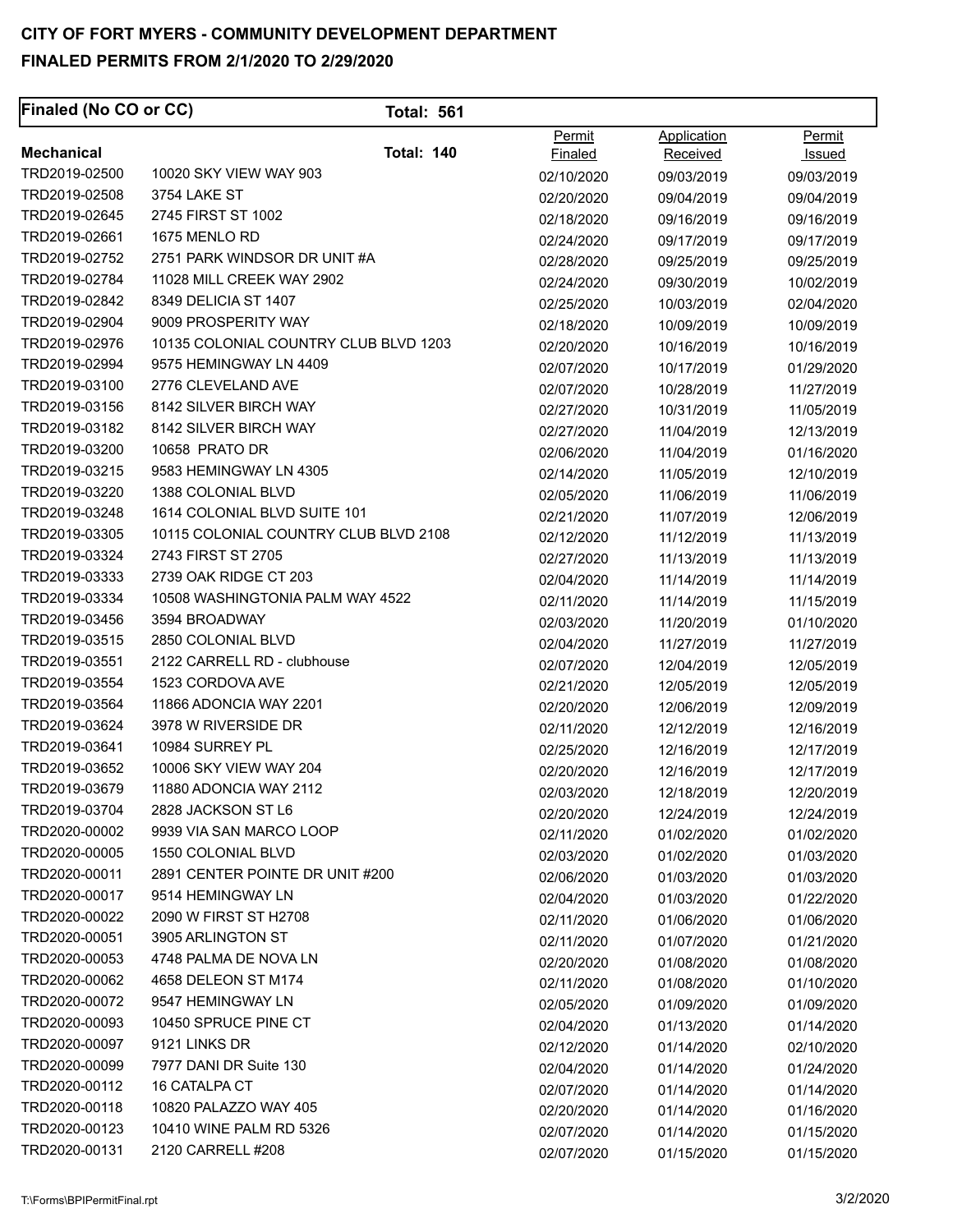| Permit<br>Application<br>Permit<br><b>Mechanical</b><br><b>Total: 140</b><br><b>Finaled</b><br>Received<br>Issued<br>TRD2020-00133<br>10047 MAJESTIC AVE<br>02/11/2020<br>01/17/2020<br>01/15/2020<br>TRD2020-00141<br>10006 SKY VIEW WAY 202<br>02/14/2020<br>01/16/2020<br>01/17/2020<br>TRD2020-00143<br>2745 FIRST ST 305<br>02/06/2020<br>01/17/2020<br>01/16/2020<br>TRD2020-00147<br>10028 RAVELLO BLVD<br>02/06/2020<br>01/16/2020<br>01/17/2020<br>TRD2020-00151<br>2133 BROADWAY<br>02/20/2020<br>02/04/2020<br>01/16/2020<br>TRD2020-00160<br>8952 WATER TUPELO RD<br>02/13/2020<br>01/17/2020<br>01/21/2020<br>TRD2020-00161<br>13040 MILFORD PL<br>01/17/2020<br>02/04/2020<br>02/11/2020<br>TRD2020-00169<br>2110 W FIRST ST 101<br>02/07/2020<br>01/21/2020<br>01/21/2020<br>TRD2020-00170<br>1313 STADLER DR<br>02/12/2020<br>01/21/2020<br>01/22/2020<br>2286 W FIRST ST<br>TRD2020-00173<br>02/03/2020<br>01/21/2020<br>01/23/2020<br>TRD2020-00176<br>12167 CORCORAN PL<br>02/03/2020<br>01/21/2020<br>01/22/2020<br>2825 PALM BEACH BLVD 301<br>TRD2020-00178<br>02/25/2020<br>01/21/2020<br>01/22/2020<br>TRD2020-00181<br>9618 HEMINGWAY LN 3905<br>02/24/2020<br>01/22/2020<br>01/22/2020<br>TRD2020-00186<br>11908 TULIO WAY 3102<br>01/23/2020<br>02/10/2020<br>01/22/2020<br>TRD2020-00200<br>10051 OAKHURST WAY<br>01/23/2020<br>02/05/2020<br>01/22/2020<br>TRD2020-00206<br>10497 WASHINGTONIA PALM WAY 3722<br>02/03/2020<br>01/22/2020<br>01/24/2020<br>TRD2020-00207<br>3022 VIA RIALTO ST<br>02/11/2020<br>01/23/2020<br>01/24/2020<br>TRD2020-00208<br>12882 KENTFIELD LN<br>02/03/2020<br>01/23/2020<br>01/23/2020<br>TRD2020-00212<br>2726 GUAVA ST<br>02/14/2020<br>01/23/2020<br>01/24/2020<br>TRD2020-00218<br>4365 AVIAN AVE<br>02/11/2020<br>01/23/2020<br>01/23/2020<br>TRD2020-00219<br>3067 CENTRAL AVE<br>02/14/2020<br>01/23/2020<br>01/27/2020<br>10720 AVILA CIR<br>TRD2020-00220<br>02/06/2020<br>01/23/2020<br>01/24/2020<br>4145 MADISON AVE<br>TRD2020-00222<br>01/24/2020<br>01/24/2020<br>02/07/2020<br>TRD2020-00227<br>1925 CLIFFORD ST 702<br>02/14/2020<br>01/24/2020<br>01/24/2020<br>TRD2020-00229<br>845 DELLENA LN<br>02/12/2020<br>01/27/2020<br>01/28/2020<br>TRD2020-00234<br>4243 AVIAN AVE<br>01/28/2020<br>01/28/2020<br>02/05/2020<br>TRD2020-00235<br>3625 WINKLER AVE 237<br>02/13/2020<br>01/28/2020<br>01/28/2020<br>TRD2020-00236<br>2090 W FIRST ST J810<br>02/28/2020<br>01/28/2020<br>01/29/2020<br>TRD2020-00237<br>10540 AMIATA WAY 102<br>02/12/2020<br>01/28/2020<br>01/28/2020<br>TRD2020-00238<br>3304 APACHE ST<br>02/07/2020<br>01/28/2020<br>02/04/2020<br>TRD2020-00243<br>1230 CALOOSA DR<br>02/24/2020<br>01/28/2020<br>01/28/2020<br>TRD2020-00245<br>4330 BELLASOL CIR 3011<br>02/24/2020<br>01/28/2020<br>01/29/2020<br>TRD2020-00247<br>8075 QUEEN PALM LANE 516<br>02/07/2020<br>01/28/2020<br>01/30/2020<br>TRD2020-00257<br>55 TIMBERLAND CIR N<br>02/18/2020<br>01/29/2020<br>02/03/2020<br>TRD2020-00258<br>13028 MILFORD PL<br>02/11/2020<br>01/29/2020<br>01/29/2020<br>TRD2020-00260<br>2010 HANSON ST<br>02/13/2020<br>01/30/2020<br>01/31/2020<br>TRD2020-00261<br>4203 AVIAN AVE<br>02/14/2020<br>01/30/2020<br>01/30/2020<br>1820 HENDRY ST<br>TRD2020-00263<br>02/04/2020<br>01/30/2020<br>01/30/2020<br>1900 VIRGINIA AVE 903<br>TRD2020-00264<br>02/07/2020<br>01/30/2020<br>01/30/2020<br>TRD2020-00269<br>10847 VALENTINA CT<br>02/26/2020<br>01/30/2020<br>01/31/2020<br>TRD2020-00275<br>10018 SKY VIEW WAY 804<br>02/13/2020<br>01/30/2020<br>01/31/2020<br>10662 PELICAN PRESERVE BLVD C<br>TRD2020-00286<br>02/21/2020<br>02/04/2020<br>02/03/2020<br>TRD2020-00288<br>10133 COLONIAL COUNTRY CLUB BLVD 1304<br>02/21/2020<br>02/03/2020<br>02/04/2020<br>TRD2020-00289<br>10569 CARENA CIR<br>02/03/2020<br>02/04/2020<br>TRD2020-00291<br>3631 WINKLER AVE 412<br>02/13/2020<br>02/03/2020<br>02/04/2020<br>TRD2020-00292<br>3719 CENTRAL AVE<br>02/24/2020<br>02/05/2020<br>02/03/2020<br>TRD2020-00293<br>8369 SAN MARCOS<br>02/20/2020<br>02/04/2020<br>02/05/2020 | Finaled (No CO or CC) | <b>Total: 561</b> |  |  |
|--------------------------------------------------------------------------------------------------------------------------------------------------------------------------------------------------------------------------------------------------------------------------------------------------------------------------------------------------------------------------------------------------------------------------------------------------------------------------------------------------------------------------------------------------------------------------------------------------------------------------------------------------------------------------------------------------------------------------------------------------------------------------------------------------------------------------------------------------------------------------------------------------------------------------------------------------------------------------------------------------------------------------------------------------------------------------------------------------------------------------------------------------------------------------------------------------------------------------------------------------------------------------------------------------------------------------------------------------------------------------------------------------------------------------------------------------------------------------------------------------------------------------------------------------------------------------------------------------------------------------------------------------------------------------------------------------------------------------------------------------------------------------------------------------------------------------------------------------------------------------------------------------------------------------------------------------------------------------------------------------------------------------------------------------------------------------------------------------------------------------------------------------------------------------------------------------------------------------------------------------------------------------------------------------------------------------------------------------------------------------------------------------------------------------------------------------------------------------------------------------------------------------------------------------------------------------------------------------------------------------------------------------------------------------------------------------------------------------------------------------------------------------------------------------------------------------------------------------------------------------------------------------------------------------------------------------------------------------------------------------------------------------------------------------------------------------------------------------------------------------------------------------------------------------------------------------------------------------------------------------------------------------------------------------------------------------------------------------------------------------------------------------------------------------------------------------------------------------------------------------------------------------------------------------------------------------------------------------------------------------------------------------------------------------------------------------------------------------------------------------------------------------------------------------------------------------------------------------------------------------------------------------------------------------------------------------------------------------------------------------------------------------------------------------------------------------------------------|-----------------------|-------------------|--|--|
|                                                                                                                                                                                                                                                                                                                                                                                                                                                                                                                                                                                                                                                                                                                                                                                                                                                                                                                                                                                                                                                                                                                                                                                                                                                                                                                                                                                                                                                                                                                                                                                                                                                                                                                                                                                                                                                                                                                                                                                                                                                                                                                                                                                                                                                                                                                                                                                                                                                                                                                                                                                                                                                                                                                                                                                                                                                                                                                                                                                                                                                                                                                                                                                                                                                                                                                                                                                                                                                                                                                                                                                                                                                                                                                                                                                                                                                                                                                                                                                                                                                                                            |                       |                   |  |  |
|                                                                                                                                                                                                                                                                                                                                                                                                                                                                                                                                                                                                                                                                                                                                                                                                                                                                                                                                                                                                                                                                                                                                                                                                                                                                                                                                                                                                                                                                                                                                                                                                                                                                                                                                                                                                                                                                                                                                                                                                                                                                                                                                                                                                                                                                                                                                                                                                                                                                                                                                                                                                                                                                                                                                                                                                                                                                                                                                                                                                                                                                                                                                                                                                                                                                                                                                                                                                                                                                                                                                                                                                                                                                                                                                                                                                                                                                                                                                                                                                                                                                                            |                       |                   |  |  |
|                                                                                                                                                                                                                                                                                                                                                                                                                                                                                                                                                                                                                                                                                                                                                                                                                                                                                                                                                                                                                                                                                                                                                                                                                                                                                                                                                                                                                                                                                                                                                                                                                                                                                                                                                                                                                                                                                                                                                                                                                                                                                                                                                                                                                                                                                                                                                                                                                                                                                                                                                                                                                                                                                                                                                                                                                                                                                                                                                                                                                                                                                                                                                                                                                                                                                                                                                                                                                                                                                                                                                                                                                                                                                                                                                                                                                                                                                                                                                                                                                                                                                            |                       |                   |  |  |
|                                                                                                                                                                                                                                                                                                                                                                                                                                                                                                                                                                                                                                                                                                                                                                                                                                                                                                                                                                                                                                                                                                                                                                                                                                                                                                                                                                                                                                                                                                                                                                                                                                                                                                                                                                                                                                                                                                                                                                                                                                                                                                                                                                                                                                                                                                                                                                                                                                                                                                                                                                                                                                                                                                                                                                                                                                                                                                                                                                                                                                                                                                                                                                                                                                                                                                                                                                                                                                                                                                                                                                                                                                                                                                                                                                                                                                                                                                                                                                                                                                                                                            |                       |                   |  |  |
|                                                                                                                                                                                                                                                                                                                                                                                                                                                                                                                                                                                                                                                                                                                                                                                                                                                                                                                                                                                                                                                                                                                                                                                                                                                                                                                                                                                                                                                                                                                                                                                                                                                                                                                                                                                                                                                                                                                                                                                                                                                                                                                                                                                                                                                                                                                                                                                                                                                                                                                                                                                                                                                                                                                                                                                                                                                                                                                                                                                                                                                                                                                                                                                                                                                                                                                                                                                                                                                                                                                                                                                                                                                                                                                                                                                                                                                                                                                                                                                                                                                                                            |                       |                   |  |  |
|                                                                                                                                                                                                                                                                                                                                                                                                                                                                                                                                                                                                                                                                                                                                                                                                                                                                                                                                                                                                                                                                                                                                                                                                                                                                                                                                                                                                                                                                                                                                                                                                                                                                                                                                                                                                                                                                                                                                                                                                                                                                                                                                                                                                                                                                                                                                                                                                                                                                                                                                                                                                                                                                                                                                                                                                                                                                                                                                                                                                                                                                                                                                                                                                                                                                                                                                                                                                                                                                                                                                                                                                                                                                                                                                                                                                                                                                                                                                                                                                                                                                                            |                       |                   |  |  |
|                                                                                                                                                                                                                                                                                                                                                                                                                                                                                                                                                                                                                                                                                                                                                                                                                                                                                                                                                                                                                                                                                                                                                                                                                                                                                                                                                                                                                                                                                                                                                                                                                                                                                                                                                                                                                                                                                                                                                                                                                                                                                                                                                                                                                                                                                                                                                                                                                                                                                                                                                                                                                                                                                                                                                                                                                                                                                                                                                                                                                                                                                                                                                                                                                                                                                                                                                                                                                                                                                                                                                                                                                                                                                                                                                                                                                                                                                                                                                                                                                                                                                            |                       |                   |  |  |
|                                                                                                                                                                                                                                                                                                                                                                                                                                                                                                                                                                                                                                                                                                                                                                                                                                                                                                                                                                                                                                                                                                                                                                                                                                                                                                                                                                                                                                                                                                                                                                                                                                                                                                                                                                                                                                                                                                                                                                                                                                                                                                                                                                                                                                                                                                                                                                                                                                                                                                                                                                                                                                                                                                                                                                                                                                                                                                                                                                                                                                                                                                                                                                                                                                                                                                                                                                                                                                                                                                                                                                                                                                                                                                                                                                                                                                                                                                                                                                                                                                                                                            |                       |                   |  |  |
|                                                                                                                                                                                                                                                                                                                                                                                                                                                                                                                                                                                                                                                                                                                                                                                                                                                                                                                                                                                                                                                                                                                                                                                                                                                                                                                                                                                                                                                                                                                                                                                                                                                                                                                                                                                                                                                                                                                                                                                                                                                                                                                                                                                                                                                                                                                                                                                                                                                                                                                                                                                                                                                                                                                                                                                                                                                                                                                                                                                                                                                                                                                                                                                                                                                                                                                                                                                                                                                                                                                                                                                                                                                                                                                                                                                                                                                                                                                                                                                                                                                                                            |                       |                   |  |  |
|                                                                                                                                                                                                                                                                                                                                                                                                                                                                                                                                                                                                                                                                                                                                                                                                                                                                                                                                                                                                                                                                                                                                                                                                                                                                                                                                                                                                                                                                                                                                                                                                                                                                                                                                                                                                                                                                                                                                                                                                                                                                                                                                                                                                                                                                                                                                                                                                                                                                                                                                                                                                                                                                                                                                                                                                                                                                                                                                                                                                                                                                                                                                                                                                                                                                                                                                                                                                                                                                                                                                                                                                                                                                                                                                                                                                                                                                                                                                                                                                                                                                                            |                       |                   |  |  |
|                                                                                                                                                                                                                                                                                                                                                                                                                                                                                                                                                                                                                                                                                                                                                                                                                                                                                                                                                                                                                                                                                                                                                                                                                                                                                                                                                                                                                                                                                                                                                                                                                                                                                                                                                                                                                                                                                                                                                                                                                                                                                                                                                                                                                                                                                                                                                                                                                                                                                                                                                                                                                                                                                                                                                                                                                                                                                                                                                                                                                                                                                                                                                                                                                                                                                                                                                                                                                                                                                                                                                                                                                                                                                                                                                                                                                                                                                                                                                                                                                                                                                            |                       |                   |  |  |
|                                                                                                                                                                                                                                                                                                                                                                                                                                                                                                                                                                                                                                                                                                                                                                                                                                                                                                                                                                                                                                                                                                                                                                                                                                                                                                                                                                                                                                                                                                                                                                                                                                                                                                                                                                                                                                                                                                                                                                                                                                                                                                                                                                                                                                                                                                                                                                                                                                                                                                                                                                                                                                                                                                                                                                                                                                                                                                                                                                                                                                                                                                                                                                                                                                                                                                                                                                                                                                                                                                                                                                                                                                                                                                                                                                                                                                                                                                                                                                                                                                                                                            |                       |                   |  |  |
|                                                                                                                                                                                                                                                                                                                                                                                                                                                                                                                                                                                                                                                                                                                                                                                                                                                                                                                                                                                                                                                                                                                                                                                                                                                                                                                                                                                                                                                                                                                                                                                                                                                                                                                                                                                                                                                                                                                                                                                                                                                                                                                                                                                                                                                                                                                                                                                                                                                                                                                                                                                                                                                                                                                                                                                                                                                                                                                                                                                                                                                                                                                                                                                                                                                                                                                                                                                                                                                                                                                                                                                                                                                                                                                                                                                                                                                                                                                                                                                                                                                                                            |                       |                   |  |  |
|                                                                                                                                                                                                                                                                                                                                                                                                                                                                                                                                                                                                                                                                                                                                                                                                                                                                                                                                                                                                                                                                                                                                                                                                                                                                                                                                                                                                                                                                                                                                                                                                                                                                                                                                                                                                                                                                                                                                                                                                                                                                                                                                                                                                                                                                                                                                                                                                                                                                                                                                                                                                                                                                                                                                                                                                                                                                                                                                                                                                                                                                                                                                                                                                                                                                                                                                                                                                                                                                                                                                                                                                                                                                                                                                                                                                                                                                                                                                                                                                                                                                                            |                       |                   |  |  |
|                                                                                                                                                                                                                                                                                                                                                                                                                                                                                                                                                                                                                                                                                                                                                                                                                                                                                                                                                                                                                                                                                                                                                                                                                                                                                                                                                                                                                                                                                                                                                                                                                                                                                                                                                                                                                                                                                                                                                                                                                                                                                                                                                                                                                                                                                                                                                                                                                                                                                                                                                                                                                                                                                                                                                                                                                                                                                                                                                                                                                                                                                                                                                                                                                                                                                                                                                                                                                                                                                                                                                                                                                                                                                                                                                                                                                                                                                                                                                                                                                                                                                            |                       |                   |  |  |
|                                                                                                                                                                                                                                                                                                                                                                                                                                                                                                                                                                                                                                                                                                                                                                                                                                                                                                                                                                                                                                                                                                                                                                                                                                                                                                                                                                                                                                                                                                                                                                                                                                                                                                                                                                                                                                                                                                                                                                                                                                                                                                                                                                                                                                                                                                                                                                                                                                                                                                                                                                                                                                                                                                                                                                                                                                                                                                                                                                                                                                                                                                                                                                                                                                                                                                                                                                                                                                                                                                                                                                                                                                                                                                                                                                                                                                                                                                                                                                                                                                                                                            |                       |                   |  |  |
|                                                                                                                                                                                                                                                                                                                                                                                                                                                                                                                                                                                                                                                                                                                                                                                                                                                                                                                                                                                                                                                                                                                                                                                                                                                                                                                                                                                                                                                                                                                                                                                                                                                                                                                                                                                                                                                                                                                                                                                                                                                                                                                                                                                                                                                                                                                                                                                                                                                                                                                                                                                                                                                                                                                                                                                                                                                                                                                                                                                                                                                                                                                                                                                                                                                                                                                                                                                                                                                                                                                                                                                                                                                                                                                                                                                                                                                                                                                                                                                                                                                                                            |                       |                   |  |  |
|                                                                                                                                                                                                                                                                                                                                                                                                                                                                                                                                                                                                                                                                                                                                                                                                                                                                                                                                                                                                                                                                                                                                                                                                                                                                                                                                                                                                                                                                                                                                                                                                                                                                                                                                                                                                                                                                                                                                                                                                                                                                                                                                                                                                                                                                                                                                                                                                                                                                                                                                                                                                                                                                                                                                                                                                                                                                                                                                                                                                                                                                                                                                                                                                                                                                                                                                                                                                                                                                                                                                                                                                                                                                                                                                                                                                                                                                                                                                                                                                                                                                                            |                       |                   |  |  |
|                                                                                                                                                                                                                                                                                                                                                                                                                                                                                                                                                                                                                                                                                                                                                                                                                                                                                                                                                                                                                                                                                                                                                                                                                                                                                                                                                                                                                                                                                                                                                                                                                                                                                                                                                                                                                                                                                                                                                                                                                                                                                                                                                                                                                                                                                                                                                                                                                                                                                                                                                                                                                                                                                                                                                                                                                                                                                                                                                                                                                                                                                                                                                                                                                                                                                                                                                                                                                                                                                                                                                                                                                                                                                                                                                                                                                                                                                                                                                                                                                                                                                            |                       |                   |  |  |
|                                                                                                                                                                                                                                                                                                                                                                                                                                                                                                                                                                                                                                                                                                                                                                                                                                                                                                                                                                                                                                                                                                                                                                                                                                                                                                                                                                                                                                                                                                                                                                                                                                                                                                                                                                                                                                                                                                                                                                                                                                                                                                                                                                                                                                                                                                                                                                                                                                                                                                                                                                                                                                                                                                                                                                                                                                                                                                                                                                                                                                                                                                                                                                                                                                                                                                                                                                                                                                                                                                                                                                                                                                                                                                                                                                                                                                                                                                                                                                                                                                                                                            |                       |                   |  |  |
|                                                                                                                                                                                                                                                                                                                                                                                                                                                                                                                                                                                                                                                                                                                                                                                                                                                                                                                                                                                                                                                                                                                                                                                                                                                                                                                                                                                                                                                                                                                                                                                                                                                                                                                                                                                                                                                                                                                                                                                                                                                                                                                                                                                                                                                                                                                                                                                                                                                                                                                                                                                                                                                                                                                                                                                                                                                                                                                                                                                                                                                                                                                                                                                                                                                                                                                                                                                                                                                                                                                                                                                                                                                                                                                                                                                                                                                                                                                                                                                                                                                                                            |                       |                   |  |  |
|                                                                                                                                                                                                                                                                                                                                                                                                                                                                                                                                                                                                                                                                                                                                                                                                                                                                                                                                                                                                                                                                                                                                                                                                                                                                                                                                                                                                                                                                                                                                                                                                                                                                                                                                                                                                                                                                                                                                                                                                                                                                                                                                                                                                                                                                                                                                                                                                                                                                                                                                                                                                                                                                                                                                                                                                                                                                                                                                                                                                                                                                                                                                                                                                                                                                                                                                                                                                                                                                                                                                                                                                                                                                                                                                                                                                                                                                                                                                                                                                                                                                                            |                       |                   |  |  |
|                                                                                                                                                                                                                                                                                                                                                                                                                                                                                                                                                                                                                                                                                                                                                                                                                                                                                                                                                                                                                                                                                                                                                                                                                                                                                                                                                                                                                                                                                                                                                                                                                                                                                                                                                                                                                                                                                                                                                                                                                                                                                                                                                                                                                                                                                                                                                                                                                                                                                                                                                                                                                                                                                                                                                                                                                                                                                                                                                                                                                                                                                                                                                                                                                                                                                                                                                                                                                                                                                                                                                                                                                                                                                                                                                                                                                                                                                                                                                                                                                                                                                            |                       |                   |  |  |
|                                                                                                                                                                                                                                                                                                                                                                                                                                                                                                                                                                                                                                                                                                                                                                                                                                                                                                                                                                                                                                                                                                                                                                                                                                                                                                                                                                                                                                                                                                                                                                                                                                                                                                                                                                                                                                                                                                                                                                                                                                                                                                                                                                                                                                                                                                                                                                                                                                                                                                                                                                                                                                                                                                                                                                                                                                                                                                                                                                                                                                                                                                                                                                                                                                                                                                                                                                                                                                                                                                                                                                                                                                                                                                                                                                                                                                                                                                                                                                                                                                                                                            |                       |                   |  |  |
|                                                                                                                                                                                                                                                                                                                                                                                                                                                                                                                                                                                                                                                                                                                                                                                                                                                                                                                                                                                                                                                                                                                                                                                                                                                                                                                                                                                                                                                                                                                                                                                                                                                                                                                                                                                                                                                                                                                                                                                                                                                                                                                                                                                                                                                                                                                                                                                                                                                                                                                                                                                                                                                                                                                                                                                                                                                                                                                                                                                                                                                                                                                                                                                                                                                                                                                                                                                                                                                                                                                                                                                                                                                                                                                                                                                                                                                                                                                                                                                                                                                                                            |                       |                   |  |  |
|                                                                                                                                                                                                                                                                                                                                                                                                                                                                                                                                                                                                                                                                                                                                                                                                                                                                                                                                                                                                                                                                                                                                                                                                                                                                                                                                                                                                                                                                                                                                                                                                                                                                                                                                                                                                                                                                                                                                                                                                                                                                                                                                                                                                                                                                                                                                                                                                                                                                                                                                                                                                                                                                                                                                                                                                                                                                                                                                                                                                                                                                                                                                                                                                                                                                                                                                                                                                                                                                                                                                                                                                                                                                                                                                                                                                                                                                                                                                                                                                                                                                                            |                       |                   |  |  |
|                                                                                                                                                                                                                                                                                                                                                                                                                                                                                                                                                                                                                                                                                                                                                                                                                                                                                                                                                                                                                                                                                                                                                                                                                                                                                                                                                                                                                                                                                                                                                                                                                                                                                                                                                                                                                                                                                                                                                                                                                                                                                                                                                                                                                                                                                                                                                                                                                                                                                                                                                                                                                                                                                                                                                                                                                                                                                                                                                                                                                                                                                                                                                                                                                                                                                                                                                                                                                                                                                                                                                                                                                                                                                                                                                                                                                                                                                                                                                                                                                                                                                            |                       |                   |  |  |
|                                                                                                                                                                                                                                                                                                                                                                                                                                                                                                                                                                                                                                                                                                                                                                                                                                                                                                                                                                                                                                                                                                                                                                                                                                                                                                                                                                                                                                                                                                                                                                                                                                                                                                                                                                                                                                                                                                                                                                                                                                                                                                                                                                                                                                                                                                                                                                                                                                                                                                                                                                                                                                                                                                                                                                                                                                                                                                                                                                                                                                                                                                                                                                                                                                                                                                                                                                                                                                                                                                                                                                                                                                                                                                                                                                                                                                                                                                                                                                                                                                                                                            |                       |                   |  |  |
|                                                                                                                                                                                                                                                                                                                                                                                                                                                                                                                                                                                                                                                                                                                                                                                                                                                                                                                                                                                                                                                                                                                                                                                                                                                                                                                                                                                                                                                                                                                                                                                                                                                                                                                                                                                                                                                                                                                                                                                                                                                                                                                                                                                                                                                                                                                                                                                                                                                                                                                                                                                                                                                                                                                                                                                                                                                                                                                                                                                                                                                                                                                                                                                                                                                                                                                                                                                                                                                                                                                                                                                                                                                                                                                                                                                                                                                                                                                                                                                                                                                                                            |                       |                   |  |  |
|                                                                                                                                                                                                                                                                                                                                                                                                                                                                                                                                                                                                                                                                                                                                                                                                                                                                                                                                                                                                                                                                                                                                                                                                                                                                                                                                                                                                                                                                                                                                                                                                                                                                                                                                                                                                                                                                                                                                                                                                                                                                                                                                                                                                                                                                                                                                                                                                                                                                                                                                                                                                                                                                                                                                                                                                                                                                                                                                                                                                                                                                                                                                                                                                                                                                                                                                                                                                                                                                                                                                                                                                                                                                                                                                                                                                                                                                                                                                                                                                                                                                                            |                       |                   |  |  |
|                                                                                                                                                                                                                                                                                                                                                                                                                                                                                                                                                                                                                                                                                                                                                                                                                                                                                                                                                                                                                                                                                                                                                                                                                                                                                                                                                                                                                                                                                                                                                                                                                                                                                                                                                                                                                                                                                                                                                                                                                                                                                                                                                                                                                                                                                                                                                                                                                                                                                                                                                                                                                                                                                                                                                                                                                                                                                                                                                                                                                                                                                                                                                                                                                                                                                                                                                                                                                                                                                                                                                                                                                                                                                                                                                                                                                                                                                                                                                                                                                                                                                            |                       |                   |  |  |
|                                                                                                                                                                                                                                                                                                                                                                                                                                                                                                                                                                                                                                                                                                                                                                                                                                                                                                                                                                                                                                                                                                                                                                                                                                                                                                                                                                                                                                                                                                                                                                                                                                                                                                                                                                                                                                                                                                                                                                                                                                                                                                                                                                                                                                                                                                                                                                                                                                                                                                                                                                                                                                                                                                                                                                                                                                                                                                                                                                                                                                                                                                                                                                                                                                                                                                                                                                                                                                                                                                                                                                                                                                                                                                                                                                                                                                                                                                                                                                                                                                                                                            |                       |                   |  |  |
|                                                                                                                                                                                                                                                                                                                                                                                                                                                                                                                                                                                                                                                                                                                                                                                                                                                                                                                                                                                                                                                                                                                                                                                                                                                                                                                                                                                                                                                                                                                                                                                                                                                                                                                                                                                                                                                                                                                                                                                                                                                                                                                                                                                                                                                                                                                                                                                                                                                                                                                                                                                                                                                                                                                                                                                                                                                                                                                                                                                                                                                                                                                                                                                                                                                                                                                                                                                                                                                                                                                                                                                                                                                                                                                                                                                                                                                                                                                                                                                                                                                                                            |                       |                   |  |  |
|                                                                                                                                                                                                                                                                                                                                                                                                                                                                                                                                                                                                                                                                                                                                                                                                                                                                                                                                                                                                                                                                                                                                                                                                                                                                                                                                                                                                                                                                                                                                                                                                                                                                                                                                                                                                                                                                                                                                                                                                                                                                                                                                                                                                                                                                                                                                                                                                                                                                                                                                                                                                                                                                                                                                                                                                                                                                                                                                                                                                                                                                                                                                                                                                                                                                                                                                                                                                                                                                                                                                                                                                                                                                                                                                                                                                                                                                                                                                                                                                                                                                                            |                       |                   |  |  |
|                                                                                                                                                                                                                                                                                                                                                                                                                                                                                                                                                                                                                                                                                                                                                                                                                                                                                                                                                                                                                                                                                                                                                                                                                                                                                                                                                                                                                                                                                                                                                                                                                                                                                                                                                                                                                                                                                                                                                                                                                                                                                                                                                                                                                                                                                                                                                                                                                                                                                                                                                                                                                                                                                                                                                                                                                                                                                                                                                                                                                                                                                                                                                                                                                                                                                                                                                                                                                                                                                                                                                                                                                                                                                                                                                                                                                                                                                                                                                                                                                                                                                            |                       |                   |  |  |
|                                                                                                                                                                                                                                                                                                                                                                                                                                                                                                                                                                                                                                                                                                                                                                                                                                                                                                                                                                                                                                                                                                                                                                                                                                                                                                                                                                                                                                                                                                                                                                                                                                                                                                                                                                                                                                                                                                                                                                                                                                                                                                                                                                                                                                                                                                                                                                                                                                                                                                                                                                                                                                                                                                                                                                                                                                                                                                                                                                                                                                                                                                                                                                                                                                                                                                                                                                                                                                                                                                                                                                                                                                                                                                                                                                                                                                                                                                                                                                                                                                                                                            |                       |                   |  |  |
|                                                                                                                                                                                                                                                                                                                                                                                                                                                                                                                                                                                                                                                                                                                                                                                                                                                                                                                                                                                                                                                                                                                                                                                                                                                                                                                                                                                                                                                                                                                                                                                                                                                                                                                                                                                                                                                                                                                                                                                                                                                                                                                                                                                                                                                                                                                                                                                                                                                                                                                                                                                                                                                                                                                                                                                                                                                                                                                                                                                                                                                                                                                                                                                                                                                                                                                                                                                                                                                                                                                                                                                                                                                                                                                                                                                                                                                                                                                                                                                                                                                                                            |                       |                   |  |  |
|                                                                                                                                                                                                                                                                                                                                                                                                                                                                                                                                                                                                                                                                                                                                                                                                                                                                                                                                                                                                                                                                                                                                                                                                                                                                                                                                                                                                                                                                                                                                                                                                                                                                                                                                                                                                                                                                                                                                                                                                                                                                                                                                                                                                                                                                                                                                                                                                                                                                                                                                                                                                                                                                                                                                                                                                                                                                                                                                                                                                                                                                                                                                                                                                                                                                                                                                                                                                                                                                                                                                                                                                                                                                                                                                                                                                                                                                                                                                                                                                                                                                                            |                       |                   |  |  |
|                                                                                                                                                                                                                                                                                                                                                                                                                                                                                                                                                                                                                                                                                                                                                                                                                                                                                                                                                                                                                                                                                                                                                                                                                                                                                                                                                                                                                                                                                                                                                                                                                                                                                                                                                                                                                                                                                                                                                                                                                                                                                                                                                                                                                                                                                                                                                                                                                                                                                                                                                                                                                                                                                                                                                                                                                                                                                                                                                                                                                                                                                                                                                                                                                                                                                                                                                                                                                                                                                                                                                                                                                                                                                                                                                                                                                                                                                                                                                                                                                                                                                            |                       |                   |  |  |
|                                                                                                                                                                                                                                                                                                                                                                                                                                                                                                                                                                                                                                                                                                                                                                                                                                                                                                                                                                                                                                                                                                                                                                                                                                                                                                                                                                                                                                                                                                                                                                                                                                                                                                                                                                                                                                                                                                                                                                                                                                                                                                                                                                                                                                                                                                                                                                                                                                                                                                                                                                                                                                                                                                                                                                                                                                                                                                                                                                                                                                                                                                                                                                                                                                                                                                                                                                                                                                                                                                                                                                                                                                                                                                                                                                                                                                                                                                                                                                                                                                                                                            |                       |                   |  |  |
|                                                                                                                                                                                                                                                                                                                                                                                                                                                                                                                                                                                                                                                                                                                                                                                                                                                                                                                                                                                                                                                                                                                                                                                                                                                                                                                                                                                                                                                                                                                                                                                                                                                                                                                                                                                                                                                                                                                                                                                                                                                                                                                                                                                                                                                                                                                                                                                                                                                                                                                                                                                                                                                                                                                                                                                                                                                                                                                                                                                                                                                                                                                                                                                                                                                                                                                                                                                                                                                                                                                                                                                                                                                                                                                                                                                                                                                                                                                                                                                                                                                                                            |                       |                   |  |  |
|                                                                                                                                                                                                                                                                                                                                                                                                                                                                                                                                                                                                                                                                                                                                                                                                                                                                                                                                                                                                                                                                                                                                                                                                                                                                                                                                                                                                                                                                                                                                                                                                                                                                                                                                                                                                                                                                                                                                                                                                                                                                                                                                                                                                                                                                                                                                                                                                                                                                                                                                                                                                                                                                                                                                                                                                                                                                                                                                                                                                                                                                                                                                                                                                                                                                                                                                                                                                                                                                                                                                                                                                                                                                                                                                                                                                                                                                                                                                                                                                                                                                                            |                       |                   |  |  |
|                                                                                                                                                                                                                                                                                                                                                                                                                                                                                                                                                                                                                                                                                                                                                                                                                                                                                                                                                                                                                                                                                                                                                                                                                                                                                                                                                                                                                                                                                                                                                                                                                                                                                                                                                                                                                                                                                                                                                                                                                                                                                                                                                                                                                                                                                                                                                                                                                                                                                                                                                                                                                                                                                                                                                                                                                                                                                                                                                                                                                                                                                                                                                                                                                                                                                                                                                                                                                                                                                                                                                                                                                                                                                                                                                                                                                                                                                                                                                                                                                                                                                            |                       |                   |  |  |
|                                                                                                                                                                                                                                                                                                                                                                                                                                                                                                                                                                                                                                                                                                                                                                                                                                                                                                                                                                                                                                                                                                                                                                                                                                                                                                                                                                                                                                                                                                                                                                                                                                                                                                                                                                                                                                                                                                                                                                                                                                                                                                                                                                                                                                                                                                                                                                                                                                                                                                                                                                                                                                                                                                                                                                                                                                                                                                                                                                                                                                                                                                                                                                                                                                                                                                                                                                                                                                                                                                                                                                                                                                                                                                                                                                                                                                                                                                                                                                                                                                                                                            |                       |                   |  |  |
|                                                                                                                                                                                                                                                                                                                                                                                                                                                                                                                                                                                                                                                                                                                                                                                                                                                                                                                                                                                                                                                                                                                                                                                                                                                                                                                                                                                                                                                                                                                                                                                                                                                                                                                                                                                                                                                                                                                                                                                                                                                                                                                                                                                                                                                                                                                                                                                                                                                                                                                                                                                                                                                                                                                                                                                                                                                                                                                                                                                                                                                                                                                                                                                                                                                                                                                                                                                                                                                                                                                                                                                                                                                                                                                                                                                                                                                                                                                                                                                                                                                                                            |                       |                   |  |  |
|                                                                                                                                                                                                                                                                                                                                                                                                                                                                                                                                                                                                                                                                                                                                                                                                                                                                                                                                                                                                                                                                                                                                                                                                                                                                                                                                                                                                                                                                                                                                                                                                                                                                                                                                                                                                                                                                                                                                                                                                                                                                                                                                                                                                                                                                                                                                                                                                                                                                                                                                                                                                                                                                                                                                                                                                                                                                                                                                                                                                                                                                                                                                                                                                                                                                                                                                                                                                                                                                                                                                                                                                                                                                                                                                                                                                                                                                                                                                                                                                                                                                                            |                       |                   |  |  |
|                                                                                                                                                                                                                                                                                                                                                                                                                                                                                                                                                                                                                                                                                                                                                                                                                                                                                                                                                                                                                                                                                                                                                                                                                                                                                                                                                                                                                                                                                                                                                                                                                                                                                                                                                                                                                                                                                                                                                                                                                                                                                                                                                                                                                                                                                                                                                                                                                                                                                                                                                                                                                                                                                                                                                                                                                                                                                                                                                                                                                                                                                                                                                                                                                                                                                                                                                                                                                                                                                                                                                                                                                                                                                                                                                                                                                                                                                                                                                                                                                                                                                            |                       |                   |  |  |
|                                                                                                                                                                                                                                                                                                                                                                                                                                                                                                                                                                                                                                                                                                                                                                                                                                                                                                                                                                                                                                                                                                                                                                                                                                                                                                                                                                                                                                                                                                                                                                                                                                                                                                                                                                                                                                                                                                                                                                                                                                                                                                                                                                                                                                                                                                                                                                                                                                                                                                                                                                                                                                                                                                                                                                                                                                                                                                                                                                                                                                                                                                                                                                                                                                                                                                                                                                                                                                                                                                                                                                                                                                                                                                                                                                                                                                                                                                                                                                                                                                                                                            |                       |                   |  |  |
|                                                                                                                                                                                                                                                                                                                                                                                                                                                                                                                                                                                                                                                                                                                                                                                                                                                                                                                                                                                                                                                                                                                                                                                                                                                                                                                                                                                                                                                                                                                                                                                                                                                                                                                                                                                                                                                                                                                                                                                                                                                                                                                                                                                                                                                                                                                                                                                                                                                                                                                                                                                                                                                                                                                                                                                                                                                                                                                                                                                                                                                                                                                                                                                                                                                                                                                                                                                                                                                                                                                                                                                                                                                                                                                                                                                                                                                                                                                                                                                                                                                                                            |                       |                   |  |  |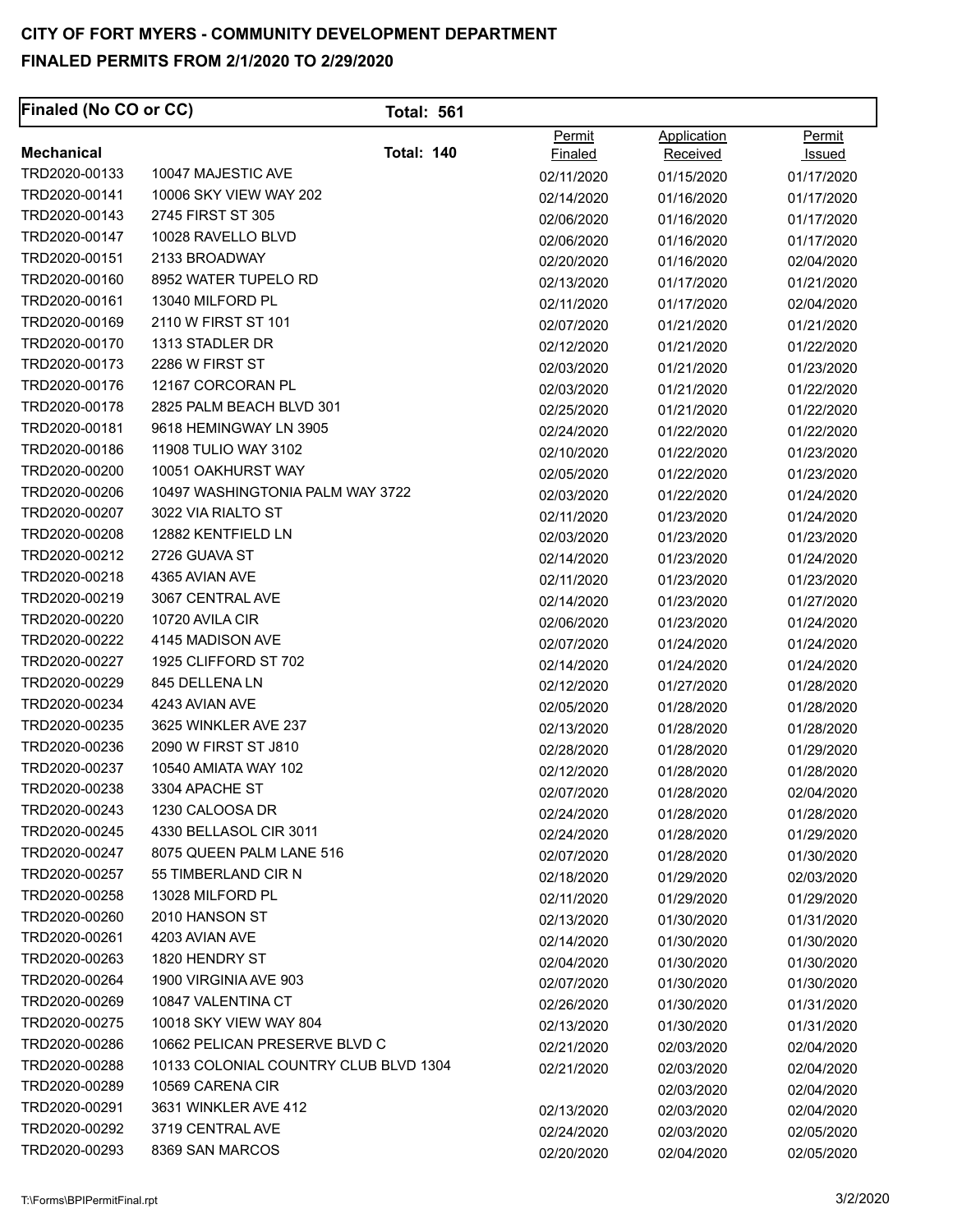| Finaled (No CO or CC)            |                                  | <b>Total: 561</b> |                |                 |               |
|----------------------------------|----------------------------------|-------------------|----------------|-----------------|---------------|
|                                  |                                  |                   | Permit         | Application     | Permit        |
| <b>Mechanical</b>                |                                  | <b>Total: 140</b> | <b>Finaled</b> | Received        | Issued        |
| TRD2020-00294                    | 11006 MILL CREEK WAY 2005        |                   | 02/06/2020     | 02/04/2020      | 02/04/2020    |
| TRD2020-00295                    | 10015 SKY VIEW WAY 1602          |                   | 02/10/2020     | 02/04/2020      | 02/05/2020    |
| TRD2020-00296                    | 4263 LIRON AVE 202               |                   | 02/11/2020     | 02/04/2020      | 02/04/2020    |
| TRD2020-00309                    | 11106 OXBRIDGE WAY               |                   | 02/24/2020     | 02/05/2020      | 02/05/2020    |
| TRD2020-00321                    | 9354 TRIESTE DRIVE               |                   | 02/26/2020     | 02/06/2020      | 02/12/2020    |
| TRD2020-00356                    | 10015 SKY VIEW WAY 1603          |                   | 02/14/2020     | 02/08/2020      | 02/10/2020    |
| TRD2020-00366                    | 10914 STONINGTON AVE             |                   | 02/20/2020     | 02/10/2020      | 02/11/2020    |
| TRD2020-00412                    | 4790 S CLEVELAND AVE 503         |                   | 02/24/2020     | 02/13/2020      | 02/13/2020    |
| TRD2020-00429                    | 436 VAN BUREN ST                 |                   | 02/25/2020     | 02/14/2020      | 02/14/2020    |
| TRD2020-00432                    | 4399 E RIVERSIDE DR              |                   | 02/24/2020     | 02/14/2020      | 02/14/2020    |
| TRD2020-00440                    | 3822 BROADWAY # A                |                   | 02/26/2020     | 02/14/2020      | 02/19/2020    |
| TRD2020-00442                    | 11027 MILL CREEK WAY 501         |                   | 02/21/2020     | 02/18/2020      | 02/18/2020    |
| TRD2020-00450                    | 2828 JACKSON ST L4               |                   | 02/21/2020     | 02/18/2020      | 02/18/2020    |
| TRD2020-00463                    | 3791 WINKLER AVE 217             |                   | 02/28/2020     | 02/19/2020      | 02/21/2020    |
| TRD2020-00480                    | 8661 PEGASUS DR                  |                   | 02/27/2020     | 02/19/2020      | 02/19/2020    |
| TRD2020-00484                    | 10528 WASHINGTONIA PALM WAY 4723 |                   | 02/26/2020     | 02/20/2020      | 02/21/2020    |
| TRD2020-00486                    | 10817 GLENHURST ST               |                   | 02/26/2020     | 02/20/2020      | 02/21/2020    |
| TRD2020-00490                    | 4128 BELLASOL CIR 1412           |                   | 02/26/2020     | 02/20/2020      | 02/20/2020    |
| TRD2020-00504                    | 8003 TIGER PALM WAY              |                   | 02/28/2020     | 02/21/2020      | 02/24/2020    |
| TRD2020-00510                    | 3719 WINKLER AVE 1417            |                   | 02/28/2020     | 02/21/2020      | 02/21/2020    |
| TRD2020-00515                    | 3315 AVOCADO DR                  |                   | 02/26/2020     | 02/21/2020      | 02/21/2020    |
|                                  |                                  |                   | Permit         | Application     | Permit        |
| <b>Mobile Home</b>               |                                  | Total: 2          | Finaled        | <b>Received</b> | <b>Issued</b> |
| BLD2019-01122                    | 1825 LINHART AVE 54-             |                   | 02/14/2020     | 04/04/2019      | 04/24/2019    |
| BLD2020-00390                    | 277 POINSETTIA DR                |                   | 02/28/2020     | 02/12/2020      | 02/24/2020    |
|                                  |                                  |                   | Permit         | Application     | Permit        |
| <b>Mosaic/Mural</b>              |                                  | Total: 1          | <b>Finaled</b> | Received        | <u>Issued</u> |
| SIG2020-00007                    | 2164 W FIRST ST STE - A          |                   | 02/27/2020     | 01/15/2020      | 02/13/2020    |
|                                  |                                  |                   | Permit         | Application     | Permit        |
| <b>Other Sign</b>                |                                  | Total: 2          | Finaled        | Received        | <u>Issued</u> |
| SIG2019-00020                    | 2150 ROCKFILL RD                 |                   | 02/20/2020     | 02/26/2019      | 05/21/2019    |
| SIG2020-00013                    | 2122 First Street                |                   | 02/25/2020     | 01/24/2020      | 02/04/2020    |
|                                  |                                  |                   | Permit         | Application     | Permit        |
| <b>Other/Siding</b>              |                                  | Total: 2          | Finaled        | Received        | <b>Issued</b> |
| BLD2017-01754                    | 3837 WASHINGTON AVE              |                   | 02/03/2020     | 06/16/2017      | 06/19/2017    |
| BLD2020-00451                    | 2118 2120 STELLA ST              |                   | 02/25/2020     | 02/18/2020      | 02/18/2020    |
|                                  |                                  |                   | Permit         | Application     | Permit        |
| <b>Plumbing</b><br>TRD2019-00060 |                                  | Total: 24         | Finaled        | Received        | Issued        |
|                                  | 3904 EDGEWOOD AVE                |                   | 02/20/2020     | 01/09/2019      | 05/22/2019    |
| TRD2019-02065                    | 2995 HANSON ST                   |                   | 02/24/2020     | 07/23/2019      | 07/24/2019    |
| TRD2019-02095                    | 3255 CENTRAL AVE                 |                   | 02/06/2020     | 07/26/2019      | 07/30/2019    |
| TRD2019-02447                    | 2023 CANAL ST                    |                   | 02/04/2020     | 08/28/2019      | 08/29/2019    |
| TRD2020-00073                    | 3600 WORK DR. UNIT A             |                   | 02/04/2020     | 01/09/2020      | 01/31/2020    |
| TRD2020-00096                    | 3592 BROADWAY 100 - 110          |                   | 02/03/2020     | 01/13/2020      | 01/13/2020    |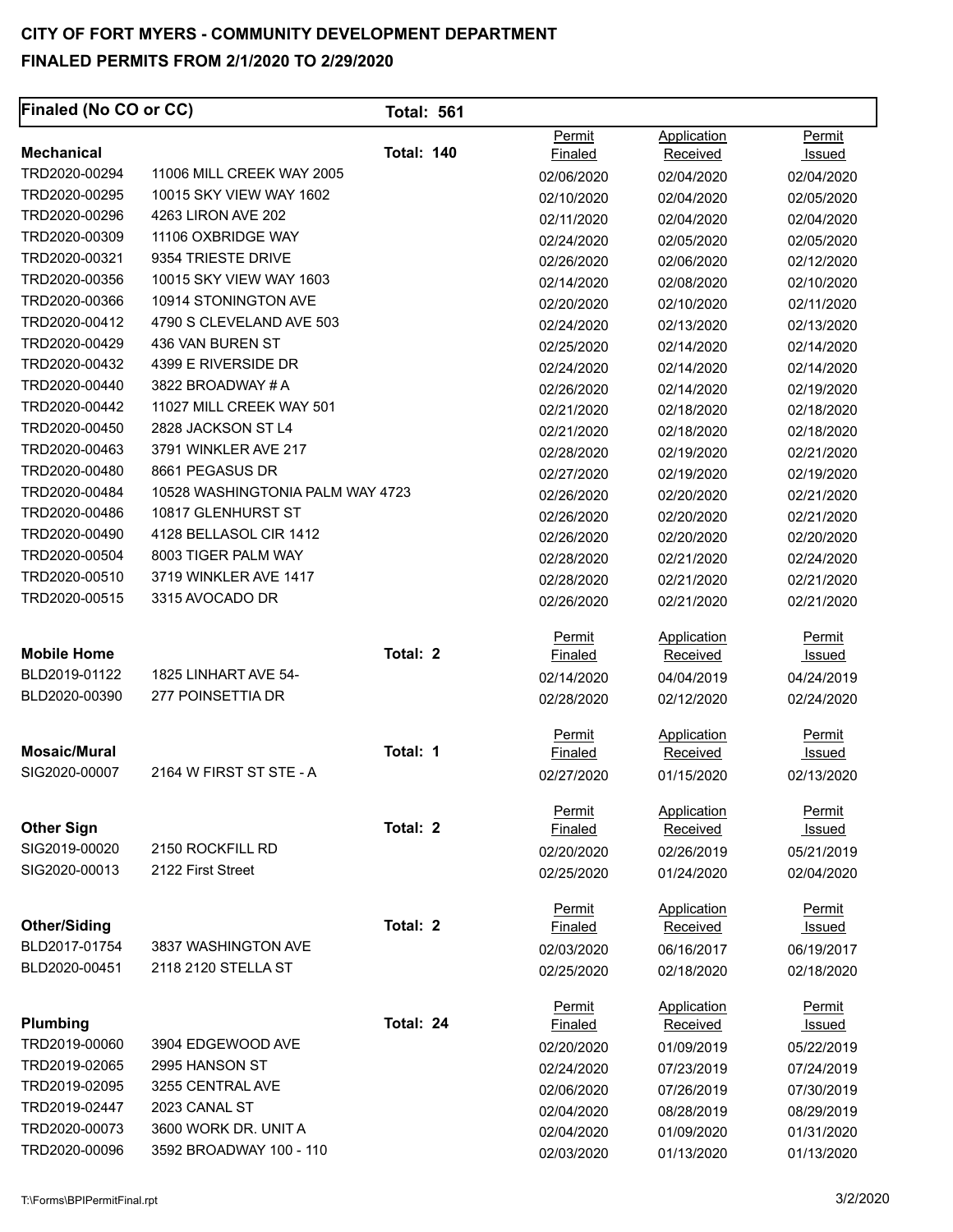| <b>Finaled (No CO or CC)</b> |                                | <b>Total: 561</b> |                          |                                |                         |
|------------------------------|--------------------------------|-------------------|--------------------------|--------------------------------|-------------------------|
|                              |                                | Total: 24         | Permit                   | Application                    | Permit                  |
| Plumbing<br>TRD2020-00125    | 10410 WINE PALM RD 5326        |                   | Finaled                  | Received                       | Issued                  |
| TRD2020-00209                | 1665 MORENO AVE                |                   | 02/07/2020               | 01/14/2020                     | 01/15/2020              |
| TRD2020-00241                | 3950 WINKLER AVE               |                   | 02/06/2020               | 01/23/2020                     | 02/04/2020              |
| TRD2020-00248                | 8075 QUEEN PALM LANE 516       |                   | 02/04/2020               | 01/28/2020                     | 01/30/2020              |
| TRD2020-00278                | 1451 ARGYLE DR                 |                   | 02/07/2020               | 01/28/2020                     | 01/30/2020              |
| TRD2020-00282                | 2121 COLLIER AVE 216           |                   | 02/14/2020               | 01/31/2020                     | 02/04/2020              |
| TRD2020-00301                | 120 RIVERVIEW RD               |                   | 02/06/2020               | 01/31/2020                     | 02/04/2020              |
| TRD2020-00329                | 10015 SKYVIEW WAY              |                   | 02/07/2020               | 02/04/2020                     | 02/05/2020              |
| TRD2020-00332                | 10017 SKYVIEW WAY              |                   | 02/14/2020               | 02/06/2020                     | 02/06/2020              |
| TRD2020-00335                | 10012 SKY VIEW WAY BLDG 6      |                   | 02/14/2020               | 02/06/2020                     | 02/06/2020              |
| TRD2020-00355                | 193 DOMINGO DR                 |                   | 02/14/2020               | 02/06/2020                     | 02/06/2020              |
| TRD2020-00388                | 2465 KATHERINE ST              |                   | 02/18/2020               | 02/08/2020                     | 02/10/2020              |
| TRD2020-00389                |                                |                   | 02/25/2020               | 02/12/2020                     | 02/12/2020              |
|                              | 2717 ROYAL PALM AVE            |                   | 02/25/2020               | 02/12/2020                     | 02/12/2020              |
| TRD2020-00421                | 2762 CORTEZ BLVD               |                   | 02/21/2020               | 02/14/2020                     | 02/18/2020              |
| TRD2020-00477                | 4005 E RIVER DR                |                   | 02/28/2020               | 02/19/2020                     | 02/19/2020              |
| TRD2020-00478                | 2525 FIRST ST 707 - 708        |                   | 02/25/2020               | 02/19/2020                     | 02/19/2020              |
| TRD2020-00489                | 1430 VERONICA S SHOEMAKER BLVD |                   | 02/25/2020               | 02/20/2020                     | 02/21/2020              |
| TRD2020-00538                | 1900 VIRGINIA AVE 601          |                   | 02/27/2020               | 02/24/2020                     | 02/24/2020              |
| <b>Pool - Below Ground</b>   |                                | Total: 8          | Permit<br><b>Finaled</b> | Application<br><b>Received</b> | Permit<br><u>Issued</u> |
| PSP2012-00078                | 8384 DARIO WAY                 |                   | 02/04/2020               | 05/02/2012                     | 06/12/2012              |
| PSP2018-00232                | 1252 BILTMORE DR               |                   | 02/28/2020               | 09/06/2018                     | 03/13/2019              |
| PSP2019-00045                | 4300 WATERCOLOR WAY            |                   | 02/18/2020               | 03/12/2019                     | 03/22/2019              |
| PSP2019-00180                | 8975 WATER TUPELO RD           |                   | 02/04/2020               | 08/08/2019                     | 09/04/2019              |
| PSP2019-00205                | 11534 GOLDEN OAK TER           |                   | 02/13/2020               | 09/10/2019                     | 10/22/2019              |
| PSP2019-00223                | 10570 PRATO DR                 |                   | 02/19/2020               | 09/24/2019                     | 10/03/2019              |
| PSP2019-00229                | 10859 MAITLAND WAY             |                   | 02/20/2020               | 10/02/2019                     | 10/10/2019              |
| PSP2019-00257                | 10296 PRATO DR                 |                   | 02/25/2020               | 10/21/2019                     | 11/05/2019              |
|                              |                                |                   | <u>Permit</u>            | Application                    | <b>Permit</b>           |
| Pool w/ Spa - Below Ground   |                                | Total: 16         | Finaled                  | Received                       | <u>Issued</u>           |
| PSP2019-00078                | 11528 STONECREEK CIR           |                   | 02/21/2020               | 04/10/2019                     | 06/06/2019              |
| PSP2019-00207                | 11332 PASEO DR                 |                   | 02/28/2020               | 09/12/2019                     | 10/14/2019              |
| PSP2019-00230                | 11123 SPARKLEBERRY DR          |                   | 02/06/2020               | 10/03/2019                     | 10/11/2019              |
| PSP2019-00232                | 9158 SHADOW GLEN WAY           |                   | 02/19/2020               | 10/07/2019                     | 10/30/2019              |
| PSP2019-00235                | 11961 BAY OAK DR               |                   | 02/18/2020               | 10/08/2019                     | 10/17/2019              |
| PSP2019-00240                | 11841 ARBOR TRACE DR           |                   | 02/12/2020               | 10/14/2019                     | 10/23/2019              |
| PSP2019-00243                | 11945 BAY OAK DR               |                   | 02/28/2020               | 10/14/2019                     | 10/24/2019              |
| PSP2019-00254                | 11825 ARBOR TRACE DR           |                   | 02/21/2020               | 10/18/2019                     | 10/31/2019              |
| PSP2019-00255                | 11860 CANTANZARO CT            |                   | 02/27/2020               | 10/21/2019                     | 10/31/2019              |
| PSP2019-00262                | 11439 TIVERTON TRCE            |                   | 02/24/2020               | 10/24/2019                     | 11/04/2019              |
| PSP2019-00267                | 10281 LIVORNO DR               |                   | 02/13/2020               | 11/01/2019                     | 11/20/2019              |
| PSP2019-00271                | 11834 CLIFTON TER              |                   | 02/14/2020               | 11/06/2019                     | 11/18/2019              |
| PSP2019-00279                | 10312 PRATO DR                 |                   | 02/28/2020               | 11/12/2019                     | 11/22/2019              |
| PSP2019-00282                | 11887 ARBOR TRACE DR           |                   | 02/18/2020               | 11/15/2019                     | 12/03/2019              |
| PSP2019-00286                | 11856 ARBOR TRACE DR           |                   | 02/11/2020               | 11/19/2019                     | 12/03/2019              |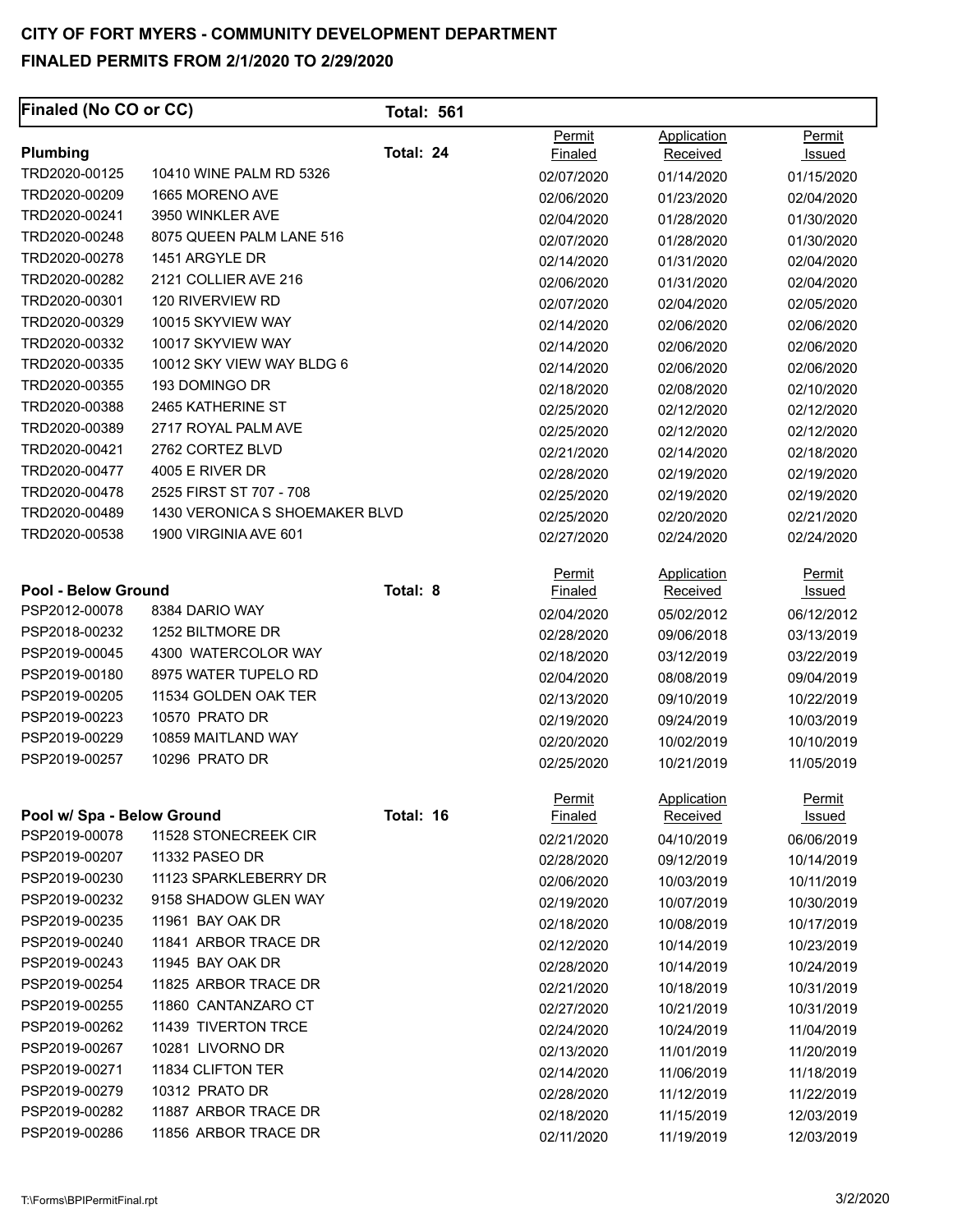# **CITY OF FORT MYERS - COMMUNITY DEVELOPMENT DEPARTMENT**

#### **FINALED PERMITS FROM 2/1/2020 TO 2/29/2020**

| <b>Finaled (No CO or CC)</b> |                                    | <b>Total: 561</b> |                          |                                       |                         |
|------------------------------|------------------------------------|-------------------|--------------------------|---------------------------------------|-------------------------|
| Pool w/ Spa - Below Ground   |                                    | Total: 16         | Permit<br><b>Finaled</b> | Application<br>Received               | Permit<br>Issued        |
| PSP2019-00309                | 11826 CLIFTON TER                  |                   | 02/07/2020               | 12/19/2019                            | 01/07/2020              |
| <b>Re-Roof</b>               |                                    | <b>Total: 101</b> | Permit<br><b>Finaled</b> | <b>Application</b><br><b>Received</b> | Permit<br><b>Issued</b> |
| TRD2019-00508                | 3770 3778 MARION ST                |                   | 02/20/2020               | 03/04/2019                            | 03/04/2019              |
| TRD2019-00718                | 1618 MATTHEW DR                    |                   | 02/18/2020               | 03/22/2019                            | 03/22/2019              |
| TRD2019-00720                | 1618 MATTHEW DR                    |                   | 02/18/2020               | 03/22/2019                            | 03/22/2019              |
| TRD2019-01306                | 3319 ELLINGTON CT                  |                   | 02/20/2020               | 05/17/2019                            | 05/17/2019              |
| TRD2019-01338                | 2154 BROADWAY                      |                   | 02/13/2020               | 05/20/2019                            | 05/21/2019              |
| TRD2019-01405                | 1821 WINKLER AVE                   |                   | 02/26/2020               | 05/28/2019                            | 05/28/2019              |
| TRD2019-01683                | 11940 PALBA WAY - BUILDING 51      |                   | 02/19/2020               | 06/17/2019                            | 06/17/2019              |
| TRD2019-01786                | 4135 DR MARTIN LUTHER KING JR BLVD |                   | 02/21/2020               | 06/26/2019                            | 07/05/2019              |
| TRD2019-03139                | 7376 HERITAGE PALM ESTATE DR       |                   | 02/03/2020               | 10/31/2019                            | 11/14/2019              |
| TRD2019-03180                | 11078 WINE PALM RD                 |                   | 02/20/2020               | 11/01/2019                            | 11/04/2019              |
| TRD2019-03274                | 10700 AVILA CIR                    |                   | 02/24/2020               | 11/08/2019                            | 11/15/2019              |
| TRD2019-03276                | 10676 AVILA CIR                    |                   | 02/24/2020               | 11/08/2019                            | 11/15/2019              |
| TRD2019-03277                | 10680 AVILA CIR                    |                   | 02/24/2020               | 11/08/2019                            | 11/15/2019              |
| TRD2019-03278                | 10684 AVILA CIR                    |                   | 02/25/2020               | 11/08/2019                            | 11/15/2019              |
| TRD2019-03279                | 10688 AVILA CIR                    |                   | 02/25/2020               | 11/08/2019                            |                         |
| TRD2019-03280                | 10716 AVILA CIR                    |                   | 02/24/2020               | 11/08/2019                            | 11/15/2019              |
| TRD2019-03281                | 10720 AVILA CIR                    |                   | 02/24/2020               | 11/08/2019                            | 11/15/2019              |
| TRD2019-03282                | 10704 AVILA CIR                    |                   | 02/24/2020               | 11/08/2019                            | 11/15/2019              |
| TRD2019-03283                | 10668 AVILA CIR                    |                   | 02/24/2020               | 11/08/2019                            | 11/15/2019              |
| TRD2019-03284                | 10672 AVILA CIR                    |                   | 02/24/2020               | 11/08/2019                            | 11/15/2019              |
| TRD2019-03285                | 10708 AVILA CIR                    |                   | 02/24/2020               | 11/08/2019                            | 11/15/2019              |
| TRD2019-03287                | 10712 AVILA CIR                    |                   | 02/24/2020               | 11/08/2019                            | 11/15/2019              |
| TRD2019-03335                | 10692 AVILA CIR                    |                   | 02/25/2020               | 11/14/2019                            | 11/22/2019              |
| TRD2019-03337                | 10695 AVILA CIR                    |                   | 02/25/2020               | 11/14/2019                            | 11/22/2019              |
| TRD2019-03338                | 10691 AVILA CIR                    |                   | 02/25/2020               | 11/14/2019                            | 11/22/2019              |
| TRD2019-03339                | 10687 AVILA CIR                    |                   | 02/25/2020               | 11/14/2019                            | 11/22/2019              |
| TRD2019-03340                | 10683 AVILA CIR                    |                   | 02/25/2020               | 11/14/2019                            | 11/22/2019              |
| TRD2019-03342                | 10679 AVILA CIR                    |                   | 02/25/2020               | 11/14/2019                            |                         |
| TRD2019-03343                | 10675 AVILA CIR                    |                   | 02/25/2020               | 11/14/2019                            | 11/22/2019              |
| TRD2019-03344                | 10671 AVILA CIR                    |                   | 02/26/2020               | 11/14/2019                            | 11/22/2019              |
| TRD2019-03345                | 10667 AVILA CIR                    |                   | 02/26/2020               | 11/14/2019                            | 11/22/2019              |
| TRD2019-03347                | 10663 AVILA CIR                    |                   | 02/26/2020               | 11/14/2019                            | 11/22/2019              |
| TRD2019-03348                | 10657 AVILA CIR                    |                   | 02/26/2020               | 11/14/2019                            | 11/22/2019              |
| TRD2019-03349                | 10653 AVILA CIR                    |                   | 02/26/2020               | 11/14/2019                            | 11/22/2019              |
| TRD2019-03352                | 10649 AVILA CIR                    |                   | 02/26/2020               | 11/14/2019                            | 11/22/2019              |
| TRD2019-03353                | 10645 AVILA CIR                    |                   | 02/26/2020               | 11/14/2019                            | 11/22/2019              |
| TRD2019-03354                | 10641 AVILA CIR                    |                   | 02/28/2020               | 11/14/2019                            | 11/22/2019              |
| TRD2019-03355                | 10637 AVILA CIR                    |                   | 02/26/2020               | 11/14/2019                            | 11/22/2019              |
| TRD2019-03356                | 10633 AVILA CIR                    |                   | 02/26/2020               | 11/14/2019                            | 11/22/2019              |
| TRD2019-03357                | 10629 AVILA CIR                    |                   | 02/25/2020               | 11/14/2019                            | 11/22/2019              |
| TRD2019-03358                | 10625 AVILA CIR                    |                   | 02/25/2020               | 11/14/2019                            | 11/22/2019              |
| TRD2019-03359                | 10621 AVILA CIR                    |                   | 02/28/2020               | 11/14/2019                            | 11/22/2019              |
| TRD2019-03360                | 10617 AVILA CIR                    |                   | 02/28/2020               | 11/14/2019                            | 11/22/2019              |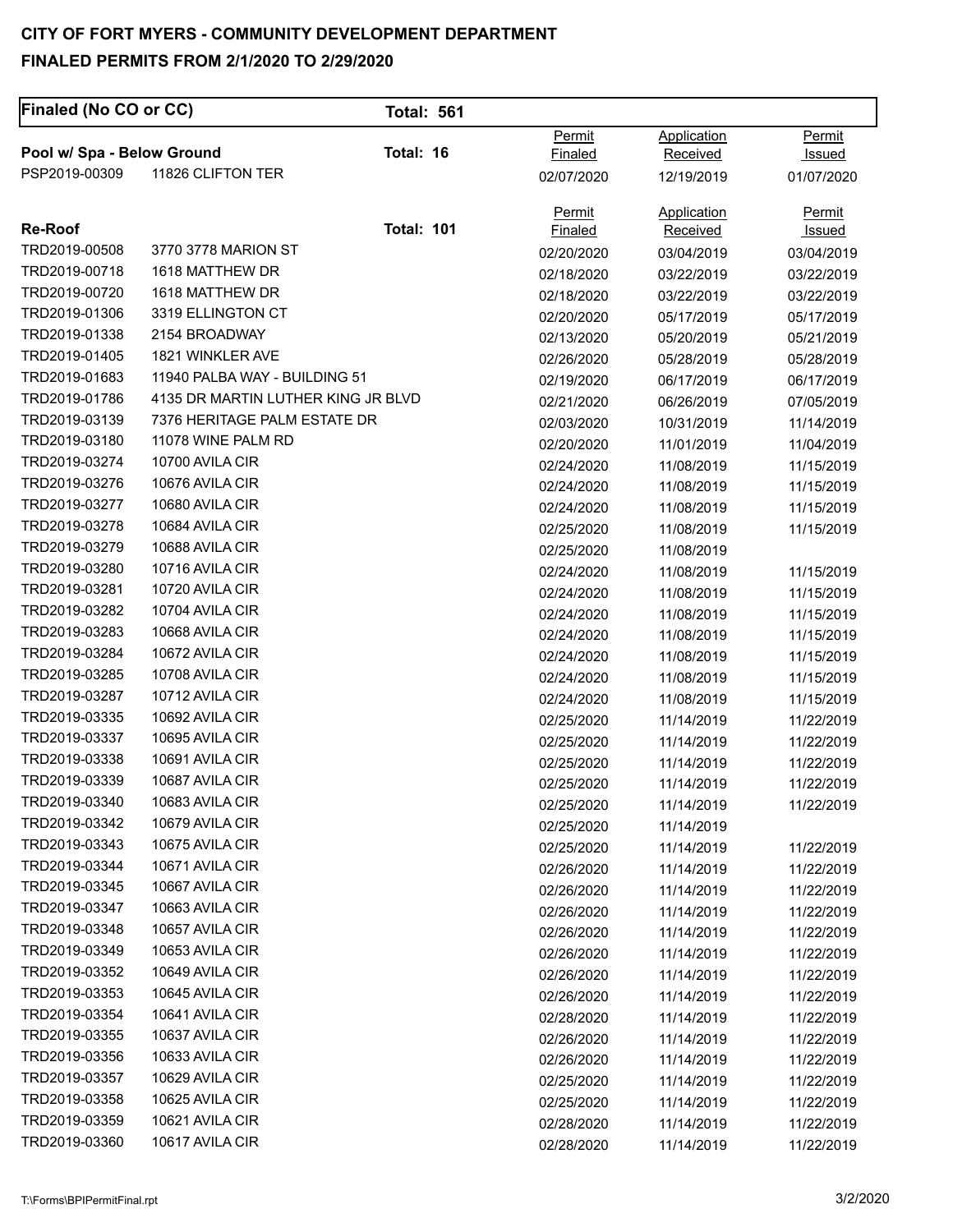| <b>Finaled (No CO or CC)</b> |                          | <b>Total: 561</b> |                          |                         |                                |
|------------------------------|--------------------------|-------------------|--------------------------|-------------------------|--------------------------------|
| <b>Re-Roof</b>               |                          | <b>Total: 101</b> | Permit<br><b>Finaled</b> | Application<br>Received | <b>Permit</b><br><u>Issued</u> |
| TRD2019-03361                | 10613 AVILA CIR          |                   | 02/28/2020               | 11/14/2019              | 11/22/2019                     |
| TRD2019-03362                | 10609 AVILA CIR          |                   | 02/28/2020               | 11/14/2019              | 11/22/2019                     |
| TRD2019-03365                | 10605 AVILA CIR          |                   | 02/28/2020               | 11/14/2019              | 11/22/2019                     |
| TRD2019-03366                | 10601 AVILA CIR          |                   | 02/28/2020               | 11/14/2019              | 11/22/2019                     |
| TRD2019-03367                | 10597 AVILA CIR          |                   | 02/28/2020               | 11/14/2019              | 11/22/2019                     |
| TRD2019-03368                | 10593 AVILA CIR          |                   | 02/28/2020               | 11/14/2019              | 11/22/2019                     |
| TRD2019-03370                | 9111 SHADOW GLEN WAY     |                   | 02/13/2020               | 11/14/2019              | 11/15/2019                     |
| TRD2019-03383                | 10589 AVILA CIR          |                   | 02/28/2020               | 11/15/2019              | 11/22/2019                     |
| TRD2019-03384                | 10585 AVILA CIR          |                   | 02/28/2020               | 11/15/2019              | 11/22/2019                     |
| TRD2019-03385                | 10581 AVILA CIR          |                   | 02/28/2020               | 11/15/2019              | 11/22/2019                     |
| TRD2019-03512                | 1358 BURTWOOD DR         |                   | 02/20/2020               | 11/27/2019              | 11/27/2019                     |
| TRD2019-03562                | 2810 GRAND AVE           |                   | 02/24/2020               | 12/05/2019              | 01/17/2020                     |
| TRD2019-03621                | 1566 DEL RIO DR          |                   | 02/07/2020               | 12/12/2019              | 12/12/2019                     |
| TRD2019-03640                | 9092 PROSPERITY WAY      |                   | 02/03/2020               | 12/16/2019              | 12/16/2019                     |
| TRD2019-03655                | 11529 CENTAUR WAY        |                   | 02/04/2020               | 12/16/2019              | 12/17/2019                     |
| TRD2019-03681                | 2812 VIA PIAZZA LOOP     |                   | 02/11/2020               | 12/18/2019              | 12/20/2019                     |
| TRD2019-03708                | 3225 E RIVERSIDE DR      |                   | 02/19/2020               | 12/24/2019              | 12/26/2019                     |
| TRD2020-00009                | 2047 KURTZ ST            |                   | 02/18/2020               | 01/02/2020              | 01/07/2020                     |
| TRD2020-00030                | 2449 FIRST ST            |                   | 02/03/2020               | 01/06/2020              | 01/06/2020                     |
| TRD2020-00032                | 2828 JACKSON ST BLDG - H |                   | 02/19/2020               | 01/06/2020              | 01/06/2020                     |
| TRD2020-00069                | 2971 CORTEZ BLVD         |                   | 02/14/2020               | 01/09/2020              | 01/10/2020                     |
| TRD2020-00094                | 2500 DAVIS ST            |                   | 02/12/2020               | 01/13/2020              | 01/13/2020                     |
| TRD2020-00109                | 3723 SUNTRUST DR         |                   | 02/12/2020               | 01/14/2020              | 01/14/2020                     |
| TRD2020-00134                | 1320 ALCAZAR AVE         |                   | 02/07/2020               | 01/15/2020              | 01/16/2020                     |
| TRD2020-00136                | 9136 SHADOW GLEN WAY     |                   | 02/19/2020               | 01/15/2020              | 01/15/2020                     |
| TRD2020-00164                | 1656 MORENO AVE          |                   | 02/07/2020               | 01/21/2020              | 01/21/2020                     |
| TRD2020-00175                | 1745 BONNIE CT           |                   | 02/19/2020               | 01/21/2020              | 01/21/2020                     |
| TRD2020-00179                | 3846 DESOTO AVE          |                   | 02/07/2020               | 01/21/2020              | 01/21/2020                     |
| TRD2020-00187                | 8537 PEGASUS DR          |                   | 02/04/2020               | 01/22/2020              | 01/23/2020                     |
| TRD2020-00188                | 8563 PEGASUS DR          |                   | 02/04/2020               | 01/22/2020              | 01/23/2020                     |
| TRD2020-00204                | 2140 COTTAGE ST          |                   | 02/06/2020               | 01/22/2020              | 01/22/2020                     |
| TRD2020-00205                | 2140 COTTAGE ST          |                   | 02/03/2020               | 01/22/2020              | 01/22/2020                     |
| TRD2020-00233                | 9034 PROSPERITY WAY      |                   | 02/20/2020               | 01/27/2020              | 01/28/2020                     |
| TRD2020-00246                | 4274 AVIAN AVE           |                   | 02/20/2020               | 01/28/2020              | 01/28/2020                     |
| TRD2020-00251                | 1205 ALLEN ST            |                   | 02/21/2020               | 01/29/2020              | 01/29/2020                     |
| TRD2020-00259                | 3417 3419 VIA TORCIDA    |                   | 02/13/2020               | 01/29/2020              | 01/29/2020                     |
| TRD2020-00266                | 3520 ARCLIGHT CT         |                   | 02/24/2020               | 01/30/2020              | 01/31/2020                     |
| TRD2020-00268                | 1803 ARDMORE RD          |                   | 02/25/2020               | 01/30/2020              | 01/30/2020                     |
| TRD2020-00272                | 1228 SUNBURY DR          |                   | 02/13/2020               | 01/30/2020              | 01/30/2020                     |
| TRD2020-00276                | 1263 HANTON AVE          |                   | 02/26/2020               | 01/31/2020              | 02/07/2020                     |
| TRD2020-00280                | 178 HILLSBORO AVE        |                   | 02/14/2020               | 01/31/2020              | 01/31/2020                     |
| TRD2020-00281                | 12 BROADWAY CIR          |                   | 02/24/2020               | 01/31/2020              | 02/03/2020                     |
| TRD2020-00287                | 2668 WINKLER AVE         |                   | 02/27/2020               | 02/03/2020              | 02/03/2020                     |
| TRD2020-00298                | 1418 RICARDO AVE         |                   | 02/18/2020               | 02/04/2020              | 02/04/2020                     |
| TRD2020-00311                | 9279 TRIESTE DR          |                   | 02/25/2020               | 02/05/2020              | 02/07/2020                     |
| TRD2020-00342                | 3737 HIGHLAND AVE        |                   | 02/21/2020               | 02/06/2020              | 02/10/2020                     |
| TRD2020-00361                | 2689 HIGHLAND AVE        |                   | 02/19/2020               | 02/10/2020              | 02/10/2020                     |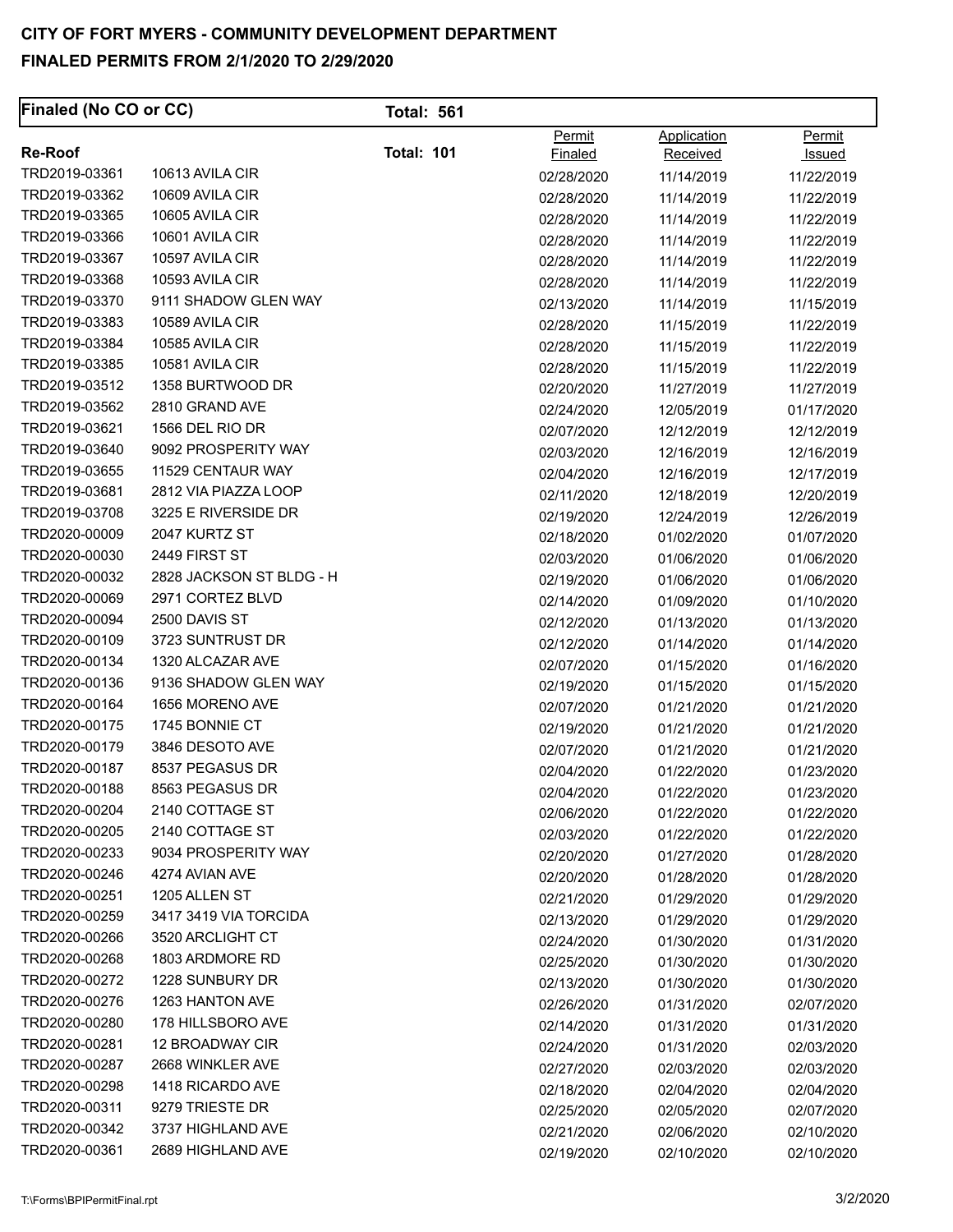| Finaled (No CO or CC)                 |                                                            | <b>Total: 561</b> |                                 |                                |                         |
|---------------------------------------|------------------------------------------------------------|-------------------|---------------------------------|--------------------------------|-------------------------|
| <b>Re-Roof</b>                        |                                                            | <b>Total: 101</b> | Permit<br>Finaled               | Application<br><b>Received</b> | Permit<br>Issued        |
| TRD2020-00369                         | 10321 WHITE PALM WAY                                       |                   | 02/25/2020                      | 02/10/2020                     | 02/10/2020              |
| TRD2020-00370                         | 10319 WHITE PALM WAY                                       |                   | 02/25/2020                      | 02/10/2020                     | 02/10/2020              |
| TRD2020-00371                         | 10313 WHITE PALM WAY                                       |                   | 02/25/2020                      | 02/10/2020                     | 02/10/2020              |
| TRD2020-00372                         | 10315 WHITE PALM WAY                                       |                   | 02/25/2020                      | 02/10/2020                     | 02/10/2020              |
| TRD2020-00379                         | <b>45 TIMBERLAND CIR S</b>                                 |                   | 02/28/2020                      | 02/11/2020                     | 02/12/2020              |
| TRD2020-00410                         | 1600 LLEWELLYN DR                                          |                   | 02/25/2020                      | 02/12/2020                     | 02/14/2020              |
| TRD2020-00418                         | 2277 CLIFFORD ST                                           |                   | 02/26/2020                      | 02/13/2020                     | 02/14/2020              |
| TRD2020-00422                         | 2140 2146 FRANKLIN ST                                      |                   | 02/21/2020                      | 02/14/2020                     | 02/14/2020              |
| TRD2020-00431                         | 2118 2120 VICTORIA AVE                                     |                   | 02/28/2020                      | 02/14/2020                     | 02/14/2020              |
| TRD2020-00445                         | 5235 RAMSEY WAY                                            |                   | 02/24/2020                      | 02/18/2020                     | 02/18/2020              |
| TRD2020-00446                         | 5245 RAMSEY WAY                                            |                   | 02/26/2020                      | 02/18/2020                     | 02/18/2020              |
|                                       |                                                            |                   | Permit                          | Application                    | Permit                  |
| SER2019-00082                         | <b>Right of Way - Commercial Driveway</b><br>2301 FIRST ST | Total: 22         | <b>Finaled</b>                  | <b>Received</b>                | Issued                  |
| SER2019-00094                         | 2301 FIRST ST                                              |                   | 02/27/2020                      | 06/21/2019                     | 06/21/2019              |
| SER2019-00127                         | 2301 FIRST ST                                              |                   | 02/13/2020                      | 07/16/2019                     | 07/16/2019              |
| SER2019-00130                         | 2301 FIRST ST                                              |                   | 02/28/2020                      | 10/08/2019                     | 02/28/2020              |
| SER2019-00163                         | 2301 FIRST ST                                              |                   | 02/05/2020                      | 10/15/2019                     | 10/15/2019              |
| SER2019-00165                         | 2301 FIRST ST                                              |                   | 02/10/2020                      | 12/09/2019                     | 12/09/2019              |
| SER2019-00166                         | 2301 FIRST ST                                              |                   | 02/25/2020                      | 12/09/2019                     | 12/09/2019              |
|                                       | 2301 FIRST ST                                              |                   | 02/10/2020                      | 12/09/2019                     | 12/09/2019              |
| SER2020-00002                         | 2301 FIRST ST                                              |                   | 02/10/2020                      | 01/08/2020                     | 01/08/2020              |
| SER2020-00003                         |                                                            |                   | 02/03/2020                      | 01/08/2020                     | 01/08/2020              |
| SER2020-00011                         | 2301 FIRST ST                                              |                   | 02/21/2020                      | 01/09/2020                     | 01/09/2020              |
| SER2020-00012                         | 2301 FIRST ST                                              |                   | 02/18/2020                      | 01/15/2020                     | 01/15/2020              |
| SER2020-00013<br>SER2020-00015        | 2301 FIRST ST                                              |                   | 02/10/2020                      | 01/15/2020                     | 01/15/2020              |
|                                       | 2301 FIRST ST                                              |                   | 02/18/2020                      | 01/16/2020                     | 01/16/2020              |
| SER2020-00016                         | 2301 FIRST ST<br>2301 FIRST ST                             |                   | 02/04/2020                      | 01/17/2020                     | 01/17/2020              |
| SER2020-00017<br>SER2020-00018        | 2301 FIRST ST                                              |                   | 02/04/2020                      | 01/17/2020                     | 01/17/2020              |
| SER2020-00020                         | 2301 FIRST ST                                              |                   | 02/18/2020                      | 01/17/2020                     | 01/17/2020              |
| SER2020-00023                         | 2301 FIRST ST                                              |                   | 02/10/2020                      | 01/17/2020                     | 02/10/2020              |
| SIT2018-00038                         | DR MARTIN LUTHER KING JR BLVD - RIGHT OF WAY               |                   | 02/10/2020                      | 01/23/2020                     | 01/23/2020              |
| SIT2019-00374                         | 1520 BROADWAY                                              |                   | 02/05/2020                      | 01/30/2018                     | 12/12/2019              |
| SIT2019-00399                         | 2401 FIRST ST                                              |                   | 02/04/2020                      | 10/16/2019                     | 12/16/2019              |
| SIT2020-00023                         | 2122 First Street                                          |                   | 02/20/2020                      | 11/08/2019                     | 12/17/2019              |
|                                       |                                                            |                   | 02/24/2020                      | 01/22/2020                     | 02/07/2020              |
| <b>Right of Way - Single Driveway</b> |                                                            | Total: 1          | <b>Permit</b><br><b>Finaled</b> | Application<br>Received        | <b>Permit</b><br>Issued |
| SIT2017-00088                         | 3923 SEMINOLE AVE                                          |                   | 02/05/2020                      | 04/06/2017                     | 05/31/2017              |
|                                       |                                                            |                   | <b>Permit</b>                   | <b>Application</b>             | <b>Permit</b>           |
| Roofing                               |                                                            | Total: 3          | <b>Finaled</b>                  | <b>Received</b>                | <u>Issued</u>           |
| TRD2019-03090                         | 4226 DESOTO AVE                                            |                   | 02/26/2020                      | 10/25/2019                     | 10/25/2019              |
| TRD2020-00198                         | 4626 DELEON ST                                             |                   | 02/19/2020                      | 01/22/2020                     | 01/28/2020              |
| TRD2020-00394                         | 5 BROADWAY CIR                                             |                   | 02/21/2020                      | 02/12/2020                     | 02/12/2020              |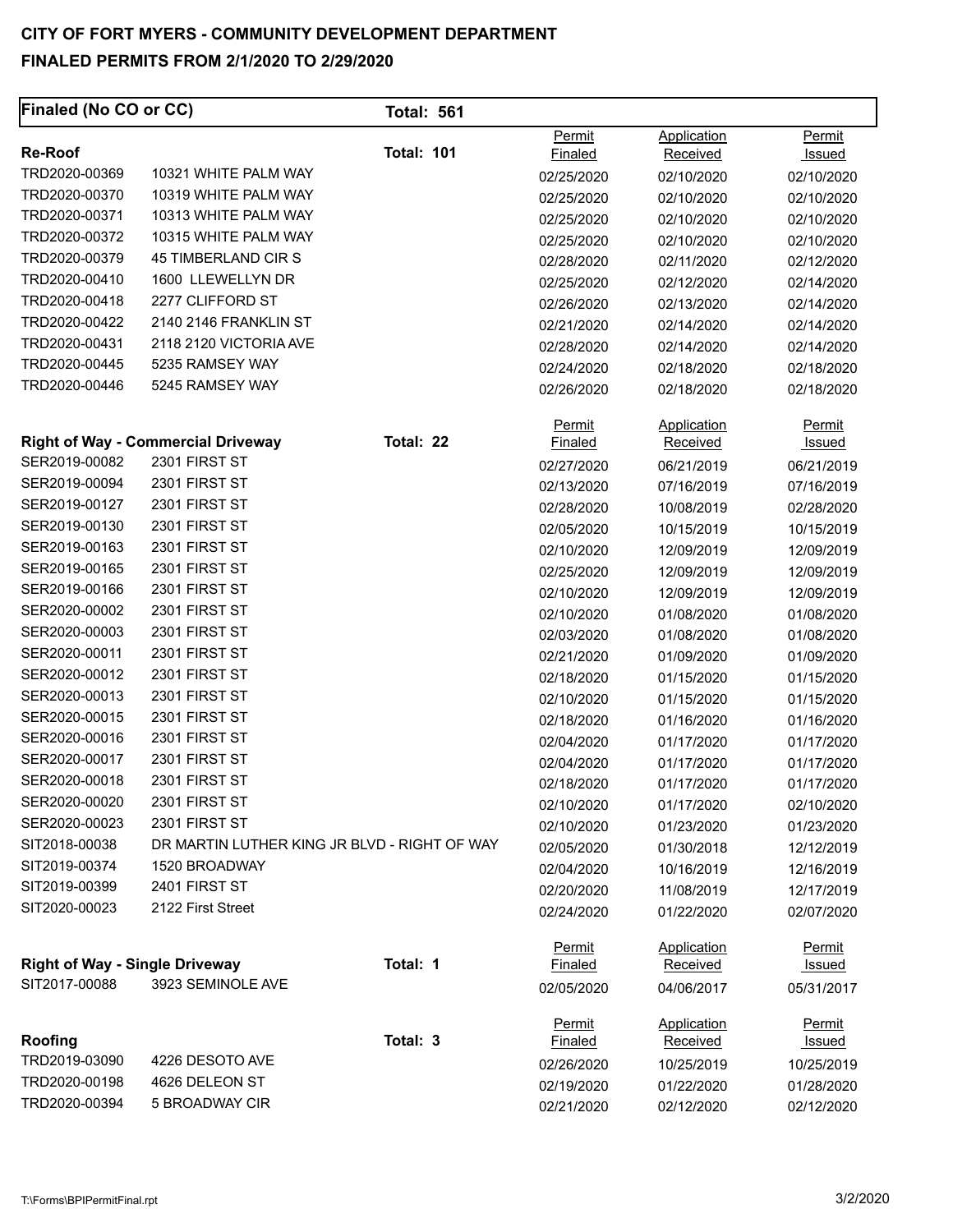# **CITY OF FORT MYERS - COMMUNITY DEVELOPMENT DEPARTMENT**

# **FINALED PERMITS FROM 2/1/2020 TO 2/29/2020**

| Finaled (No CO or CC)                       |                                       | <b>Total: 561</b> |                |                 |               |
|---------------------------------------------|---------------------------------------|-------------------|----------------|-----------------|---------------|
|                                             |                                       |                   | Permit         | Application     | Permit        |
| <b>Sealing &amp; Striping</b>               |                                       | Total: 2          | <b>Finaled</b> | Received        | <b>Issued</b> |
| SIT2018-00378                               | 4101 RESIDENCE DR                     |                   | 02/10/2020     | 11/16/2018      | 12/04/2018    |
| SIT2020-00012                               | 2105 CANAL ST                         |                   | 02/19/2020     | 01/15/2020      | 02/11/2020    |
|                                             |                                       |                   | Permit         | Application     | <b>Permit</b> |
| <b>Sealing &amp; Striping - No Reconfig</b> |                                       | Total: 5          | Finaled        | Received        | <u>Issued</u> |
| SIT2019-00323                               | 1491 COLONIAL BLVD                    |                   | 02/04/2020     | 09/06/2019      | 09/16/2019    |
| SIT2019-00439                               | 2133 WINKLER AVE                      |                   | 02/10/2020     | 12/13/2019      | 12/20/2019    |
| SIT2020-00007                               | 1951 GROVE AVE                        |                   | 02/05/2020     | 01/08/2020      | 01/13/2020    |
| SIT2020-00014                               | 2751 ROCKFILL RD                      |                   | 02/27/2020     | 01/15/2020      | 01/21/2020    |
| SIT2020-00026                               | 3427 FORUM BLVD                       |                   | 02/19/2020     | 01/23/2020      | 02/07/2020    |
|                                             |                                       |                   | Permit         | Application     | Permit        |
| <b>Sheds/Utility Structure</b>              |                                       | Total: 5          | <b>Finaled</b> | Received        | Issued        |
| BLD2018-00730                               | <b>12 SEMINOLE CT</b>                 |                   | 02/18/2020     | 03/13/2018      | 03/27/2018    |
| BLD2019-01264                               | 2920 ROCKFILL RD - MAIN OFFICE        |                   | 02/14/2020     | 04/18/2019      | 05/01/2019    |
| BLD2019-01825                               | 2705 FORD ST                          |                   | 02/21/2020     | 06/06/2019      | 06/18/2019    |
| BLD2019-02721                               | 4795 CYPRESS GARDENS LOOP - CLUBHOUSE |                   | 02/21/2020     | 08/23/2019      | 10/31/2019    |
| BLD2019-02726                               | 4795 CYPRESS GARDENS LOOP - CLUBHOUSE |                   | 02/21/2020     | 08/23/2019      | 10/31/2019    |
|                                             |                                       |                   | Permit         | Application     | <b>Permit</b> |
| <b>Shutter</b>                              |                                       | Total: 14         | Finaled        | <b>Received</b> | <b>Issued</b> |
| BLD2019-01005                               | 12902 HADLEY CT                       |                   | 02/14/2020     | 03/26/2019      | 03/26/2019    |
| BLD2019-01554                               | 9192 INDEPENDENCE WAY                 |                   | 02/20/2020     | 05/13/2019      | 05/14/2019    |
| BLD2019-02038                               | 12129 CHRASFIELD CHASE                |                   | 02/13/2020     | 06/26/2019      | 06/26/2019    |
| BLD2019-03616                               | 9382 AVIANO DR 201                    |                   | 02/05/2020     | 11/18/2019      | 12/05/2019    |
| BLD2019-03685                               | 12752 GLADSTONE WAY                   |                   | 02/24/2020     | 11/22/2019      | 11/22/2019    |
| BLD2019-03711                               | 11924 GROSSETO CT                     |                   | 02/20/2020     | 11/27/2019      | 11/27/2019    |
| BLD2019-03838                               | 11013 MILL CREEK WAY 1205             |                   | 02/28/2020     | 12/11/2019      | 01/22/2020    |
| BLD2019-03876                               | 10751 PALAZZO WAY 404                 |                   | 02/03/2020     | 12/16/2019      | 12/26/2019    |
| BLD2019-03971                               | 11035 MILL CREEK WAY 101              |                   | 02/05/2020     | 12/26/2019      | 01/03/2020    |
| BLD2020-00110                               | 10446 MATERITA DR                     |                   | 02/10/2020     | 01/13/2020      | 01/15/2020    |
| BLD2020-00231                               | 10355 CAROLINA WILLOW DR              |                   | 02/03/2020     | 01/27/2020      | 01/27/2020    |
| BLD2020-00304                               | 3851 TILBOR CIR                       |                   | 02/20/2020     | 02/03/2020      | 02/05/2020    |
| BLD2020-00341                               | 10428 SIRENE WAY                      |                   | 02/14/2020     | 02/07/2020      | 02/07/2020    |
| BLD2020-00422                               | 10143 SALISBURY CT                    |                   | 02/24/2020     | 02/13/2020      | 02/14/2020    |
|                                             |                                       |                   | Permit         | Application     | <b>Permit</b> |
| <b>Shutter w/ Elec</b>                      |                                       | Total: 35         | <u>Finaled</u> | Received        | <u>Issued</u> |
| BLD2019-00754                               | 10637 PRATO DR                        |                   | 02/10/2020     | 03/06/2019      | 03/27/2019    |
| BLD2019-02470                               | 10655 PRATO DR                        |                   | 02/06/2020     | 08/06/2019      | 08/07/2019    |
| BLD2019-02586                               | 11417 AREZZO WAY                      |                   | 02/20/2020     | 08/15/2019      | 08/16/2019    |
| BLD2019-02603                               | 11295 THURSTON CHASE                  |                   | 02/20/2020     | 08/15/2019      | 08/19/2019    |
| BLD2019-02609                               | 4443 WATERCOLOR WAY                   |                   | 02/19/2020     | 08/16/2019      | 09/05/2019    |
| BLD2019-02623                               | 10465 SEVERINO LN                     |                   | 02/19/2020     | 08/19/2019      | 08/30/2019    |
| BLD2019-02625                               | 11978 LAKEWOOD PRESERVE PL            |                   | 02/20/2020     | 08/19/2019      | 08/20/2019    |
| BLD2019-02633                               | 11804 CLIFTON TER                     |                   | 02/19/2020     | 08/19/2019      | 08/20/2019    |
| BLD2019-02960                               | 10834 TIBERIO DR                      |                   | 02/18/2020     | 09/19/2019      | 09/20/2019    |
| BLD2019-03114                               | 11513 ONYX CIR                        |                   | 02/24/2020     | 10/04/2019      | 10/21/2019    |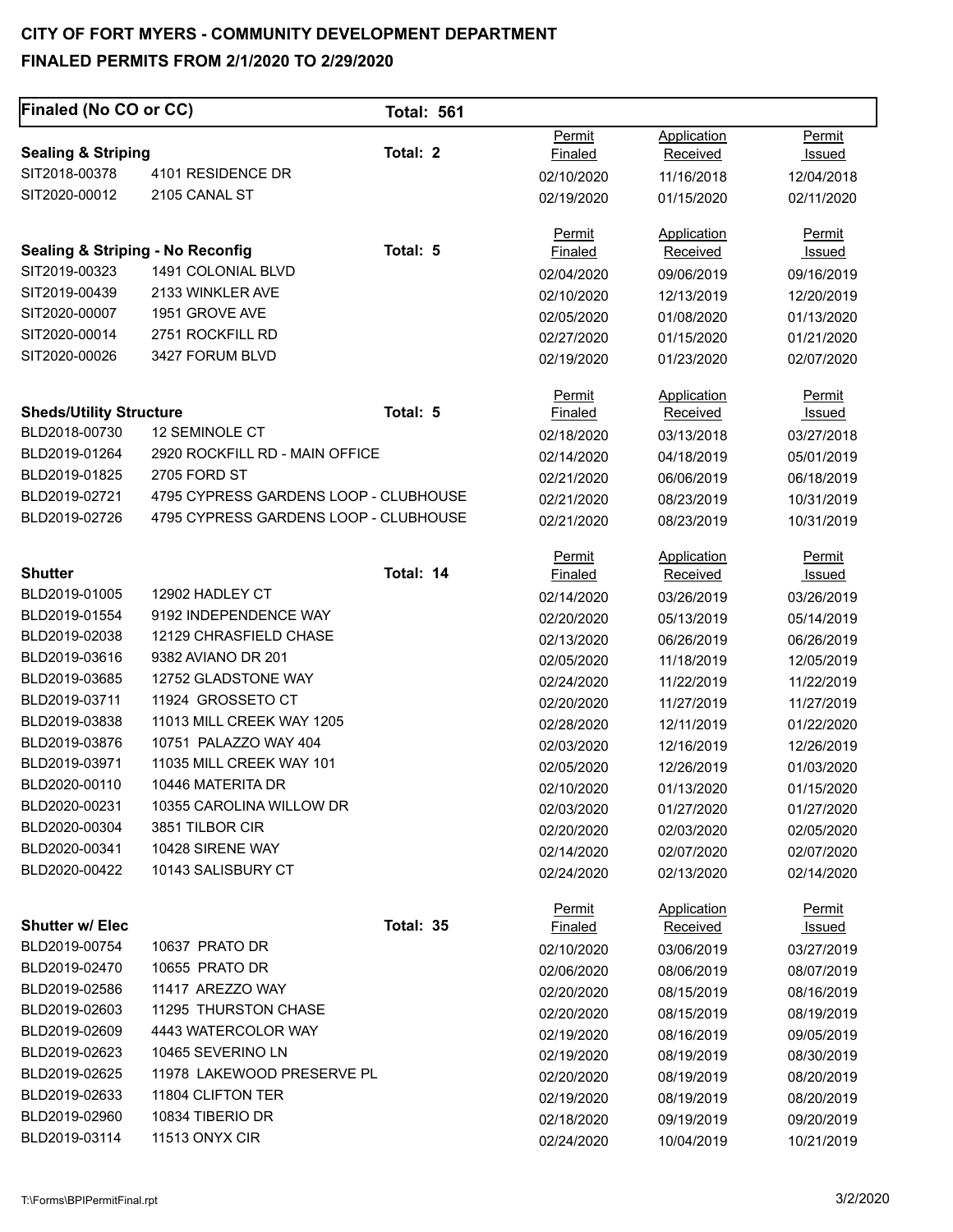| Finaled (No CO or CC)      |                                | <b>Total: 561</b> |                          |                         |                  |
|----------------------------|--------------------------------|-------------------|--------------------------|-------------------------|------------------|
| <b>Shutter w/ Elec</b>     |                                | Total: 35         | Permit<br><b>Finaled</b> | Application<br>Received | Permit<br>Issued |
| BLD2019-03473              | 10021 OAKHURST WAY             |                   | 02/20/2020               | 11/04/2019              | 11/04/2019       |
| BLD2019-03526              | 12871 CHADSFORD CIR            |                   | 02/04/2020               | 11/07/2019              | 11/12/2019       |
| BLD2019-03533              | 11175 LAUGHTON CIR             |                   | 02/06/2020               | 11/08/2019              | 01/08/2020       |
| BLD2019-03561              | 12017 FORBES ST                |                   | 02/18/2020               | 11/13/2019              | 11/14/2019       |
| BLD2019-03668              | 11983 MACQUARIE WAY            |                   | 02/20/2020               | 11/20/2019              | 11/27/2019       |
| BLD2019-03746              | 10641 CARENA CIR               |                   | 02/14/2020               | 12/03/2019              | 12/05/2019       |
| BLD2019-03747              | 3958 ASHENTREE CT              |                   | 02/26/2020               | 12/03/2019              | 02/05/2020       |
| BLD2019-03765              | 12320 LITCHFIELD LN            |                   | 02/05/2020               | 12/05/2019              | 12/05/2019       |
| BLD2019-03848              | 11902 BOURKE PL                |                   | 02/06/2020               | 12/12/2019              | 12/16/2019       |
| BLD2019-03875              | 11585 STONECREEK CIR           |                   | 02/26/2020               | 12/16/2019              | 12/16/2019       |
| BLD2019-03902              | 9226 INDEPENDENCE WAY          |                   | 02/04/2020               | 12/17/2019              | 12/18/2019       |
| BLD2019-03909              | 11511 RIVERSTONE LN            |                   | 02/10/2020               | 12/18/2019              | 12/20/2019       |
| BLD2020-00022              | 9066 PROSPERITY WAY            |                   | 02/12/2020               | 01/03/2020              | 01/06/2020       |
| BLD2020-00024              | 11603 GIULIA DR                |                   | 02/10/2020               | 01/03/2020              | 01/06/2020       |
| BLD2020-00046              | 10009 MAJESTIC AVE             |                   | 02/20/2020               | 01/07/2020              | 01/08/2020       |
| BLD2020-00055              | 10581 PISTOIA DR               |                   | 02/21/2020               | 01/08/2020              | 01/08/2020       |
| BLD2020-00060              | 12875 CHADSFORD CIR            |                   | 02/12/2020               | 01/08/2020              | 01/10/2020       |
| BLD2020-00063              | 10678 PRATO DR                 |                   | 02/20/2020               | 01/08/2020              | 01/10/2020       |
| BLD2020-00102              | 11532 LAKEWOOD PRESERVE PL     |                   | 02/20/2020               | 01/13/2020              | 01/14/2020       |
| BLD2020-00187              | <b>11558 ONYX CIR</b>          |                   | 02/25/2020               | 01/22/2020              | 01/23/2020       |
| BLD2020-00197              | 8076 QUEEN PALM LN 438         |                   | 02/27/2020               | 01/22/2020              | 01/24/2020       |
| BLD2020-00263              | 4131 LEMONGRASS DR             |                   | 02/28/2020               | 01/29/2020              | 01/29/2020       |
| BLD2020-00269              | 10256 LIVORNO DR               |                   | 02/06/2020               | 01/30/2020              | 01/30/2020       |
| BLD2020-00272              | 11079 ESTEBAN DR               |                   | 02/12/2020               | 01/30/2020              | 01/30/2020       |
| BLD2020-00325              | 11528 LAKEWOOD PRESERVE PL     |                   | 02/24/2020               | 02/05/2020              | 02/05/2020       |
|                            |                                |                   | Permit                   | Application             | Permit           |
| <b>Single Family</b>       |                                | Total: 11         | <b>Finaled</b>           | Received                | <u>Issued</u>    |
| BLD2017-03090              | 880 NUNA AVE                   |                   | 02/25/2020               | 11/14/2017              | 02/23/2018       |
| BLD2019-02050              | 1045 VERONICA S SHOEMAKER BLVD |                   | 02/13/2020               | 06/26/2019              | 07/15/2019       |
| BLD2019-02292              | 11507 CENTAUR WAY              |                   | 02/13/2020               | 07/17/2019              | 07/26/2019       |
| BLD2019-02704              | 1579 INVENTORS CT              |                   | 02/27/2020               | 08/22/2019              | 10/02/2019       |
| BLD2019-03350              | 742 MARSH AVE                  |                   | 02/28/2020               | 10/22/2019              | 12/16/2019       |
| BLD2019-03415              | 1653 PAWNEE ST                 |                   | 02/14/2020               | 10/30/2019              | 12/19/2019       |
| BLD2019-03669              | 1646 POINSETTIA AVE            |                   | 02/03/2020               | 11/20/2019              | 12/26/2019       |
| BLD2019-03828              | 2165 BARDEN ST                 |                   | 02/06/2020               | 12/11/2019              | 01/21/2020       |
| BLD2019-03852              | 12819 EPPING WAY               |                   | 02/26/2020               | 12/12/2019              | 02/04/2020       |
| BLD2020-00052              | 1230 CALOOSA DR                |                   | 02/25/2020               | 01/08/2020              | 01/24/2020       |
| BLD2020-00141              | 4125 RAINBOW DR                |                   | 02/10/2020               | 01/16/2020              | 01/24/2020       |
|                            |                                |                   | <b>Permit</b>            | Application             | <b>Permit</b>    |
| <b>Site Work/Utilities</b> |                                | Total: 1          | Finaled                  | Received                | <u>Issued</u>    |
| SIT2018-00144              | 2144 ARCADIA ST                |                   | 02/24/2020               | 04/19/2018              | 09/06/2018       |
|                            |                                |                   | Permit                   | Application             | Permit           |
| Solar                      |                                | Total: 3          | <b>Finaled</b>           | <b>Received</b>         | <u>Issued</u>    |
| TRD2019-02145              | 339 VAN BUREN ST               |                   | 02/05/2020               | 08/01/2019              | 08/12/2019       |
| TRD2020-00192              | 9291 INDEPENDENCE WAY          |                   | 02/14/2020               | 01/22/2020              | 01/23/2020       |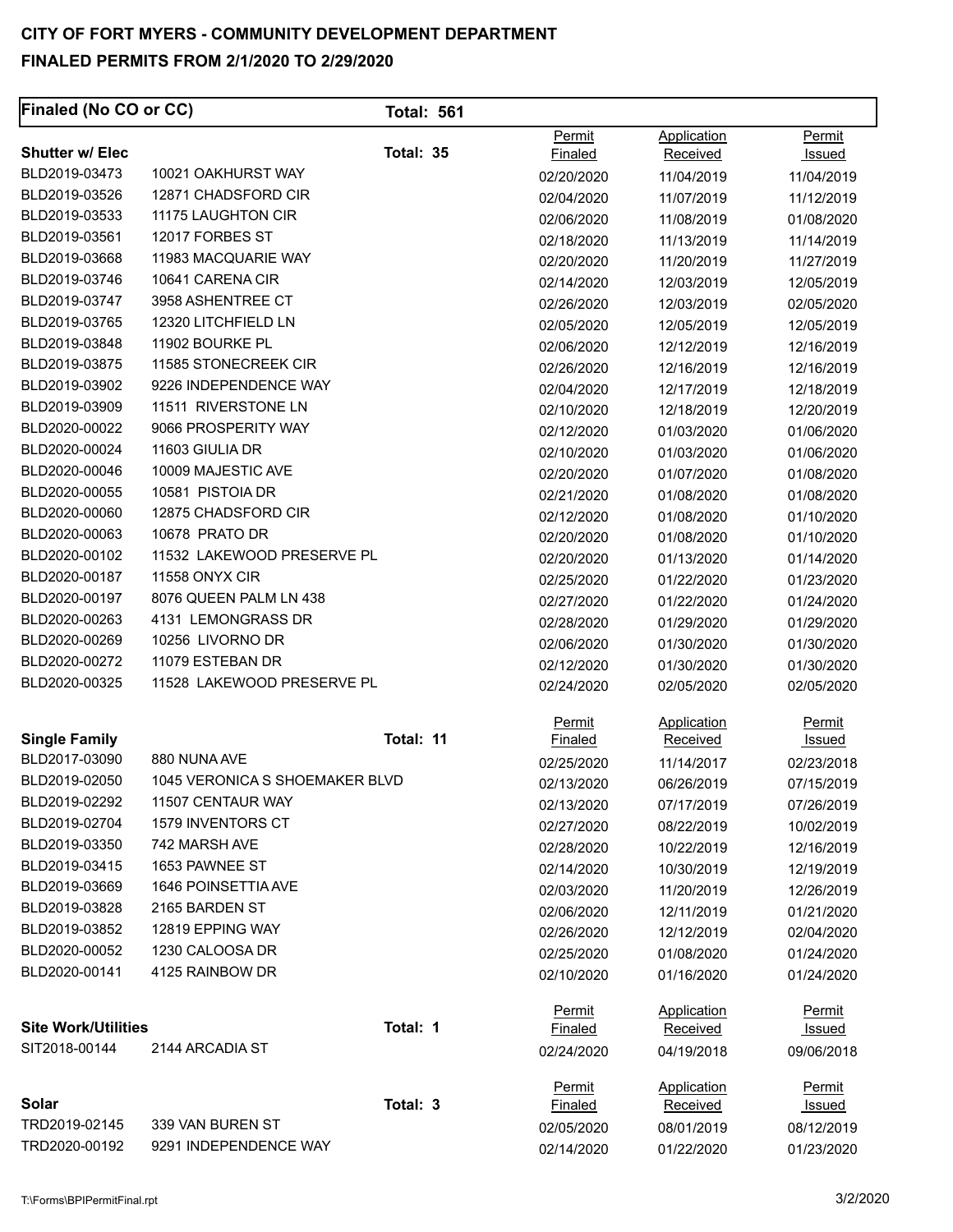| Finaled (No CO or CC)          |                                   | <b>Total: 561</b> |                          |                                |                         |
|--------------------------------|-----------------------------------|-------------------|--------------------------|--------------------------------|-------------------------|
|                                |                                   |                   | Permit                   | Application                    | Permit                  |
| Solar                          |                                   | Total: 3          | Finaled                  | <b>Received</b>                | <b>Issued</b>           |
| TRD2020-00347                  | 9110 LINKS DR                     |                   | 02/13/2020               | 02/07/2020                     | 02/10/2020              |
|                                |                                   |                   | Permit                   | Application                    | Permit                  |
| Spa - Below Ground             |                                   | Total: 1          | Finaled                  | <b>Received</b>                | Issued                  |
| PSP2019-00148                  | 10568 CARENA CIR                  |                   | 02/20/2020               | 06/27/2019                     | 07/10/2019              |
|                                |                                   |                   | <b>Permit</b>            | Application                    | Permit                  |
| <b>Tree Removal</b>            |                                   | Total: 1          | Finaled                  | <b>Received</b>                | <u>Issued</u>           |
| SIT2018-00034                  | 4315 METRO PKWY                   |                   | 02/20/2020               | 01/26/2018                     | 03/14/2018              |
| <b>Utility Connection</b>      |                                   | Total: 2          | <b>Permit</b>            | Application                    | <b>Permit</b>           |
| SIT2019-00329                  | 1406 HENDRY ST                    |                   | Finaled                  | Received                       | <u>Issued</u>           |
| SIT2019-00369                  | 2751 ROCKFILL RD                  |                   | 02/03/2020               | 09/09/2019                     | 10/11/2019              |
|                                |                                   |                   | 02/24/2020               | 10/11/2019                     | 11/18/2019              |
|                                |                                   |                   | Permit                   | <b>Application</b>             | <b>Permit</b>           |
| <b>Wall Sign</b>               |                                   | Total: 13         | Finaled                  | Received                       | <b>Issued</b>           |
| SIG2017-00144                  | 3780 CENTRAL AVE<br>1520 BROADWAY |                   | 02/05/2020               | 06/12/2017                     | 07/11/2017              |
| SIG2019-00041                  | 2560 FOWLER ST                    |                   | 02/26/2020               | 03/12/2019                     | 03/25/2019              |
| SIG2019-00100                  |                                   |                   | 02/14/2020               | 05/15/2019                     | 08/22/2019              |
| SIG2019-00143<br>SIG2019-00144 | 3601 HANSON ST<br>3601 HANSON ST  |                   | 02/13/2020               | 07/17/2019                     | 08/15/2019              |
| SIG2019-00145                  | 3601 HANSON ST                    |                   | 02/13/2020               | 07/17/2019                     | 08/15/2019              |
| SIG2019-00261                  | 3398 FORUM BLVD - unit # 102      |                   | 02/13/2020               | 07/17/2019                     | 08/15/2019              |
| SIG2019-00262                  | 3398 FORUM BLVD - unit # 102      |                   | 02/07/2020               | 11/26/2019                     | 12/23/2019              |
| SIG2019-00265                  | 5781 LEE BLVD UNIT 201            |                   | 02/07/2020               | 11/26/2019                     | 12/18/2019              |
| SIG2019-00266                  | 5781 LEE BLVD UNIT 201            |                   | 02/11/2020               | 12/04/2019                     | 02/03/2020              |
| SIG2019-00274                  | 3398 FORUM BLVD - unit # 102      |                   | 02/11/2020               | 12/04/2019                     | 02/03/2020              |
| SIG2020-00006                  | 2535 EDISON AVE                   |                   | 02/10/2020               | 12/16/2019                     | 01/07/2020              |
| SIG2020-00012                  | 2122 First Street                 |                   | 02/11/2020               | 01/14/2020                     | 02/03/2020              |
|                                |                                   |                   | 02/26/2020               | 01/24/2020                     | 02/06/2020              |
| <b>Windows/Doors/Shutters</b>  |                                   | Total: 22         | Permit<br><u>Finaled</u> | Application<br><b>Received</b> | Permit<br><u>Issued</u> |
| BLD2018-01994                  | 1680 MARAVILLA AVE                |                   | 02/14/2020               | 06/13/2018                     | 08/20/2018              |
| BLD2019-02322                  | 10235 BISMARK PALM WAY 1523       |                   | 02/25/2020               | 07/18/2019                     | 08/14/2019              |
| BLD2019-02393                  | 1565 LIVE OAK DR                  |                   | 02/27/2020               | 07/29/2019                     | 08/07/2019              |
| BLD2019-02423                  | 3660 CLERMONT ST                  |                   | 02/10/2020               | 08/01/2019                     | 08/08/2019              |
| BLD2019-02869                  | 1527 HENDRY ST                    |                   | 02/18/2020               | 09/09/2019                     | 09/18/2019              |
| BLD2019-03076                  | 1806 S MARKLEY CT                 |                   | 02/13/2020               | 09/30/2019                     | 10/11/2019              |
| BLD2019-03231                  | 18 TIMBERLAND CIR S               |                   | 02/20/2020               | 10/11/2019                     | 10/18/2019              |
| BLD2019-03413                  | 1652 SOUTH DR                     |                   | 02/13/2020               | 10/30/2019                     | 11/25/2019              |
| BLD2019-03548                  | 2940 BROADWAY                     |                   | 02/26/2020               | 11/12/2019                     | 11/22/2019              |
| BLD2019-03749                  | 1232 CARLENE AVE                  |                   | 02/10/2020               | 12/04/2019                     | 01/10/2020              |
| BLD2019-03877                  | 10641 CARENA CIR                  |                   | 02/14/2020               | 12/16/2019                     | 12/19/2019              |
| BLD2019-03934                  | 4658 MYSTIC BLUE WAY              |                   | 02/19/2020               | 12/19/2019                     | 01/02/2020              |
| BLD2019-03970                  | 8610 MERCADO CT                   |                   | 02/25/2020               | 12/26/2019                     | 12/30/2019              |
| BLD2019-03976                  | 11531 GOLDEN OAK TER              |                   | 02/20/2020               | 12/27/2019                     | 01/06/2020              |
| BLD2019-03978                  | 11520 LAKEWOOD PRESERVE PL        |                   | 02/28/2020               | 12/27/2019                     | 01/02/2020              |
| BLD2020-00148                  | 3 POINSETTIA DR                   |                   | 02/27/2020               | 01/17/2020                     | 01/28/2020              |
|                                |                                   |                   |                          |                                |                         |